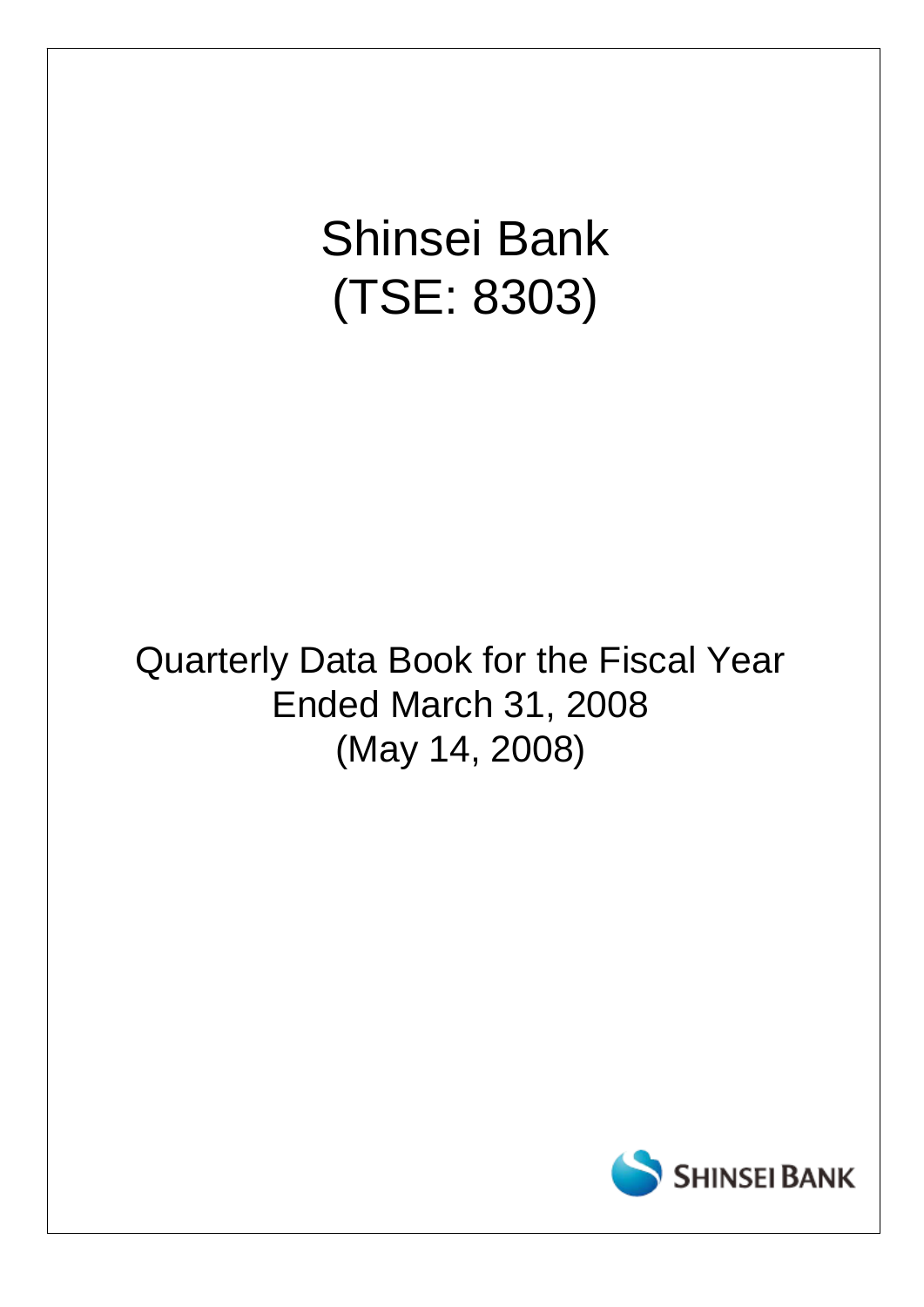# **Contents**

|                                                         | r aut |
|---------------------------------------------------------|-------|
| Section 1. Shinsei Bank Consolidated P/L and B/S Data   | . 1   |
| Section 2. Shinsei Bank Consolidated Business Line Data | . 6   |
| Section 3. Shinsei Bank Consolidated Financial Ratios,  | . 8   |
| Capital Adequacy and Per Share Data, and Credit Ratings |       |
| Section 4. Subsidiaries' Financial and Business Data    | 10    |
| Section 5. Shinsei Bank Non-Consolidated Data           | . 15  |

The Data Book has been prepared using quarterly financial information. For other financial information including annual and interim reports, quarterly financial results, and other selected financial information please see our IR website at: http://www.shinseibank.com/investors/en/ir/index.html

## **Shinsei Bank, Limited**

Chiyoda-ku, Uchisaiwaicho, 2-1-8, Tokyo, 100-8501 Tel: +813-5511-8303 Fax: +813-5511-5505

### **Group Investor Relations Division**

Raymond Spencer, General Manager and Chief IR Officer Raymond.Spencer@shinseibank.com Yasuhiro Fujiki, Deputy General Manager Yasuhiro.Fujiki@shinseibank.com Hiroshi Ishii, Deputy General Manager Hiroshi.Ishii02@shinseibank.com Yui Takamatsu, Deputy General Manager Yui.Takamatsu@shinseibank.com

# Disclaimer

These slides contain statements that constitute forward-looking statements, plans for the future, management targets, etc. relating to the Company and its subsidiaries. These forward-looking statements are based on current assumptions of future events and trends, which may be incorrect and are subject to risks and uncertainties. Actual results may differ materially from those in such forward-looking statements as a result of various factors. Unless otherwise noted, the financial data contained in these materials are presented under Japanese GAAP. The Company disclaims any obligation to update or to announce any revision to forward-looking statements to reflect future events or developments. Unless otherwise specified, all the financial information is shown on a consolidated basis. Information concerning financial institutions other than the Company and its subsidiaries are based on publicly available information. These materials do not constitute an invitation or solicitation of an offer to subscribe for or purchase any securities and neither this document nor anything contained herein shall form the basis for any contract or commitment whatsoever.

Page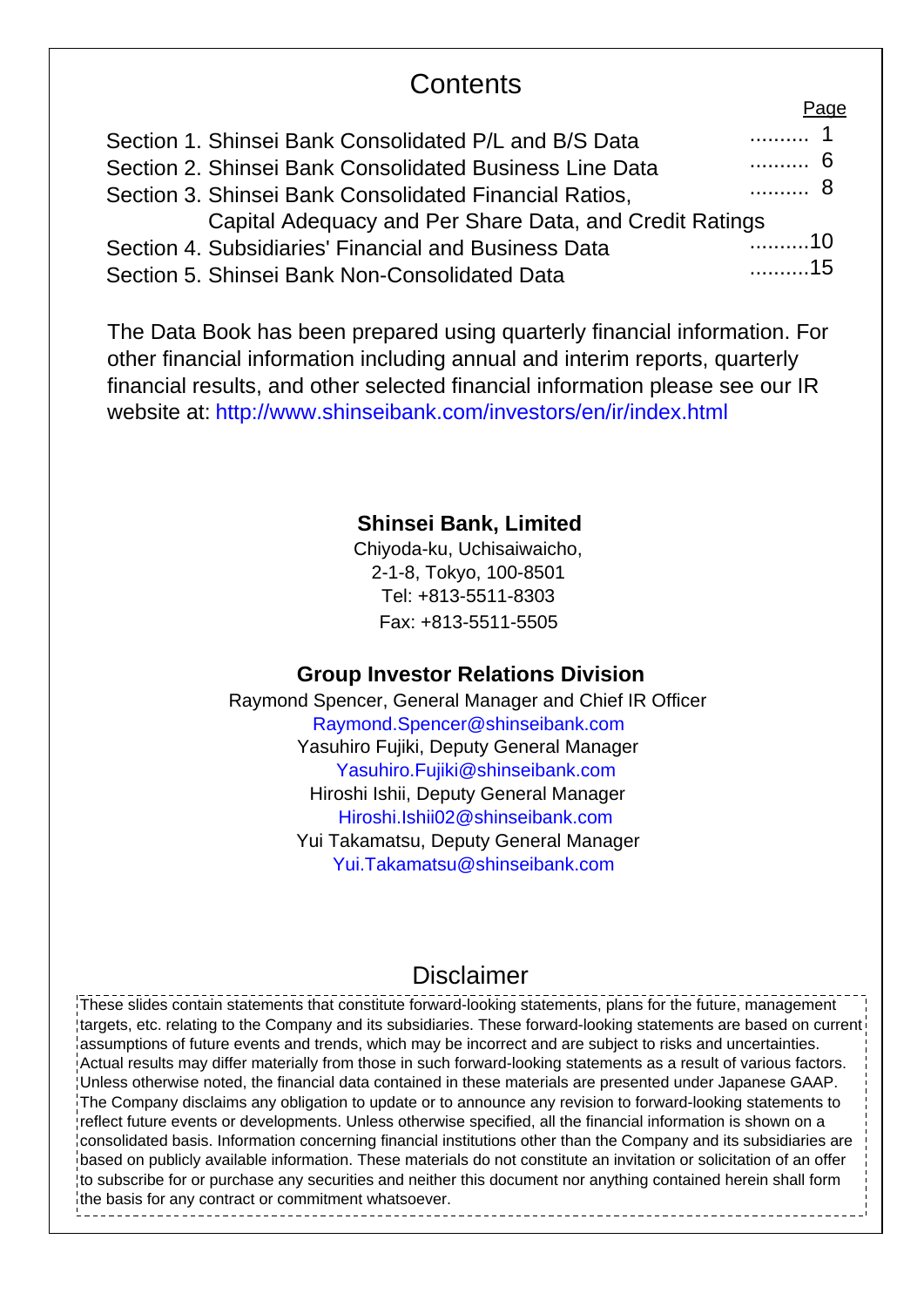| Section 1. Shinsei Bank Consolidated P/L and B/S Data |          |          |            |          |          |          | Unaudited (Billions of Yen) |          |
|-------------------------------------------------------|----------|----------|------------|----------|----------|----------|-----------------------------|----------|
| <b>Results of Operations*</b>                         | 2006.4-6 | 2006.7-9 | 2006.10-12 | 2007.1-3 | 2007.4-6 | 2007.7-9 | 2007.10-12                  | 2008.1-3 |
| Net Interest Income                                   | 24.5     | 27.1     | 22.3       | 21.3     | 26.8     | 29.6     | 40.6                        | 40.5     |
| Non-Interest Income                                   | 43.5     | 43.2     | 54.8       | 31.2     | 49.6     | 32.5     | 29.5                        | 13.2     |
| Net Fees and Commissions                              | 11.2     | 11.0     | 13.2       | 10.9     | 12.8     | 10.3     | 9.2                         | 8.4      |
| Net Trading Income                                    | 7.0      | 4.2      | 3.3        | 3.1      | 5.2      | 2.0      | 1.3                         | 0.5      |
| Net Other Business Income                             | 25.3     | 27.9     | 38.1       | 17.1     | 31.6     | 20.1     | 19.0                        | 4.2      |
| <b>Total Revenue</b>                                  | 68.1     | 70.3     | 77.2       | 52.6     | 76.5     | 62.2     | 70.2                        | 53.8     |
| <b>General and Administrative Expenses</b>            | 37.3     | 38.4     | 36.7       | 37.4     | 37.3     | 39.9     | 40.2                        | 40.2     |
| <b>Ordinary Business Profit</b>                       | 30.8     | 31.9     | 40.4       | 15.1     | 39.1     | 22.2     | 29.9                        | 13.6     |
| <b>Net Credit Costs</b>                               | 3.7      | 1.4      | 14.4       | 32.2     | 9.5      | 21.1     | 10.0                        | 32.8     |
| Amortization of Goodwill and Other Intangible Assets  | 6.2      | 4.3      | 4.9        | 5.3      | 3.0      | 3.0      | 3.3                         | 3.0      |
| Minority Interests in Net Income of Subsidiaries      | 4.2      | 4.0      | 4.2        | 4.0      | 4.8      | 5.8      | 4.9                         | 2.4      |
| <b>Income Taxes and Others</b>                        | (2.5)    | 2.4      | 8.5        | 81.5     | (9.5)    | 0.2      | 1.2                         | (51.2)   |
| Net Income (Loss)                                     | 19.2     | 19.6     | 8.2        | (108.1)  | 31.2     | (8.0)    | 10.3                        | 26.5     |
| <b>Cash Basis Net Income (Loss)</b>                   | 24.5     | 23.1     | 12.4       | (24.8)   | 33.9     | (5.2)    | 13.2                        | 29.2     |

| <b>Consolidated Statements of Operations</b>             | 2006.4-6 | 2006.7-9 | 2006.10-12 | 2007.1-3          | $2007.4 - 6$     | 2007.7-9 | 2007.10-12       | 2008.1-3 |
|----------------------------------------------------------|----------|----------|------------|-------------------|------------------|----------|------------------|----------|
| Total Interest Income                                    | 38.1     | 44.8     | 43.5       | 46.2              | 53.3             | 58.1     | 68.2             | 62.4     |
| Interest on Loans and Bills Discounted                   | 27.8     | 31.3     | 33.3       | 34.2              | 38.9             | 45.4     | 52.3             | 50.0     |
| Interest and Dividends on Securities                     | 6.8      | 9.9      | 7.1        | 8.3               | 11.1             | 9.4      | 11.9             | 10.2     |
| Other Interest Income                                    | 3.4      | 3.4      | 3.1        | 3.6               | 3.2              | 3.2      | 4.0              | 2.0      |
| Fees and Commissions Income                              | 16.3     | 17.7     | 19.1       | $\overline{17.6}$ | 18.1             | 17.0     | 15.5             | 15.2     |
| <b>Trading Profits</b>                                   | 7.0      | 4.3      | 3.5        | 3.1               | 5.2              | 2.0      | 1.3              | 1.1      |
| <b>Other Business Income</b>                             | 67.0     | 71.1     | 63.7       | 69.2              | 68.3             | 65.3     | 56.4             | 56.4     |
| Other Ordinary Income                                    | 6.3      | 10.1     | 4.9        | 5.5               | 7.9              | 10.0     | 6.1              | 4.8      |
| <b>Ordinary Income</b>                                   | 134.9    | 148.1    | 134.9      | 141.9             | 153.0            | 152.6    | 147.6            | 140.1    |
| <b>Total Interest Expenses</b>                           | 13.5     | 17.6     | 21.1       | 24.8              | 26.5             | 28.4     | 27.5             | 21.8     |
| <b>Interest on Deposits</b>                              | 5.4      | 7.9      | 9.1        | 10.5              | 10.0             | 11.0     | 11.1             | 11.1     |
| Interest on Debentures                                   | 0.8      | 0.7      | 0.7        | 0.7               | 0.7              | 0.8      | 0.8              | 0.9      |
| Interest on Borrowings                                   | 2.2      | 2.5      | 2.9        | 3.4               | 3.6              | 5.3      | 4.5              | 1.7      |
| <b>Other Interest Expenses</b>                           | 5.0      | 6.3      | 8.3        | 10.0              | 12.0             | 11.2     | 11.0             | 7.8      |
| Fees and Commissions Expenses                            | 5.1      | 6.6      | 5.8        | 6.7               | 5.3              | 6.6      | 6.3              | 6.8      |
| <b>Trading Losses</b>                                    | 0.0      | 0.0      | 0.1        | 0.0               | 0.0              | 0.0      | (0.0)            | (0.0)    |
| <b>Other Business Expenses</b>                           | 44.6     | 48.7     | 42.1       | 47.5              | 44.0             | 47.2     | 42.5             | 53.4     |
| <b>Total General and Administrative Expenses</b>         | 43.5     | 42.9     | 41.8       | 42.7              | 40.4             | 43.1     | 43.6             | 44.0     |
| General and Administrative Expenses                      | 37.3     | 38.5     | 36.8       | 37.4              | 37.4             | 40.0     | 40.3             | 40.9     |
| Amortization of Goodwill                                 | 4.0      | 2.1      | 3.1        | 3.1               | 2.3              | 2.3      | 2.3              | 2.1      |
| Amortization of Intangible Assets                        | 2.1      | 2.1      | 1.7        | 2.2               | 0.6              | 0.6      | 0.9              | 0.9      |
| <b>Other Ordinary Expenses</b>                           | 7.3      | 6.8      | 22.9       | 43.4              | 11.4             | 29.4     | 12.1             | 40.4     |
| Provision of Reserve for Loan Losses                     | 3.6      | 0.4      | 14.1       | 30.2              | 9.3              | 19.8     | 9.1              | 28.5     |
| <b>Others</b>                                            | 3.7      | 6.3      | 8.8        | 13.2              | $\overline{2.0}$ | 9.5      | $\overline{3.0}$ | 11.9     |
| <b>Ordinary Expenses</b>                                 | 114.2    | 122.9    | 134.1      | 165.4             | 127.7            | 155.0    | 132.2            | 167.2    |
| <b>Net Ordinary Income</b>                               | 20.6     | 25.2     | 0.7        | (23.5)            | 25.2             | (2.3)    | 15.4             | (27.1)   |
| <b>Special Gains</b>                                     | 2.6      | 0.1      | 11.7       | 0.7               | 20.5             | 1.0      | 0.3              | 66.9     |
| <b>Special Losses</b>                                    | 0.0      | 1.3      | 0.1        | 102.6             | 0.0              | 1.2      | 0.0              | 6.2      |
| Income (Loss) before Income Taxes and Minority Interests | 23.2     | 24.0     | 12.3       | (125.3)           | 45.8             | (2.5)    | 15.7             | 33.5     |
| Income Taxes (Benefit):                                  |          |          |            |                   |                  |          |                  |          |
| Current                                                  | 0.9      | 0.4      | 0.6        | 1.1               | 3.5              | 0.5      | 0.5              | 0.2      |
| Deferred                                                 | (1.1)    | 0.0      | (0.8)      | (22.5)            | 6.1              | (0.8)    | (0.1)            | 4.3      |
| Minority Interests in Net Income of Subsidiaries         | 4.2      | 4.0      | 4.2        | 4.0               | 4.8              | 5.8      | 4.9              | 2.4      |
| <b>Net Income (Loss)</b>                                 | 19.2     | 19.6     | 8.2        | (108.1)           | 31.2             | (8.0)    | 10.3             | 26.5     |

| Non-Interest Income*                                | 2006.4-6 |      | 2006.7-9 2006.10-12 | 2007.1-3 | 2007.4-6 | 2007.7-9 | 2007.10-12 | 2008.1-3 |
|-----------------------------------------------------|----------|------|---------------------|----------|----------|----------|------------|----------|
| Net Fees and Commissions                            | 11.2     | 11.0 | 13.2                | 10.9     | 12.8     | 10.3     | 9.2        | 8.4      |
| Net Trading Income                                  | 7.0      | 4.2  | 3.3                 | 3.1      | 5.2      | 2.0      | 1.3        | 0.5      |
| Net Other Business Income                           | 25.3     | 27.9 | 38.1                | 17.1     | 31.6     | 20.1     | 19.0       | 4.2      |
| Income on Leased Assets and Installment Receivables | 12.8     | 12.7 | 12.6                | 12.9     | 12.9     | 14.3     | 12.2       | 12.6     |
| Non-Interest Income                                 | 43.5     | 43.2 | 54.8                | 31.2     | 49.6     | 32.5     | 29.5       | 13.2     |

| <b>General and Administrative Expenses*</b> | 2006.4-6 |      | 2006.7-9 2006.10-12 | 2007.1-3 | 2007.4-6         |      | 2007.7-9 2007.10-12 | 2008.1-3 |
|---------------------------------------------|----------|------|---------------------|----------|------------------|------|---------------------|----------|
| <b>Personnel Expenses</b>                   | 15.6     | 16.2 | 16.2                | 14.3     | 16.1             | 16.3 | 16.4                | 14.7     |
| <b>Premises Expenses</b>                    | 4.1      | 4.3  | 4.3                 | 4.5      | $\overline{4}$ . | 4.5  | 5.2                 | 4.7      |
| Technology and Data Processing Expenses     | 5.0      | 4.9  | 4.8                 | 5.2      | 4.9              | 5.1  | 5.8                 | 5.8      |
| <b>Advertising Expenses</b>                 | 2.8      | 2.7  | 2.2                 | 3.1      | 2.3              | 2.7  | 2.3                 | 2.5      |
| Consumption and Property Taxes              | . 9      | 1.8  | 6.،                 | 1.8      | 2.0              | 2.2  | 1.6                 | 2.5      |
| Deposit Insurance Premium                   | 0.7      | 0.7  | 0.7                 | 0.7      | 0.8              | 0.8  | 0.8                 | 0.8      |
| Other General and Administrative Expenses   | 6.8      | 7.5  | 6.7                 | 7.7      | 6.9              | 8.1  | 7.7                 | 8.9      |
| <b>General and Administrative Expenses</b>  | 37.3     | 38.4 | 36.7                | 37.4     | 37.3             | 39.9 | 40.2                | 40.2     |

Note: Difference between "General and Administrative Expenses" in Consolidated Statements of Operations and "General and Administrative Expenses" under management accounting basis, which is used in the table above and<br>foll

| <b>Net Credit Costs</b>                                      | 2006.4-6 |        | 2006.7-9 2006.10-12 | 2007.1-3 | 2007.4-6 |       | 2007.7-9 2007.10-12 | 2008.1-3 |
|--------------------------------------------------------------|----------|--------|---------------------|----------|----------|-------|---------------------|----------|
| Losses on Write-Off of Loans                                 | 0.2      | 0.1    | 0.0                 | ٠.       | 0.0      | 0.0   | 0.1                 | 2.9      |
| Net Provision (Reversal) of Reserve for Loan Losses          | 6.0      | (2.0)  | 14.1                | 31.0     | 9.3      | 18.8  | 9.1                 | 35.9     |
| Net (Reversal) Provision of General Reserve for Loan Losses  | (0.4)    | 25.2   | 4.8                 | 4.0      | (1.9)    | (3.4) | (2.8)               | 31.1     |
| Net (Reversal) Provision of Specific Reserve for Loan Losses | 6.5      | (27.2) | 9.3                 | 27.0     | 11.3     | 22.3  | 11.9                | 4.8      |
| Net (Reversal) Provision of Reserve for Loan Losses to       |          | 0.0    |                     | 0.0      |          | 0.0   |                     | 0.0      |
| <b>Restructuring Countries</b>                               |          |        |                     |          |          |       |                     |          |
| Net Provision of Specific Reserve for Other Credit Losses    | (2.4)    | 2.4    | 0.0                 | (0.8)    | 0.0      | 1.0   |                     | (7.3)    |
| Other Credit Costs Relating to Leasing Business              | (0.1     | 0.9    | 0.1                 | 0.9      | 0.1      | 1.2   | 0.7                 | 1.2      |
| <b>Net Credit Costs</b>                                      | 3.7      | 1.4    | 14.4                | 32.2     | 9.5      | 21.1  | 10.0                | 32.8     |

\* Management accounting basis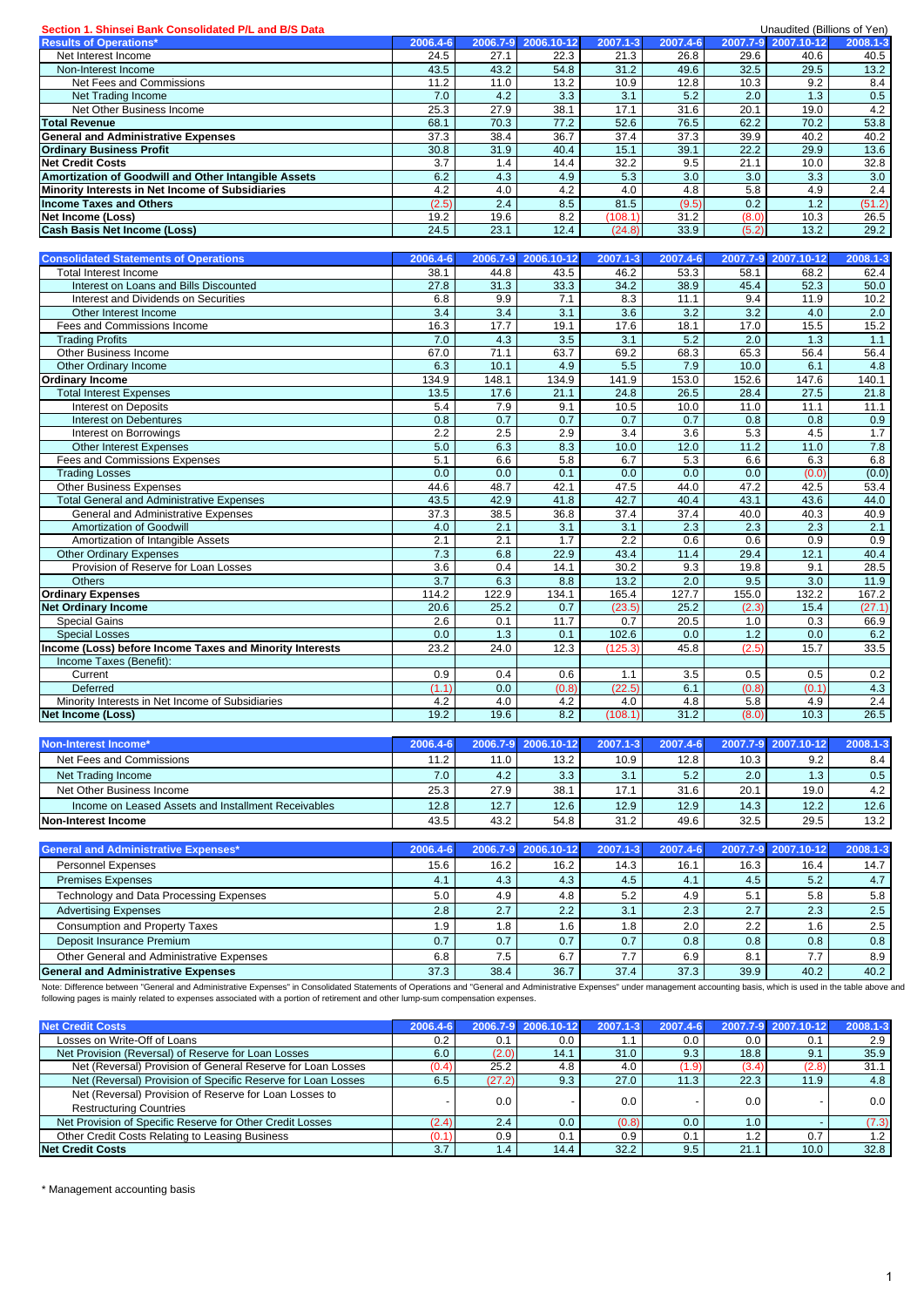|                                                                     |                |                   |                |                   |                |            | Unaudited (Billions of Yen) |                   |
|---------------------------------------------------------------------|----------------|-------------------|----------------|-------------------|----------------|------------|-----------------------------|-------------------|
|                                                                     | 2006.4-6       |                   |                | 2006.7-9          | 2006.10-12     |            |                             | $2007.1 - 3$      |
|                                                                     | Average        | <b>Yield/Rate</b> | Average        | <b>Yield/Rate</b> | Average        | Yield/Rate | Average                     | <b>Yield/Rate</b> |
| Interest-Earning Assets and Interest-Bearing Liabilities*           | <b>Balance</b> | (%)               | <b>Balance</b> | (%)               | <b>Balance</b> | (%)        | <b>Balance</b>              | (%)               |
| <b>Interest-Earning Assets:</b>                                     |                |                   |                |                   |                |            |                             |                   |
| Loans and Bills Discounted                                          | 4.146.0        | 2.69              | 4,463.7        | 2.79              | 4.814.1        | 2.75       | 5.029.9                     | 2.76              |
| Leased Assets and Installment Receivables                           | 843.4          | 6.10              | 832.5          | 6.08              | 839.0          | 5.96       | 810.1                       | 6.47              |
| <b>Securities</b>                                                   | 1,532.3        | 1.78              | 1,679.5        | 2.36              | 1,923.2        | 1.48       | 1,866.9                     | 1.81              |
| Other Interest-Earning Assets                                       | 655.2          | n.m               | 690.2          | n.m.              | 771.7          | n.m        | 768.7                       | n.m.              |
| <b>Total Revenue on Interest-Earning Assets</b>                     | 7,177.1        | 2.85              | 7,666.0        | 2.98              | 8,348.2        | 2.67       | 8,475.8                     | 2.83              |
| <b>Interest-Bearing Liabilities:</b>                                |                |                   |                |                   |                |            |                             |                   |
| Deposits, Including Negotiable Certificates of Deposit              | 4,233.7        | 0.52              | 4,711.7        | 0.69              | 5,070.4        | 0.75       | 5.320.1                     | 0.85              |
| <b>Debentures</b>                                                   | 925.8          | 0.35              | 816.2          | 0.36              | 731.4          | 0.39       | 708.9                       | 0.42              |
| <b>Subordinated Debt</b>                                            | 349.3          | 2.08              | 372.5          | 1.90              | 411.3          | 2.42       | 464.9                       | 3.28              |
| Borrowed Money and Corporate Bonds                                  | 1.104.7        | 0.93              | 1,149.8        | 0.95              | 1,120.8        | 1.04       | 1,097.1                     | 1.34              |
| Other Interest-Bearing Liabilities                                  | 279.4          | n.m.              | 495.7          | n.m.              | 972.5          | n.m.       | 950.1                       | n.m.              |
| <b>Total Expense on Interest-Bearing Liabilities</b>                | 6.893.1        | 0.79              | 7.546.1        | 0.93              | 8.306.5        | 1.01       | 8.541.3                     | 1.18              |
| Non Interest-Bearing Sources of Funds:                              |                |                   |                |                   |                |            |                             |                   |
| Non Interest-Bearing (Assets) Liabilities, Net                      | (823.9)        |                   | (677.3)        |                   | (708.8)        |            | (764.8)                     | $\sim$            |
| <b>Total Equity-Minority Interests in Subsidiaries</b>              | 1,107.9        |                   | 797.3          |                   | 750.4          |            | 699.2                       |                   |
| Total Interest-Bearing Liabilities and Non Interest-Bearing         |                |                   |                |                   |                |            |                             |                   |
| <b>Sources of Funds</b>                                             | 7,177.1        |                   | 7,666.0        |                   | 8,348.2        |            | 8,475.8                     |                   |
| Net Interest Margin                                                 |                | 2.06              |                | 2.05              |                | 1.66       |                             | 1.65              |
| Impact of Non Interest-Bearing Sources                              |                | 0.03              |                | 0.01              |                | 0.01       |                             | (0.01)            |
| Net Revenue/Yield on Interest-Earning Assets                        |                | 2.09              |                | 2.07              |                | 1.66       |                             | 1.64              |
| Reconciliation of Total Revenue on Interest-Earning Assets to Total |                |                   |                |                   |                |            |                             |                   |
| Interest Income:                                                    |                |                   |                |                   |                |            |                             |                   |
| <b>Total Revenue on Interest-Earning Assets</b>                     | 7.177.1        | 2.85              | 7.666.0        | 2.98              | 8,348.2        | 2.67       | 8,475.8                     | 2.83              |
| Less: Income on Leased Assets and Installment Receivables           | 843.4          | 6.10              | 832.5          | 6.08              | 839.0          | 5.96       | 810.1                       | 6.47              |
| <b>Total Interest Income</b>                                        | 6,333.6        | 2.41              | 6,833.5        | 2.60              | 7,509.1        | 2.30       | 7.665.6                     | 2.45              |
| <b>Total Interest Expenses</b>                                      |                |                   |                |                   |                |            |                             |                   |
| <b>Net Interest Income</b>                                          |                |                   |                |                   |                |            |                             |                   |

|                                                                     |                | 2007.4-6          | 2007.7-9       |                   |                | 2007.10-12        |                | 2008.1-3          |
|---------------------------------------------------------------------|----------------|-------------------|----------------|-------------------|----------------|-------------------|----------------|-------------------|
| Interest-Earning Assets and Interest-Bearing Liabilities*           | Average        | <b>Yield/Rate</b> | Average        | <b>Yield/Rate</b> | Average        | <b>Yield/Rate</b> | <b>Average</b> | <b>Yield/Rate</b> |
|                                                                     | <b>Balance</b> | (%)               | <b>Balance</b> | (%)               | <b>Balance</b> | (%)               | <b>Balance</b> | (%)               |
| <b>Interest-Earning Assets:</b>                                     |                |                   |                |                   |                |                   |                |                   |
| Loans and Bills Discounted                                          | 5,213.6        | 3.00              | 5,257.1        | 3.44              | 5,772.7        | 3.61              | 5,317.8        | 3.79              |
| Leased Assets and Installment Receivables                           | 785.0          | 6.60              | 777.8          | 7.34              | 761.8          | 6.41              | 738.0          | 6.89              |
| <b>Securities</b>                                                   | .947.4         | 2.30              | 2,035.1        | 1.84              | 2,315.8        | 2.04              | 1,936.4        | 2.13              |
| Other Interest-Earning Assets                                       | 681.6          | n.m.              | 962.0          | n.m.              | 1,166.7        | n.m               | 1,142.3        | n.m.              |
| <b>Total Revenue on Interest-Earning Assets</b>                     | 8,627.8        | 3.08              | 9,032.1        | 3.19              | 10,017.2       | 3.20              | 9,134.7        | 3.30              |
| <b>Interest-Bearing Liabilities:</b>                                |                |                   |                |                   |                |                   |                |                   |
| Deposits, Including Negotiable Certificates of Deposit              | 5,528.4        | 0.79              | 5,570.9        | 0.86              | 5,987.2        | 0.84              | 5,851.3        | 0.85              |
| <b>Debentures</b>                                                   | 696.7          | 0.44              | 689.6          | 0.47              | 663.0          | 0.52              | 668.6          | 0.58              |
| <b>Subordinated Debt</b>                                            | 481.0          | 3.53              | 464.5          | 3.15              | 466.8          | 3.18              | 393.4          | 3.76              |
| Borrowed Money and Corporate Bonds                                  | .092.0         | 1.30              | 1.090.2        | 1.96              | 1.272.1        | 1.44              | 969.0          | 0.72              |
| Other Interest-Bearing Liabilities                                  | 911.8          | n.m.              | 1,208.4        | n.m.              | .285.1         | n.m               | 972.6          | n.m.              |
| <b>Total Expense on Interest-Bearing Liabilities</b>                | 8,710.0        | 1.22              | 9,023.8        | 1.25              | 9,674.4        | 1.13              | 8,855.1        | 0.99              |
| Non Interest-Bearing Sources of Funds:                              |                |                   |                |                   |                |                   |                |                   |
| Non Interest-Bearing (Assets) Liabilities, Net                      | (734.8)        |                   | (649.7)        |                   | (655.7)        |                   | (686.8)        |                   |
| <b>Total Equity-Minority Interests in Subsidiaries</b>              | 652.6          |                   | 658.0          |                   | 312.9          |                   | 407.3          |                   |
| Total Interest-Bearing Liabilities and Non Interest-Bearing Sources |                |                   |                |                   |                |                   |                |                   |
| of Funds                                                            | 8,627.8        |                   | 9,032.1        |                   | 10,017.2       |                   | 9,134.7        |                   |
| Net Interest Margin                                                 |                | 1.86              |                | 1.94              |                | 2.06              |                | 2.31              |
| Impact of Non Interest-Bearing Sources                              |                | (0.01)            |                | 0.00              |                | 0.04              |                | 0.03              |
| Net Revenue/Yield on Interest-Earning Assets                        |                | 1.85              |                | 1.94              |                | 2.10              |                | 2.34              |
| Reconciliation of Total Revenue on Interest-Earning Assets to Total |                |                   |                |                   |                |                   |                |                   |
| Interest Income:                                                    |                |                   |                |                   |                |                   |                |                   |
| <b>Total Revenue on Interest-Earning Assets</b>                     | 8,627.8        | 3.08              | 9,032.1        | 3.19              | 10,017.2       | 3.20              | 9,134.7        | 3.30              |
| Less: Income on Leased Assets and Installment Receivables           | 785.0          | 6.60              | 777.8          | 7.34              | 761.8          | 6.41              | 738.0          | 6.89              |
| <b>Total Interest Income</b>                                        | 7,842.7        | 2.73              | 8,254.3        | 2.80              | 9,255.3        | 2.93              | 8,396.7        | 2.99              |
| <b>Total Interest Expenses</b>                                      |                |                   |                |                   |                |                   |                |                   |
| Net Interest Income                                                 |                |                   |                |                   |                |                   |                |                   |
|                                                                     |                |                   |                |                   |                |                   |                |                   |

n.m. is not meaningful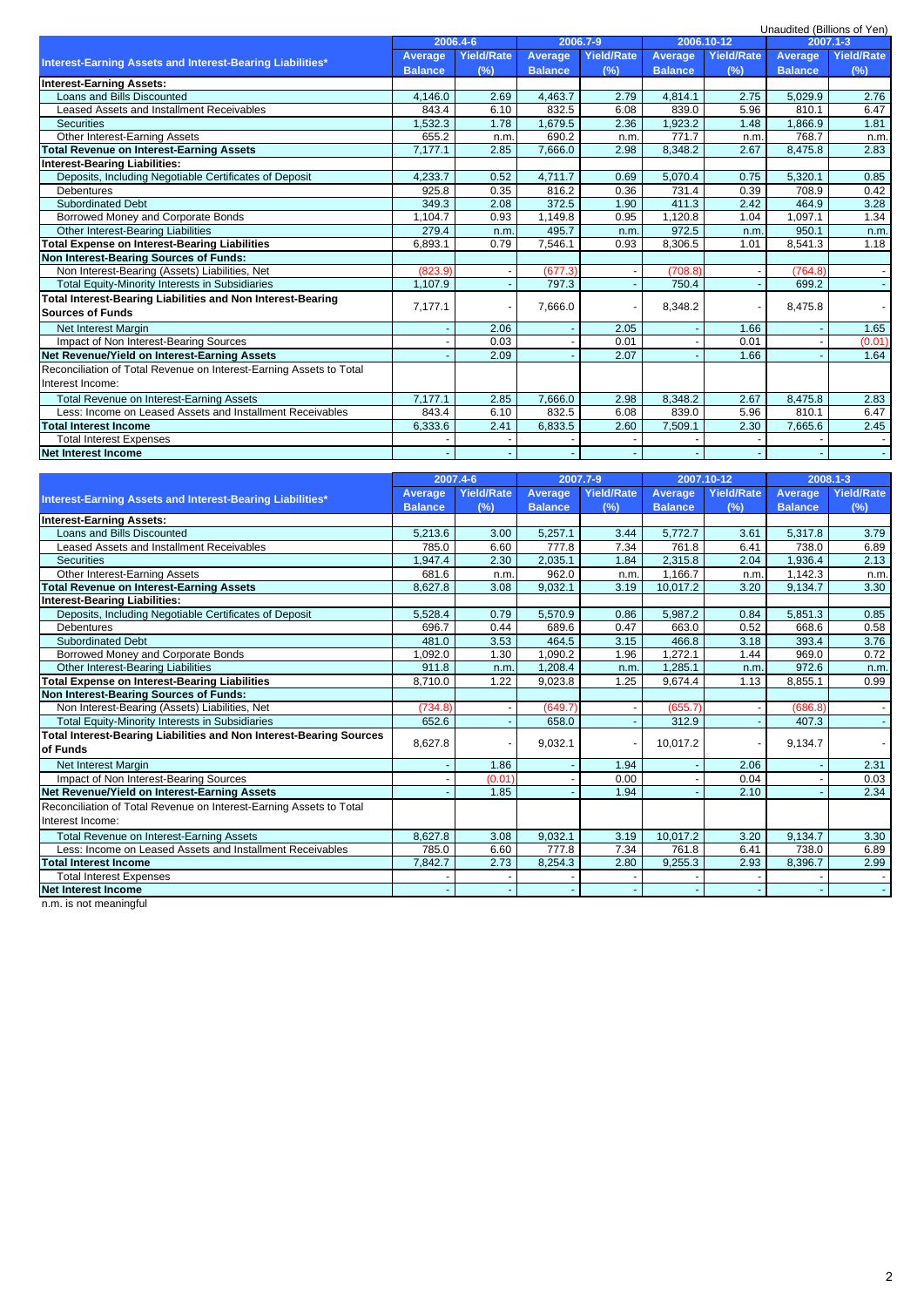|                                                              |         |          |                   |                   |          |          | Unaudited (Billions of Yen) |          |
|--------------------------------------------------------------|---------|----------|-------------------|-------------------|----------|----------|-----------------------------|----------|
| <b>Consolidated Balance Sheets</b>                           | 2006.6  | 2006.9   | 2006.12           | 2007.3            | 2007.6   | 2007.9   | 2007.12                     | 2008.3   |
| Assets:                                                      |         |          |                   |                   |          |          |                             |          |
| Cash and Due From Banks                                      | 250.0   | 312.4    | 417.2             | 448.5             | 412.2    | 394.1    | 316.1                       | 505.6    |
| Call Loans                                                   | 175.7   | 20.0     | 71.0              | 43.1              | 67.1     | 736.1    | 544.7                       |          |
| Receivables Under Resale Agreements                          |         |          |                   |                   |          |          | 3.5                         | 2.0      |
| Collateral Related to Securities Borrowing Transactions      | 80.2    | 27.2     | 103.9             | 11.0              | 47.6     | 74.7     | 93.3                        | 18.7     |
| <b>Other Monetary Claims Purchased</b>                       | 287.4   | 296.9    | 383.1             | 366.5             | 469.7    | 445.1    | 467.0                       | 468.8    |
| <b>Trading Assets</b>                                        | 366.7   | 423.4    | 368.8             | 303.3             | 310.0    | 251.4    | 232.3                       | 315.2    |
| Monetary Assets Held in Trust                                | 447.9   | 506.5    | 494.6             | 502.3             | 488.0    | 417.6    | 400.4                       | 371.5    |
| Securities                                                   | 1,540.9 | 1,771.7  | 1,880.0           | 1,854.6           | 1,869.7  | 2,368.5  | 2,047.8                     | 1,980.2  |
|                                                              |         |          |                   |                   |          |          |                             |          |
| Loans and Bills Discounted                                   | 4,241.7 | 4,781.4  | 4,977.0           | 5,146.3           | 5,278.5  | 5,456.5  | 5,503.6                     | 5,622.2  |
| Foreign Exchanges                                            | 9.6     | 13.9     | 10.7              | 15.0              | 30.5     | 26.7     | 18.8                        | 17.8     |
| <b>Other Assets</b>                                          | 848.1   | 844.1    | 884.0             | 870.3             | 914.0    | 1,018.4  | 1,007.2                     | 1,100.1  |
| <b>Installment Receivables</b>                               | 480.0   | 483.9    | 482.9             | 440.8             | 449.2    | 438.5    | 435.8                       | 421.8    |
| <b>Premises and Equipment</b>                                | 396.0   | 398.1    | 392.7             | 382.4             | 382.4    | 372.2    | 367.0                       | 305.7    |
| <b>Tangible Leased Assets</b>                                | 307.2   | 309.2    | 304.2             | 294.4             | 294.2    | 284.4    | 273.8                       | 264.9    |
| <b>Intangible Assets</b>                                     | 354.7   | 351.0    | 344.0             | 244.1             | 240.4    | 238.8    | 236.8                       | 233.1    |
| Goodwill, Net                                                | 221.4   | 219.4    | 216.2             | 158.0             | 156.4    | 154.1    | 144.5                       | 142.2    |
| <b>Intangible Leased Assets</b>                              | 42.7    | 42.2     | 41.0              | 41.9              | 40.5     | 41.2     | 40.5                        | 39.6     |
| Deferred Issuance Expenses for Debentures                    | 0.1     | 0.1      | 0.1               | 0.1               | 0.1      | 0.1      | 0.1                         | 0.1      |
| <b>Deferred Tax Assets</b>                                   | 30.9    | 30.8     | 27.9              | 42.4              | 35.5     | 38.7     | 37.7                        | 28.2     |
| Customers' Liabilities for Acceptances and Guarantees        | 808.2   | 789.4    | 773.8             | 754.4             | 745.1    | 725.5    | 713.0                       | 701.7    |
| <b>Reserve for Credit Losses</b>                             | (142.1) | (133.8)  | (139.8)           | (147.2)           | (146.0)  | (141.7)  | (141.6)                     | (145.9)  |
| <b>Total Assets</b>                                          | 9,696.6 | 10,433.6 | 10,989.6          | 10.837.6          | 11,145.3 | 12,423.4 | 11,848.1                    | 11,525.7 |
|                                                              |         |          |                   |                   |          |          |                             |          |
| <b>Liabilities and Equity</b>                                |         |          |                   |                   |          |          |                             |          |
| Liabilities:                                                 |         |          |                   |                   |          |          |                             |          |
| <b>Deposits</b>                                              | 4,217.9 | 4,597.3  | 4,744.0           | 4,940.7           | 5,067.0  | 5,151.3  | 5,262.5                     | 5,229.4  |
| <b>Negotiable Certificates of Deposit</b>                    | 237.9   | 348.3    | 315.1             | 480.1             | 474.9    | 719.3    | 935.7                       | 577.1    |
| <b>Debentures</b>                                            | 847.0   | 758.8    | 712.5             | 703.2             | 693.7    | 686.5    | 670.3                       | 662.4    |
| Call Money                                                   | 129.2   | 449.9    | 808.1             | 692.7             | 698.0    | 1,377.4  | 751.3                       | 632.1    |
| <b>Collateral Related to Securities Lending Transactions</b> | 76.0    | 41.4     | 180.8             | 8.3               | 77.5     | 285.1    | 156.9                       | 148.4    |
| <b>Commercial Paper</b>                                      | 165.0   | 168.7    | 241.0             | 171.3             |          |          |                             |          |
| <b>Trading Liabilities</b>                                   | 150.5   | 106.6    | 107.8             | 99.2              | 127.8    | 110.5    | 127.9                       | 205.0    |
| <b>Borrowed Money</b>                                        | 1,142.0 | 1,213.9  | 1,139.2           | 1,122.6           | 1,099.4  | 1,092.7  | 1,111.9                     | 1,127.2  |
| Foreign Exchanges                                            | 0.0     | 0.0      | 0.3               | 0.1               | 0.0      | 0.0      | 0.0                         | 0.0      |
| Short-Term Corporate Bonds                                   |         |          |                   |                   | 181.3    | 115.0    | 126.3                       | 73.6     |
| <b>Corporate Bonds</b>                                       | 298.9   | 300.6    | 400.0             | 400.4             | 444.0    | 432.7    | 443.7                       | 426.2    |
| <b>Other Liabilities</b>                                     | 493.1   | 619.7    | 504.7             | 498.3             | 548.5    | 766.1    | 549.3                       | 708.7    |
| <b>Accrued Employees' Bonuses</b>                            | 5.0     | 8.0      | 10.3              | 13.1              | 5.0      | 8.4      | 11.3                        | 14.5     |
| <b>Accrued Directors' Bonuses</b>                            | 0.0     | 0.1      | 0.2               | 0.3               | 0.2      | 0.2      | 0.4                         | 0.2      |
| Reserve for Employees' Retirement Benefits                   | 3.0     | 3.1      | 3.3               | 3.5               | 3.3      | 3.2      | 3.1                         | 4.6      |
|                                                              |         |          |                   |                   |          | 0.0      | 0.1                         |          |
| Reserve for Directors' Retirement Benefits                   |         |          |                   |                   |          |          |                             | 0.1      |
| Reserve for Losses on Interest Repayments                    |         | 2.4      | 10.8              | 10.3              | 9.7      | 9.4      | 43.3                        | 39.3     |
| Reserve for Losses on Disposal of Premises and Equipment     |         |          |                   |                   |          |          |                             | 5.0      |
| Reserve Under Special Law                                    | 0.0     | 0.0      | 0.0               | 0.0               | 0.0      | 0.0      | 0.0                         | 0.0      |
| <b>Deferred Tax Liabilities</b>                              | 11.8    | 13.9     | 13.0              | 5.0               | 5.1      | 4.6      | 4.1                         | 4.2      |
| <b>Acceptances and Guarantees</b>                            | 808.2   | 789.4    | 773.8             | 754.4             | 745.1    | 725.5    | 713.0                       | 701.7    |
| <b>Total Liabilities</b>                                     | 8,586.2 | 9.422.9  | 9,965.8           | 9,904.4           | 10,181.2 | 11.488.7 | 10,912.0                    | 10.560.5 |
| Equity:                                                      |         |          |                   |                   |          |          |                             |          |
| <b>Total Shareholders' Equity</b>                            | 860.0   | 747.7    | 752.5             | 642.7             | 671.2    | 663.3    | 673.2                       | 749.8    |
| <b>Capital Stock</b>                                         | 451.2   | 451.2    | 451.2             | 451.2             | 451.2    | 451.2    | 451.2                       | 476.2    |
| <b>Capital Surplus</b>                                       | 18.5    | 18.5     | $\overline{18.5}$ | $\overline{18.5}$ | 18.5     | 18.5     | 18.5                        | 43.5     |
| <b>Retained Earnings</b>                                     | 394.7   | 414.3    | 355.2             | 245.4             | 273.9    | 266.0    | 275.9                       | 302.5    |
| Treasury Stock, at Cost                                      | (4.5)   | (136.5)  | (72.5)            | (72.5)            | (72.5)   | (72.5)   | (72.5)                      | (72.5)   |
| Total Net Unrealized Gain (Loss) and Translation Adjustments | (11.4)  | (1.8)    | 1.8               | 0.2               | (10.3)   | (9.7)    | (17.3)                      | (34.2)   |
| Unrealized Gain (Loss) on Available-For-Sale Securities      | (0.2)   | (0.5)    | 4.5               | 5.0               | 6.0      | (3.8)    | (13.4)                      | (35.0)   |
| Deferred Gain (Loss) on Derivatives Under Hedge Accounting   | (14.5)  | (3.9)    | (6.6)             | (7.7)             | (20.3)   |          |                             |          |
|                                                              |         |          |                   |                   |          | (9.5)    | (7.2)                       | (1.0)    |
| Foreign Currency Translation Adjustments                     | 3.3     | 2.6      | 4.0               | 2.9               | 3.8      | 3.6      | 3.3                         | 1.8      |
| <b>Stock Acquisition Rights</b>                              | 0.0     | 0.2      | 0.4               | 0.5               | 0.6      | 0.8      | 1.0                         | 1.2      |
| Minority Interests in Subsidiaries                           | 261.7   | 264.6    | 268.9             | 289.6             | 302.4    | 280.1    | 279.1                       | 248.4    |
| <b>Total Equity</b>                                          | 1,110.4 | 1,010.7  | 1,023.8           | 933.2             | 964.0    | 934.6    | 936.0                       | 965.2    |
| <b>Total Liabilities and Equity</b>                          | 9,696.6 | 10,433.6 | 10,989.6          | 10,837.6          | 11,145.3 | 12,423.4 | 11,848.1                    | 11,525.7 |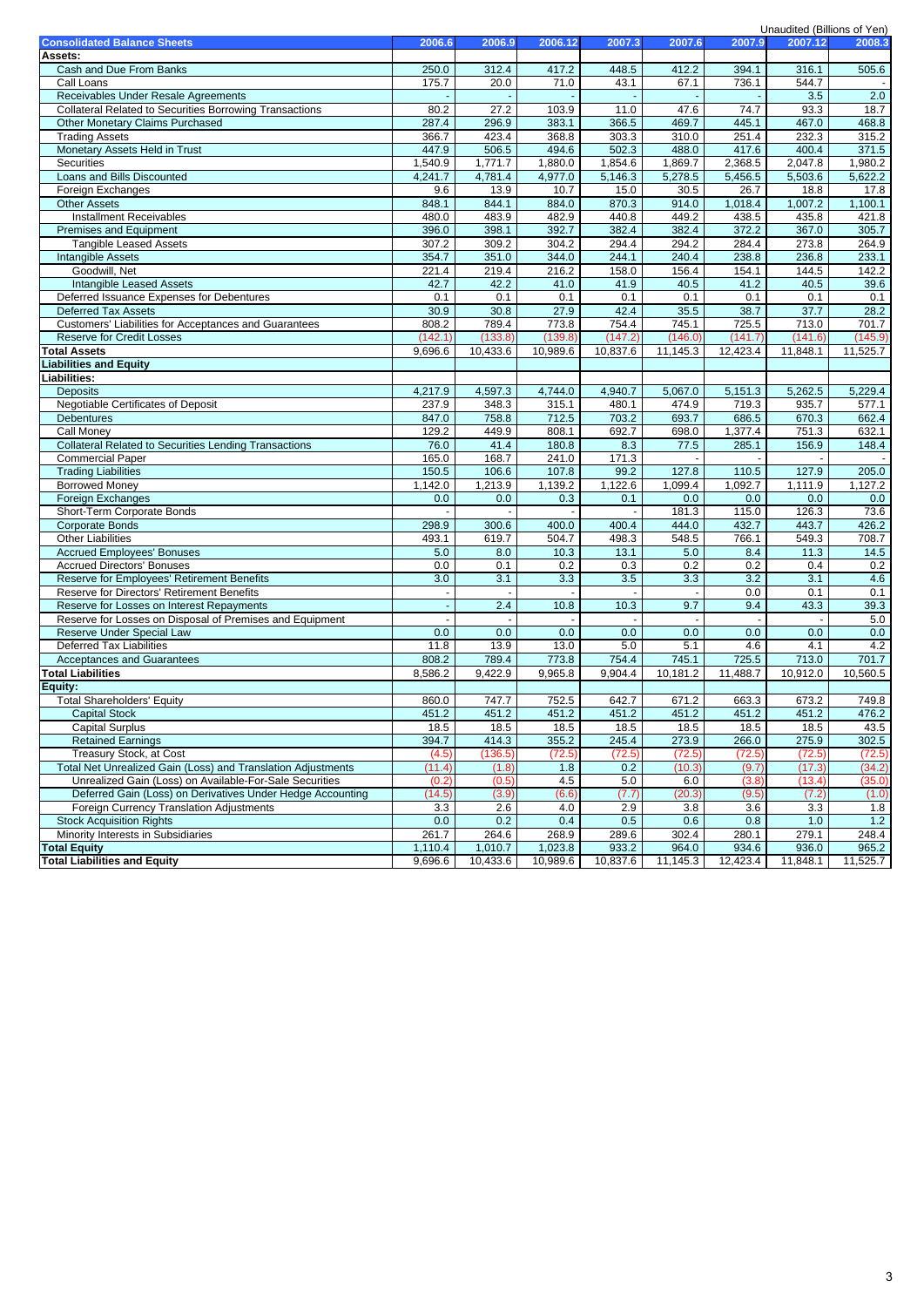|                                                                    |         |         |         |         |         |         | Unaudited (Billions of Yen) |         |
|--------------------------------------------------------------------|---------|---------|---------|---------|---------|---------|-----------------------------|---------|
| <b>Securities</b>                                                  | 2006.6  | 2006.9  | 2006.12 | 2007.3  | 2007.6  | 2007.9  | 2007.12                     | 2008.3  |
| <b>Trading Securities</b>                                          |         | 200.1   |         | 116.5   |         | 116.1   |                             | 63.1    |
| Securities Being Held to Maturity                                  |         | 346.9   |         | 407.0   |         | 438.8   |                             | 390.4   |
| Japanese National Government Bonds                                 |         | 314.4   |         | 364.5   |         | 324.4   |                             | 304.3   |
| Japanese Corporate Bonds                                           |         | 32.4    |         | 42.4    |         | 101.6   |                             | 75.1    |
| Other                                                              |         |         |         |         |         | 12.7    |                             | 11.0    |
| Securities Available-For-Sale                                      |         | 1,159.0 |         | 1,276.6 |         | 1,762.9 |                             | 1,484.5 |
| Marketable Securities, at Fair Value                               |         | 945.7   |         | 1,016.3 |         | 1,433.0 |                             | 1,055.6 |
| <b>Equity Securities</b>                                           |         | 13.4    |         | 22.4    |         | 23.5    |                             | 19.1    |
| Japanese National Government Bonds                                 |         | 392.9   |         | 385.8   |         | 559.5   |                             | 341.0   |
| Japanese Local Government Bonds                                    |         | 71.7    |         | 53.2    |         | 114.9   |                             | 2.2     |
| Japanese Corporate Bonds                                           |         | 186.1   |         | 135.1   |         | 206.1   |                             | 201.6   |
| Other, Mainly Foreign Debt Securities                              |         | 281.4   |         | 419.6   |         | 528.8   |                             | 491.5   |
| <b>Foreign Securities</b>                                          |         | 279.6   |         | 416.0   |         | 527.1   |                             | 487.9   |
| Foreign Currency Denominated Foreign Corporate and                 |         | 205.2   |         | 317.4   |         | 399.9   |                             | 329.2   |
| <b>Government Bonds</b>                                            |         |         |         |         |         |         |                             |         |
| Yen-Denominated Foreign Corporate and Government                   |         | 65.7    |         | 80.9    |         | 109.9   |                             | 139.2   |
| <b>Bonds</b>                                                       |         |         |         |         |         |         |                             |         |
| <b>Foreign Stock</b>                                               |         | 5.3     |         | 9.5     |         | 10.3    |                             | 12.8    |
| <b>Other Securities</b>                                            |         | 1.8     |         | 3.6     |         | 1.7     |                             | 3.5     |
| Book Value of Securities Whose Fair Value is Not Readily           |         | 213.2   |         | 260.3   |         | 329.8   |                             | 428.9   |
| Determinable                                                       |         |         |         |         |         |         |                             |         |
| <b>Equity Securities</b>                                           |         | 6.7     |         | 7.9     |         | 15.2    |                             | 14.9    |
| Japanese Local Government Bonds                                    |         | 0.0     |         | 0.0     |         | 0.0     |                             | 0.0     |
| Japanese Corporate Bonds                                           |         | 131.4   |         | 156.9   |         | 193.6   |                             | 283.7   |
| <b>Foreign Securities</b>                                          |         | 61.7    |         | 72.5    |         | 84.7    |                             | 65.3    |
| Other                                                              |         | 13.3    |         | 22.8    |         | 36.1    |                             | 64.8    |
| Investments in Unconsolidated Subsidiaries, at Cost and Affiliates |         | 65.7    |         | 54.4    |         | 50.6    |                             | 42.1    |
| Using the Equity Method                                            |         |         |         |         |         |         |                             |         |
| <b>Securities</b>                                                  | 1.540.9 | 1.771.7 | 1.880.0 | 1.854.6 | 1.869.7 | 2.368.5 | 2.047.8                     | .980.2  |
|                                                                    |         |         |         |         |         |         |                             |         |
|                                                                    |         |         |         |         |         |         |                             |         |

| <b>Loans by Borrower Industry</b>                                 | 2006.6  | 2006.9  | 2006.12 | 2007.3  | 2007.6  | 2007.9  | 2007.12                  | 2008.3  |
|-------------------------------------------------------------------|---------|---------|---------|---------|---------|---------|--------------------------|---------|
| Domestic Offices (excluding Japan offshore market account):       |         |         |         |         |         |         |                          |         |
| Manufacturing                                                     |         | 212.5   |         | 189.4   |         | 280.8   | $\blacksquare$           | 191.8   |
| Agriculture                                                       |         | 0.0     |         | 0.0     |         | 0.0     | ٠                        | 0.0     |
| Forestry                                                          |         |         |         | 0.0     |         | 0.0     |                          |         |
| Fisherv                                                           |         | 0.9     |         | 0.9     |         | 0.8     |                          | 2.9     |
| Mining                                                            |         | 6.7     |         | 6.6     |         | 5.6     |                          | 4.5     |
| Construction                                                      |         | 20.9    |         | 19.9    |         | 16.1    |                          | 20.4    |
| Electric Power, Gas, Heat Supply and Water Supply                 |         | 99.6    |         | 80.1    |         | 77.8    |                          | 74.6    |
| Information and Communications                                    |         | 28.6    |         | 27.5    |         | 56.7    |                          | 50.0    |
| Transportation                                                    |         | 469.6   |         | 391.9   |         | 381.3   |                          | 379.4   |
| <b>Wholesale and Retail</b>                                       |         | 111.7   |         | 117.5   |         | 108.5   |                          | 138.0   |
| Finance and Insurance                                             |         | 957.4   |         | 0.091.6 |         | 0.051.0 |                          | ,248.0  |
| <b>Real Estate</b>                                                |         | ,278.5  |         | ,390.4  |         | 1,453.3 |                          | ,295.1  |
| <b>Services</b>                                                   |         | 259.4   |         | 369.9   |         | 364.0   |                          | 374.0   |
| Local Government                                                  |         | 124.2   |         | 63.8    |         | 60.8    |                          | 118.1   |
| <b>Others</b>                                                     |         | 1,111.1 |         | ,302.1  |         | ,469.0  |                          | .597.9  |
| Loans to Individual Customers in Retail Banking, APLUS and Shinki |         | 778.5   |         | 844.5   |         | 972.4   | $\overline{\phantom{a}}$ | 1,174.7 |
| Total Domestic (A)                                                |         | 4,681.7 |         | 5,052.2 |         | 5,326.3 |                          | 5,495.3 |
| Overseas Offices (including Japan offshore market account):       |         |         |         |         |         |         |                          |         |
| Governments                                                       |         |         |         | 0.9     |         | 0.8     | ٠                        | 1.1     |
| <b>Financial Institutions</b>                                     |         |         |         |         |         |         |                          |         |
| <b>Others</b>                                                     |         | 99.6    |         | 93.1    |         | 129.3   |                          | 125.6   |
| Total Overseas (B)                                                |         | 99.6    |         | 94.0    |         | 130.1   |                          | 126.8   |
| Total $(A)+(B)$                                                   | 4.241.7 | 4,781.4 | 4,977.0 | 5,146.3 | 5,278.5 | 5,456.5 | 5,503.6                  | 5,622.2 |

| <b>Intangible Assets</b>                    | 2006.6 | 2006.9 | 2006.12 | 2007.3      | 2007.6 | 2007.9 | 2007.12 | 2008.3 |
|---------------------------------------------|--------|--------|---------|-------------|--------|--------|---------|--------|
| Goodwill, Net                               | 221.4  | 219.4  | 216.2   | 158.0       | 156.4  | 154.1  | 144.5   | 142.2  |
| <b>APLUS</b>                                |        | 177.5  |         | 117.2       |        | 113.7  | 111.8   | 110.0  |
| Showa Leasing                               |        | 42.7   |         | 41.5        |        | 40.3   | 39.8    | 39.2   |
| Shinki                                      |        |        |         |             |        |        | (7.1)   | (7.0)  |
| Others                                      |        | (0.8)  |         | (0.7)       |        | (0.0)  | (0.0)   | (0.0)  |
| Intangible Assets Related with Acquisitions | 66.0   | 63.8   | 62.0    | 19.8        | 19.1   | 18.4   | 24.6    | 23.6   |
| <b>APLUS</b>                                |        | 55.7   |         | 12.2        |        | 11.3   | 10.9    | 10.5   |
| Showa Leasing                               |        | 8.1    |         | 7.6         |        | 7.0    | 6.8     | 6.6    |
| Shinki                                      |        |        |         |             |        |        | 6.7     | 6.4    |
| Other                                       | 67.2   | 67.7   | 65.7    | 66.2        | 64.7   | 66.2   | 67.7    | 67.2   |
| <b>Intangible Assets</b>                    | 354.7  | 351.0  | 344.0   | 244.1       | 240.4  | 238.8  | 236.8   | 233.1  |
|                                             |        |        |         |             |        |        |         |        |
| <b>Tax Loss Carryforwards</b>               | 2006.6 | 2006.9 | 2006.12 | 2007.3      | 2007.6 | 2007.9 | 2007.12 | 2008.3 |
| $\sim$ $\sim$ $\sim$ $\sim$ $\sim$          |        |        |         | $1 - 2 - 2$ |        |        |         | $\sim$ |

| Shinsei Bank               |        |        |         | 150.0 |        |        |         | 42.3             |
|----------------------------|--------|--------|---------|-------|--------|--------|---------|------------------|
| <b>APLUS</b>               |        |        |         | 195.6 |        |        |         | 205.9            |
| Showa Leasing              |        |        |         | 41.0  |        |        |         | 37.4             |
| Shinki                     |        |        |         |       |        |        |         | 20.3             |
|                            |        |        |         |       |        |        |         |                  |
|                            |        |        |         |       |        |        |         |                  |
| Dividends Per Share (JPY)  | 2006.6 | 2006.9 | 2006.12 | 2007  | 2007.6 | 2007.9 | 2007.12 | 2008.3           |
| Common share               |        | 1.66   |         | 1.00  |        |        |         | 2.94             |
| Preferred Shares (Class A) |        | 6.50   |         | 6.50  |        | 6.50   |         | - no outstanding |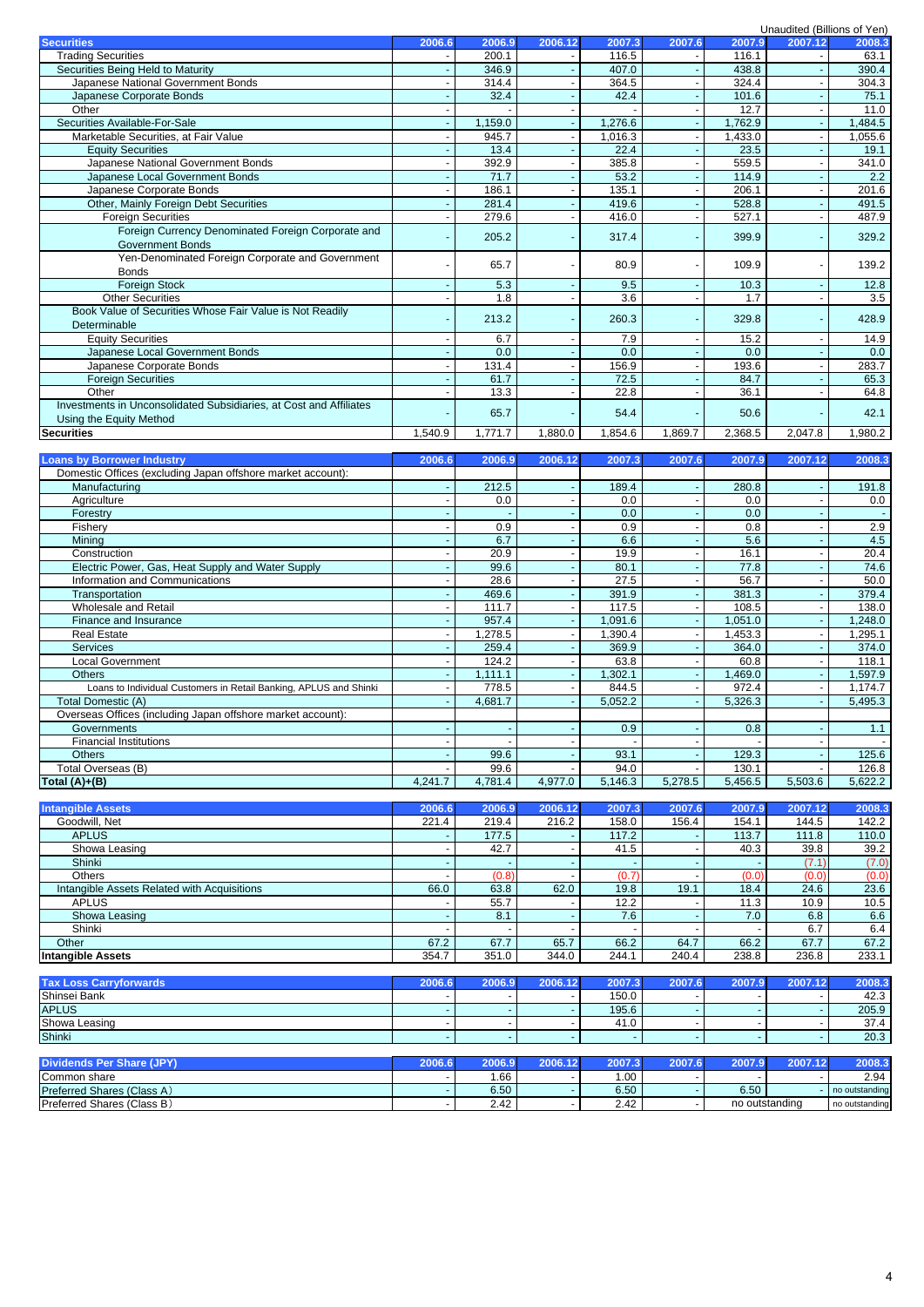|                                            |                          |         |         |         |         |         | Unaudited (Billions of Yen) |         |
|--------------------------------------------|--------------------------|---------|---------|---------|---------|---------|-----------------------------|---------|
| <b>Risk Monitored Loans (Consolidated)</b> | 2006.6                   | 2006.9  | 2006.12 | 2007.3  | 2007.6  | 2007.9  | 2007.12                     | 2008.3  |
| Loans to Bankrupt Obligors                 |                          | 2.0     |         | 1.7     |         | 0.8     |                             | 2.1     |
| Non-Accrual Delinquent Loans               | $\sim$                   | 19.4    |         | 21.8    |         | 41.6    | <b>1</b>                    | 42.5    |
| Loans Past Due Three Months or More        | $\overline{\phantom{0}}$ | 4.1     |         | 4.7     |         | 9.9     |                             | 4.7     |
| <b>Restructured Loans</b>                  |                          | 38.2    |         | 36.4    |         | 25.5    |                             | 54.9    |
| Total (A)                                  |                          | 63.8    |         | 64.8    |         | 77.9    |                             | 104.4   |
| Loans and Bills Discounted (B)             | 4,241.7                  | 4,781.4 | 4,977.0 | 5,146.3 | 5,278.5 | 5,456.5 | 5,503.6                     | 5,622.2 |
| $(A)/(B)$ X 100 $(\%)$                     |                          | 1.34%   |         | .26%    |         | 1.43%   |                             | 1.86%   |
| Reserve for Credit Losses (C)              | 142.1                    | 133.8   | 139.8   | 147.2   | 146.0   | 141.7   | 141.6                       | 145.9   |
| Reserve Ratios (C)/(A) X 100 (%)           |                          | 208.6%  |         | 227.2%  |         | 181.7%  |                             | 139.7%  |
|                                            |                          |         |         |         |         |         |                             |         |
| <b>Overall Funding Composition*</b>        | 2006.6                   | 2006.9  | 2006.12 | 2007.3  | 2007.6  | 2007.9  | 2007.12                     | 2008.3  |
| <b>Total Customer Based Funding</b>        | 5,303.0                  | 5,704.6 | 5,771.8 | 6,124.2 | 6,235.7 | 6,557.2 | 6,868.7                     | 6,469.0 |
| <b>Institutional Deposits</b>              | 1,224.7                  | 1,558.3 | 1,529.2 | 1,847.1 | 1,982.7 | 2,306.6 | 2,371.7                     | 1,812.8 |
| <b>Institutional Debentures</b>            | 425.8                    | 353.0   | 316.9   | 321.3   | 321.0   | 324.3   | 315.9                       | 320.2   |
| <b>Retail Deposits</b>                     | 3,231.2                  | 3,387.3 | 3,529.9 | 3,573.8 | 3,559.2 | 3,563.9 | 3,826.6                     | 3,993.7 |
| <b>Structured Deposits</b>                 | 1,287.4                  | 1,383.3 | 1.420.3 | 1,457.9 | 1,499.1 | .558.5  | 1,556.2                     | 1,564.6 |
| <b>Retail Debentures</b>                   | 421.2                    | 405.8   | 395.6   | 381.9   | 372.7   | 362.2   | 354.4                       | 342.2   |
| <b>Commercial Paper</b>                    | 165.0                    | 168.7   | 241.0   | 171.3   |         |         |                             |         |
| <b>Borrowed Money</b>                      | .142.0                   | 1,213.9 | 1,139.2 | 1,122.6 | 1,099.4 | 1,092.7 | 1,111.9                     | 1,127.2 |
| Corporate Bonds                            | 298.9                    | 300.6   | 400.0   | 400.4   | 625.3   | 547.7   | 570.0                       | 499.8   |
| Total                                      | 6,908.9                  | 7,387.8 | 7,552.0 | 7,818.5 | 7,960.4 | 8,197.6 | 8,551.0                     | 8,096.0 |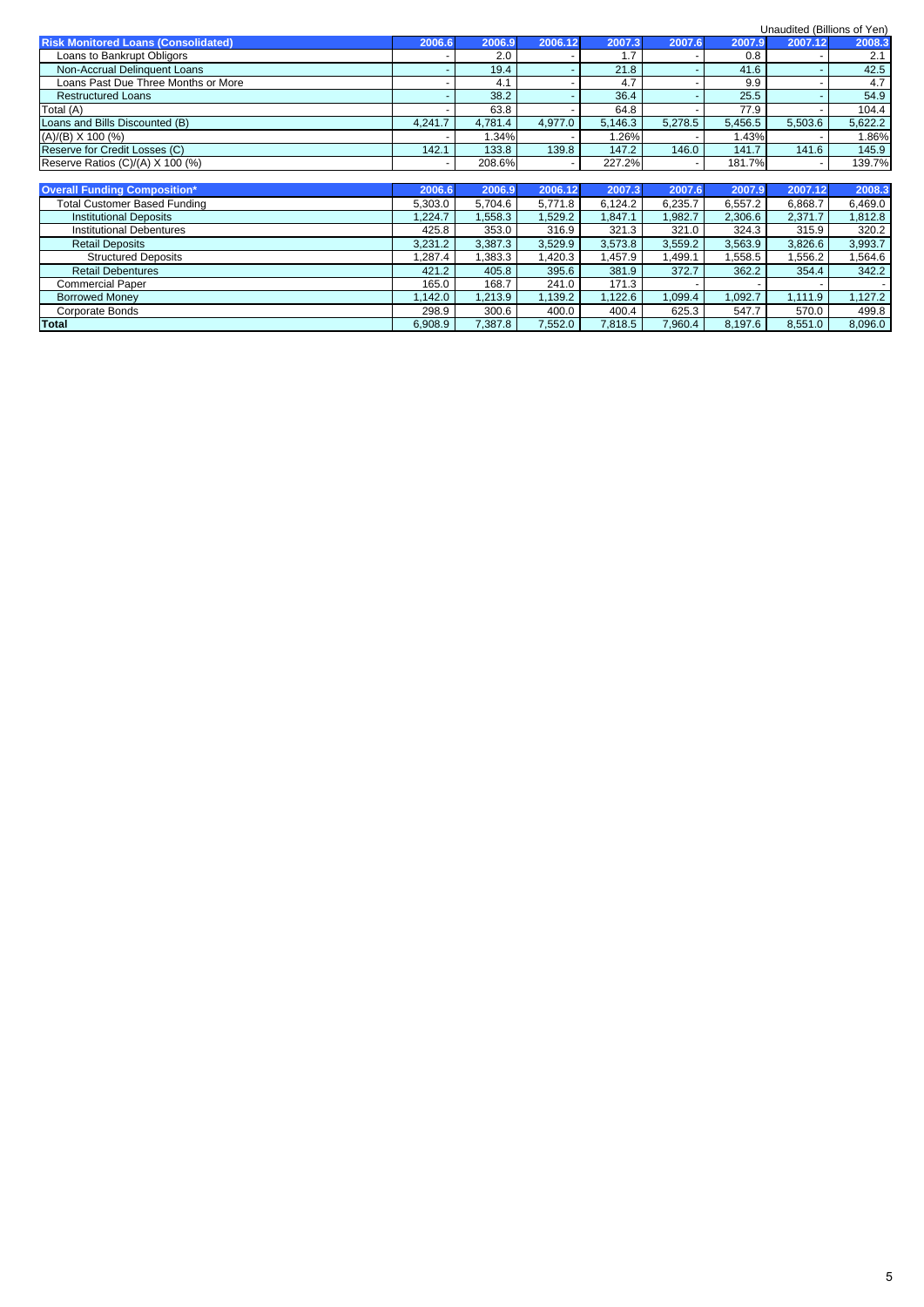#### **Section 2. Shinsei Bank Consolidated Business Line Data**

| <b>Section 2.1 Overall</b>                                                                                  |              |               |                     |              |              |              | Unaudited (Billions of Yen) |                |
|-------------------------------------------------------------------------------------------------------------|--------------|---------------|---------------------|--------------|--------------|--------------|-----------------------------|----------------|
| Overall*                                                                                                    | 2006.4-6     |               | 2006.7-9 2006.10-12 | 2007.1-3     | 2007.4-6     |              | 2007.7-9 2007.10-12         | $2008.1 - 3$   |
| <b>Total Revenue</b>                                                                                        | 68.1         | 70.3          | 77.2                | 52.6         | 76.5         | 62.2         | 70.2                        | 53.8           |
| <b>General and Administrative Expenses</b>                                                                  | 37.3         | 38.4          | 36.7                | 37.4         | 37.3         | 39.9         | 40.2                        | 40.2           |
| <b>Ordinary Business Profit (Loss)</b>                                                                      | 30.8         | 31.9          | 40.4                | 15.1<br>32.2 | 39.1         | 22.2         | 29.9                        | 13.6           |
| <b>Net Credit Costs (Recoveries)</b><br>Ordinary Business Profit (Loss) After Net Credit Costs (Recoveries) | 3.7<br>27.0  | $1.4$<br>30.5 | 14.4<br>26.0        | (17.1)       | 9.5<br>29.6  | 21.1<br>1.0  | 10.0<br>19.8                | 32.8<br>(19.1) |
| Amortization of Goodwill and Other Intangible Assets                                                        | 6.2          | 4.3           | 4.9                 | 5.3          | 3.0          | 3.0          | 3.3                         | 3.0            |
| Minority Interests in Net Income of Subsidiaries                                                            | 4.2          | 4.0           | 4.2                 | 4.0          | 4.8          | 5.8          | 4.9                         | 2.4            |
| <b>Income Taxes and Others</b>                                                                              | (2.5)        | 2.4           | 8.5                 | 81.5         | (9.5)        | 0.2          | 1.2                         | (51.2)         |
| Net Income (Loss)                                                                                           | 19.2         | 19.6          | 8.2                 | (108.1)      | 31.2         | (8.0)        | 10.3                        | 26.5           |
| <b>Cash Basis Net Income (Loss)</b>                                                                         | 24.5         | 23.1          | 12.4                | (24.8)       | 33.9         | (5.2)        | 13.2                        | 29.2           |
|                                                                                                             |              |               |                     |              |              |              |                             |                |
| <b>Institutional Banking*</b>                                                                               | 2006.4-6     | 2006.7-9      | 2006.10-12          | 2007.1-3     | 2007.4-6     |              | 2007.7-9 2007.10-12         | 2008.1-3       |
| <b>Total Revenue</b><br><b>General and Administrative Expenses</b>                                          | 24.5<br>10.7 | 30.7<br>11.2  | 38.9<br>11.1        | 23.0<br>10.3 | 33.6<br>12.5 | 25.0<br>13.3 | 22.4<br>12.5                | 9.9<br>11.1    |
| <b>Ordinary Business Profit (Loss)</b>                                                                      | 13.7         | 19.5          | 27.8                | 12.6         | 21.1         | 11.6         | 9.9                         | (1.1)          |
| <b>Net Credit Costs (Recoveries)</b>                                                                        | (5.1)        | (12.0)        | 2.9                 | 10.2         | (3.0)        | 7.1          | (1.4)                       | 16.9           |
| Ordinary Business Profit (Loss) After Net Credit Costs (Recoveries)                                         | 18.9         | 31.5          | 24.8                | 2.4          | 24.1         | 4.5          | 11.3                        | (18.0)         |
|                                                                                                             |              |               |                     |              |              |              |                             |                |
| <b>Consumer and Commercial Finance*</b>                                                                     | 2006.4-6     | 2006.7-9      | 2006.10-12          | 2007.1-3     | 2007.4-6     | 2007.7-9     | 2007.10-12                  | 2008.1-3       |
| <b>Total Revenue</b>                                                                                        | 31.8         | 28.8          | 30.9                | 20.6         | 31.3         | 25.0         | 36.9                        | 33.8           |
| <b>General and Administrative Expenses</b><br><b>Ordinary Business Profit (Loss)</b>                        | 17.0         | 17.9          | 16.2                | 16.9         | 15.3         | 15.6         | 17.3                        | 17.9<br>15.9   |
| <b>Net Credit Costs (Recoveries)</b>                                                                        | 14.7<br>8.8  | 10.9<br>11.3  | 14.6<br>11.3        | 3.6<br>22.3  | 16.0<br>12.5 | 9.3<br>12.3  | 19.6<br>11.3                | 16.0           |
| Ordinary Business Profit (Loss) After Net Credit Costs (Recoveries)                                         | 5.9          | (0.4)         | 3.3                 | (18.6)       | 3.4          | (2.9)        | 8.2                         | (0.0)          |
|                                                                                                             |              |               |                     |              |              |              |                             |                |
| <b>Retail Banking</b>                                                                                       | 2006.4-6     | 2006.7-9      | 2006.10-12          | 2007.1-3     | 2007.4-6     |              | 2007.7-9 2007.10-12         | 2008.1-3       |
| <b>Total Revenue</b>                                                                                        | 10.5         | 9.0           | 7.7                 | 8.8          | 9.1          | 8.9          | 7.7                         | 8.2            |
| <b>General and Administrative Expenses</b>                                                                  | 9.9          | 9.5           | 9.0                 | 9.2          | 9.6          | 10.6         | 10.0                        | 9.7            |
| <b>Ordinary Business Profit (Loss)</b>                                                                      | 0.5          | (0.4)         | (1.2)               | (0.3)        | (0.5)        | (1.6)        | (2.2)                       | (1.5)          |
| <b>Net Credit Costs (Recoveries)</b><br>Ordinary Business Profit (Loss) After Net Credit Costs (Recoveries) | 0.0<br>0.5   | 0.0<br>(0.4)  | 0.0<br>(1.2)        | 0.0<br>(0.4) | 0.0<br>(0.5) | 0.0<br>(1.7) | 0.0<br>(2.3)                | 0.1            |
|                                                                                                             |              |               |                     |              |              |              |                             | (1.6)          |
| ALM/Corporate/Other*                                                                                        | 2006.4-6     |               | 2006.7-9 2006.10-12 | 2007.1-3     | 2007.4-6     |              | 2007.7-9 2007.10-12         | $2008.1 - 3$   |
| <b>Total Revenue</b>                                                                                        | 1.2          | 1.6           | (0.4)               | 0.1          | 2.3          | 3.1          | 2.9                         | 1.7            |
| <b>General and Administrative Expenses</b>                                                                  | (0.4)        | (0.3)         | 0.3                 | 1.0          | (0.1)        | 0.2          | 0.2                         | 1.3            |
| <b>Ordinary Business Profit (Loss)</b>                                                                      | 1.7          | 1.9           | (0.7)               | (0.8)        | 2.4          | 2.8          | 2.6                         | 0.3            |
| <b>Net Credit Costs (Recoveries)</b>                                                                        | 0.0          | 2.0           | 0.1                 | (0.3)        | (0.1)        | 1.6          | 0.1                         | (0.3)          |
| Ordinary Business Profit (Loss) After Net Credit Costs (Recoveries)                                         | 1.6          | (0.1)         | (0.8)               | (0.5)        | 2.5          | 1.2          | 2.5                         | 0.6            |
| <b>Section 2.2 Business Line Total Revenue</b>                                                              |              |               |                     |              |              |              |                             |                |
| <b>Institutional Banking Total Revenue*</b>                                                                 | 2006.4-6     |               | 2006.7-9 2006.10-12 | 2007.1-3     | 2007.4-6     | 2007.7-9     | 2007.10-12                  | 2008.1-3       |
| Net Interest Income                                                                                         | 8.3          | 8.2           | 5.2                 | 7.5          | 9.8          | 10.0         | 9.8                         | 16.6           |
| Non-Interest Income                                                                                         | 16.1         | 22.4          | 33.7                | 15.5         | 23.8         | 14.9         | 12.6                        | (6.6)          |
| <b>Institutional Banking Total Revenue</b>                                                                  | 24.5         | 30.7          | 38.9                | 23.0         | 33.6         | 25.0         | 22.4                        | 9.9            |
| Foreign Exchange, Derivatives, Equity-Related                                                               | 4.4          | 2.5           | 3.3                 | 2.5          | 5.1          | 3.2          | 2.6                         | 1.5            |
| Non-Recourse Real Estate Finance<br><b>Basic Banking</b>                                                    | 3.9<br>4.2   | 4.7<br>5.0    | 4.6<br>4.7          | 4.5<br>4.4   | 4.8<br>4.1   | 4.6<br>3.9   | 4.7<br>3.7                  | 5.0<br>4.5     |
| <b>Credit Trading</b>                                                                                       | 4.1          | 6.1           | 3.7                 | 3.0          | 4.7          | 7.9          | 5.3                         | 3.9            |
| Securitization                                                                                              | 2.4          | 1.3           | 6.5                 | 0.9          | 1.5          | (1.4)        | 0.8                         | (0.4)          |
| <b>Principal Investments</b>                                                                                | 3.4          | 5.0           | 2.5                 | 3.0          | 7.3          | 4.8          | 1.6                         | (2.3)          |
| <b>Other Capital Markets</b>                                                                                | 0.2          | 4.1           | (1.1)               | 3.0          | 1.3          | (0.2)        | 1.6                         | (1.6)          |
| Others                                                                                                      | 1.5          | 1.6           | 14.4                | 1.5          | 4.4          | 1.9          | 1.7                         | (0.6)          |
| <b>Institutional Banking Total Revenue</b>                                                                  | 24.5         | 30.7          | 38.9                | 23.0         | 33.6         | 25.0         | 22.4                        | 9.9            |
| <b>Consumer and Commercial Finance Total Revenue*</b>                                                       | 2006.4-6     | 2006.7-9      | 2006.10-12          | 2007.1-3     | 2007.4-6     | 2007.7-9     | 2007.10-12                  | 2008.1-3       |
| Net Interest Income                                                                                         | 10.9         | 12.2          | 10.6                | 9.1          | 11.0         | 9.1          | 17.5                        | 15.7           |
| <b>APLUS</b>                                                                                                | 9.9          | 11.4          | 9.7                 | 8.2          | 10.7         | 10.5         | 10.5                        | 9.9            |
| Showa Leasing                                                                                               | (0.8)        | (1.0)         | (0.7)               | (0.8)        | (0.6)        | (2.4)        | (1.4)                       | (1.7)          |
| Shinki                                                                                                      |              |               |                     |              | (0.0)        | (0.0)        | 7.3                         | 6.4            |
| <b>Other Subsidiaries</b>                                                                                   | 1.8          | 1.9           | 1.6                 | 1.7          | 1.0          | 1.0          | 1.0                         | 1.1            |
| Non-Interest Income                                                                                         | 20.8         | 16.6          | 20.2                | 11.4<br>13.4 | 20.3<br>11.8 | 15.9         | 19.3<br>11.3                | 18.0           |
| <b>APLUS</b><br>Showa Leasing                                                                               | 13.6<br>6.6  | 13.1<br>8.7   | 13.5<br>6.7         | 6.5          | 7.9          | 13.8<br>9.2  | 7.9                         | 11.1<br>7.0    |
| Shinki                                                                                                      | 0.2          | (5.6)         | (0.6)               | (8.5)        | 0.5          | (7.3)        | (0.3)                       | (0.2)          |
| <b>Other Subsidiaries</b>                                                                                   | 0.2          | 0.3           | 0.7                 | (0.0)        | 0.0          | 0.2          | 0.4                         | 0.1            |
| <b>Consumer and Commercial Finance Total Revenue</b>                                                        | 31.8         | 28.8          | 30.9                | 20.6         | 31.3         | 25.0         | 36.9                        | 33.8           |
| <b>APLUS</b>                                                                                                | 23.6         | 24.5          | 23.2                | 21.7         | 22.5         | 24.3         | 21.9                        | 21.1           |
| Showa Leasing                                                                                               | 5.7          | 7.7           | 5.9                 | 5.6          | 7.2          | 6.7          | 6.5                         | 5.2            |
| Shinki                                                                                                      | 0.2          | (5.6)         | (0.6)               | (8.5)        | 0.4          | (7.3)        | 7.0                         | 6.2            |
| Other Subsidiaries<br><b>Consumer and Commercial Finance Total Revenue</b>                                  | 2.1<br>31.8  | 2.2<br>28.8   | 2.3<br>30.9         | 1.7<br>20.6  | 1.0<br>31.3  | 1.2<br>25.0  | 1.4<br>36.9                 | 1.2<br>33.8    |
|                                                                                                             |              |               |                     |              |              |              |                             |                |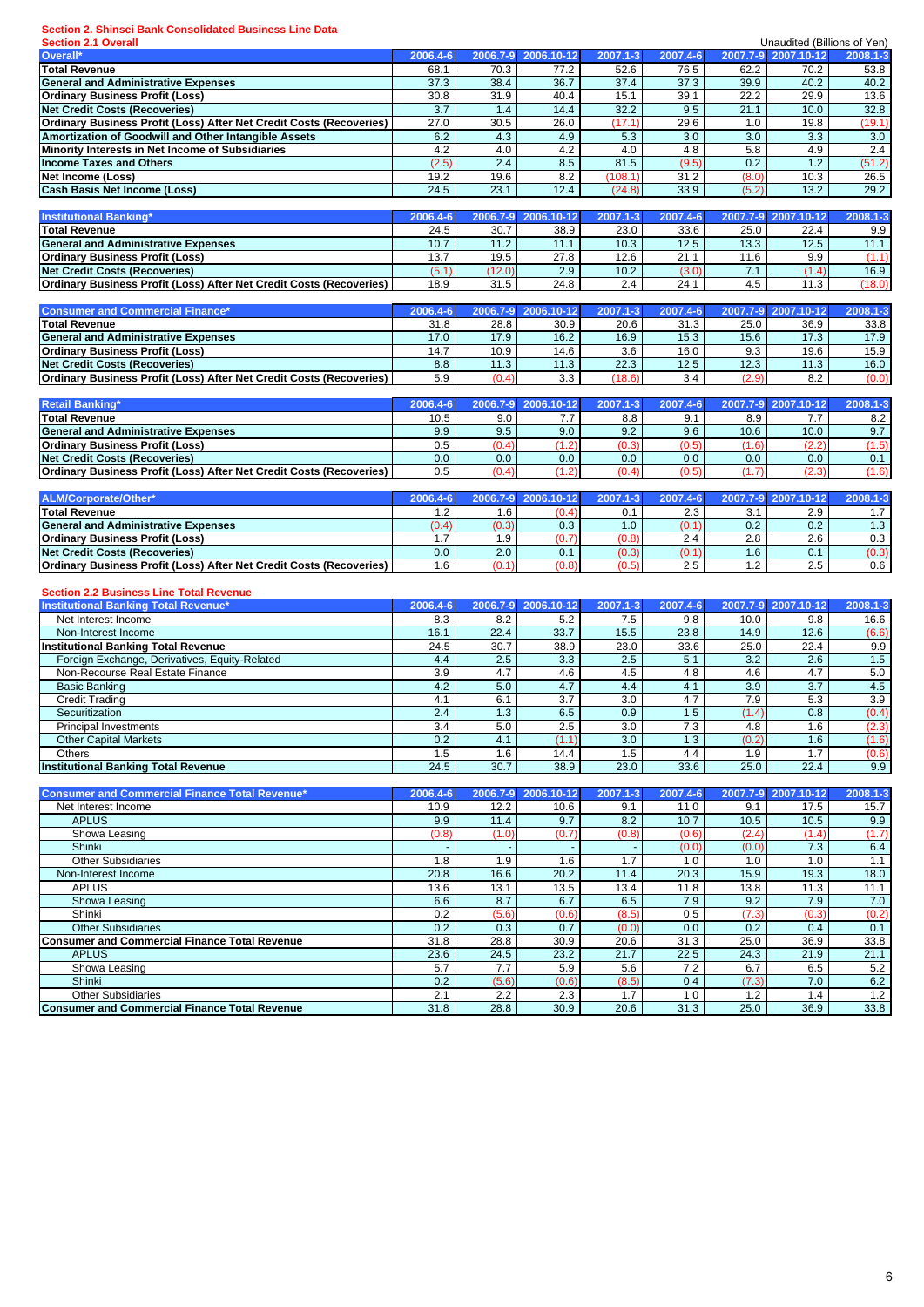|                                                                       |          |              |            |              |          |          | Unaudited (Billions of Yen) |                  |
|-----------------------------------------------------------------------|----------|--------------|------------|--------------|----------|----------|-----------------------------|------------------|
| <b>Retail Banking Total Revenue*</b>                                  | 2006.4-6 | 2006.7-9     | 2006.10-12 | 2007.1-3     | 2007.4-6 | 2007.7-9 | 2007.10-12                  | 2008.1-3         |
| Net Interest Income                                                   | 4.3      | 4.4          | 4.2        | 4.5          | 4.7      | 5.0      | 5.5                         | 5.6              |
| Non-Interest Income                                                   | 6.1      | 4.6          | 3.4        | 4.2          | 4.3      | 3.9      | 2.2                         | 2.5              |
| <b>Retail Banking Total Revenue</b>                                   | 10.5     | 9.0          | 7.7        | 8.8          | 9.1      | 8.9      | 7.7                         | 8.2              |
| Deposits and Debentures Net Interest Income                           | 3.3      | 3.5          | 3.7        | 3.9          | 4.0      | 4.1      | 4.5                         | 4.5              |
| Deposit-Related Non-Interest Income                                   | 3.7      | 3.2          | 1.3        | 1.3          | 0.7      | 1.3      | 0.1                         | 0.9              |
| <b>Asset Management</b>                                               | 2.1      | 1.6          | 2.3        | 3.1          | 3.0      | 2.6      | 2.1                         | 1.7              |
| Loans                                                                 | 1.2      | 0.6          | 0.3        | 0.4          | 1.3      | 0.6      | 0.8                         | 0.8              |
| (Ref) Revenue from Structured Deposits                                | 4.1      | 3.8          | 1.7        | 1.6          | 1.4      | 2.1      | 0.8                         | 1.3              |
| <b>Retail Banking Total Revenue</b>                                   | 10.5     | 9.0          | 7.7        | 8.8          | 9.1      | 8.9      | 7.7                         | 8.2              |
|                                                                       |          |              |            |              |          |          |                             |                  |
| ALM/Corporate/Other Total Revenue*                                    | 2006.4-6 | 2006.7-9     | 2006.10-12 | 2007.1-3     | 2007.4-6 | 2007.7-9 | 2007.10-12                  | 2008.1-3         |
| Net Interest Income                                                   | 0.9      | 2.1          | 2.2        | 0.1          | 1.1      | 5.4      | 7.6                         | 2.4              |
| Non-Interest Income                                                   | 0.3      | (0.5)        | (2.6)      | 0.0          | 1.1      | (2.3)    | (4.7)                       | (0.6)            |
| <b>ALM/Corporate/Other Total Revenue</b>                              | 1.2      | 1.6          | (0.4)      | 0.1          | 2.3      | 3.1      | 2.9                         | 1.7              |
|                                                                       |          |              |            |              |          |          |                             |                  |
| <b>Total Revenue*</b>                                                 | 2006.4-6 | 2006.7-9     | 2006.10-12 | $2007.1 - 3$ | 2007.4-6 |          | 2007.7-9 2007.10-12         | $2008.1 - 3$     |
| Net Interest Income                                                   | 24.5     | 27.1         | 22.3       | 21.3         | 26.8     | 29.6     | 40.6                        | 40.5             |
| Non-Interest Income                                                   | 43.5     | 43.2         | 54.8       | 31.2         | 49.6     | 32.5     | 29.5                        | 13.2             |
| <b>Total Revenue</b>                                                  | 68.1     | 70.3         | 77.2       | 52.6         | 76.5     | 62.2     | 70.2                        | 53.8             |
| <b>Institutional Banking Total Revenue</b>                            | 24.5     | 30.7         | 38.9       | 23.0         | 33.6     | 25.0     | 22.4                        | 9.9              |
| <b>Consumer and Commercial Finance Total Revenue</b>                  | 31.8     | 28.8         | 30.9       | 20.6         | 31.3     | 25.0     | 36.9                        | 33.8             |
| <b>APLUS</b>                                                          | 23.6     | 24.5         | 23.2       | 21.7         | 22.5     | 24.3     | 21.9                        | 21.1             |
| Showa Leasing                                                         | 5.7      | 7.7          | 5.9        | 5.6          | 7.2      | 6.7      | 6.5                         | $5.2\,$          |
| Shinki                                                                | 0.2      | (5.6)        | (0.6)      | (8.5)        | 0.4      | (7.3)    | 7.0                         | 6.2              |
| <b>Other Subsidiaries</b>                                             | 2.1      | 2.2          | 2.3        | 1.7          | 1.0      | 1.2      | 1.4                         | 1.2              |
| <b>Retail Banking Total Revenue</b>                                   | 10.5     | 9.0          | 7.7        | 8.8          | 9.1      | 8.9      | 7.7                         | 8.2              |
| ALM/Corporate/Other Total Revenue                                     | 1.2      | 1.6          | (0.4)      | 0.1          | 2.3      | 3.1      | 2.9                         | 1.7              |
| <b>Total Revenue</b>                                                  | 68.1     | 70.3         | 77.2       | 52.6         | 76.5     | 62.2     | 70.2                        | 53.8             |
|                                                                       |          |              |            |              |          |          |                             |                  |
| <b>General and Administrative Expenses*</b>                           | 2006.4-6 | 2006.7-9     | 2006.10-12 | 2007.1-3     | 2007.4-6 | 2007.7-9 | 2007.10-12                  | 2008.1-3         |
| <b>Institutional Banking</b>                                          | 10.7     | 11.2         | 11.1       | 10.3         | 12.5     | 13.3     | 12.5                        | 11.1             |
| <b>Consumer and Commercial Finance</b>                                | 17.0     | 17.9         | 16.2       | 16.9         | 15.3     | 15.6     | 17.3                        | 17.9             |
| <b>APLUS</b>                                                          | 13.3     | 14.2         | 12.5       | 13.1         | 11.3     | 11.5     | 10.6                        | 11.5             |
| Showa Leasing                                                         | 2.6      | 2.8          | 2.8        | 2.8          | 3.2      | 3.4      | 3.0                         | 3.0              |
| Shinki                                                                |          |              |            |              | 0.0      | 0.0      | 3.0                         | 2.5              |
| <b>Other Subsidiaries</b>                                             | 0.9      | 0.8          | 0.7        | 0.9          | 0.7      | 0.5      | 0.6                         | 0.7              |
| <b>Retail Banking</b>                                                 | 9.9      | 9.5          | 9.0        | 9.2          | 9.6      | 10.6     | 10.0                        | 9.7              |
| ALM/Corporate/Other                                                   | (0.4)    | (0.3)        | 0.3        | 1.0          | (0.1)    | 0.2      | 0.2                         | 1.3              |
| <b>General and Administrative Expenses</b>                            | 37.3     | 38.4         | 36.7       | 37.4         | 37.3     | 39.9     | 40.2                        | 40.2             |
|                                                                       |          |              |            |              |          |          |                             |                  |
| <b>Ordinary Business Profit (Loss)*</b>                               | 2006.4-6 | 2006.7-9     | 2006.10-12 | 2007.1-3     | 2007.4-6 |          | 2007.7-9 2007.10-12         | $2008.1 - 3$     |
| Institutional Banking                                                 | 13.7     | 19.5         | 27.8       | 12.6         | 21.1     | 11.6     | 9.9                         | (1.1)            |
| <b>Consumer and Commercial Finance</b>                                | 14.7     | 10.9         | 14.6       | 3.6          | 16.0     | 9.3      | 19.6                        | 15.9             |
| <b>APLUS</b>                                                          | 10.2     | 10.3         | 10.6       | 8.6          | 11.2     | 12.7     | 11.2                        | 9.5              |
| Showa Leasing                                                         | 3.0      | 4.8          | 3.1        | 2.7          | 4.0      | 3.2      | 3.5                         | 2.2              |
| Shinki                                                                | 0.2      | (5.6)        | (0.6)      | (8.5)        | 0.4      | (7.4)    | 4.0                         | $\overline{3.7}$ |
| <b>Other Subsidiaries</b>                                             | 1.1      | 1.4          | 1.5        | 0.8          | 0.3      | 0.7      | 0.8                         | 0.4              |
| <b>Retail Banking</b>                                                 | 0.5      | (0.4)        | (1.2)      | (0.3)        | (0.5)    | (1.6)    | (2.2)                       | (1.5)            |
| ALM/Corporate/Other                                                   | 1.7      | 1.9          | (0.7)      | (0.8)        | 2.4      | 2.8      | 2.6                         | 0.3              |
| <b>Ordinary Business Profit (Loss)</b>                                | 30.8     | 31.9         | 40.4       | 15.1         | 39.1     | 22.2     | 29.9                        | 13.6             |
|                                                                       |          |              |            |              |          |          |                             |                  |
| <b>Net Credit Costs (Recoveries)*</b>                                 | 2006.4-6 | $2006.7 - 9$ | 2006.10-12 | 2007.1-3     | 2007.4-6 |          | 2007.7-9 2007.10-12         | 2008.1-3         |
| <b>Institutional Banking</b>                                          | (5.1)    | (12.0)       | 2.9        | 10.2         | (3.0)    | 7.1      | (1.4)                       | 16.9             |
| <b>Consumer and Commercial Finance</b>                                | 8.8      | 11.3         | 11.3       | 22.3         | 12.5     | 12.3     | 11.3                        | 16.0             |
| <b>APLUS</b>                                                          |          |              |            |              |          |          |                             | 9.8              |
|                                                                       | 8.3      | 9.2          | 10.4       | 21.1         | 9.8      | 9.9      | 8.5                         |                  |
| Showa Leasing                                                         | (0.1)    | 1.6          | 0.3        | $1.1$        | 0.6      | 2.3      | 2.7                         | 2.9              |
| Shinki                                                                |          |              |            |              |          |          | 2.0                         | 2.6              |
| <b>Other Subsidiaries</b>                                             | 0.6      | 0.5          | 0.4        | (0.0)        | 2.1      | 0.0      | (2.0)                       | 0.6              |
| <b>Retail Banking</b>                                                 | 0.0      | 0.0          | 0.0        | 0.0          | 0.0      | 0.0      | 0.0                         | 0.1              |
| ALM/Corporate/Other                                                   | 0.0      | 2.0          | 0.1        | (0.3)        | (0.1)    | 1.6      | 0.1                         | (0.3)            |
| <b>Net Credit Costs (Recoveries)</b>                                  | 3.7      | 1.4          | 14.4       | 32.2         | 9.5      | 21.1     | 10.0                        | 32.8             |
|                                                                       |          |              |            |              |          |          |                             |                  |
| OBP (Loss) After Net Credit Costs (Recoveries)*                       | 2006.4-6 | 2006.7-9     | 2006.10-12 | 2007.1-3     | 2007.4-6 | 2007.7-9 | 2007.10-12                  | 2008.1-3         |
| <b>Institutional Banking</b>                                          | 18.9     | 31.5         | 24.8       | 2.4          | 24.1     | 4.5      | 11.3                        | (18.0)           |
| <b>Consumer and Commercial Finance</b>                                | 5.9      | (0.4)        | 3.3        | (18.6)       | 3.4      | (2.9)    | 8.2                         | (0.0)            |
| <b>APLUS</b>                                                          | 1.9      | 1.0          | 0.2        | (12.5)       | 1.3      | 2.8      | 2.6                         | (0.2)            |
| Showa Leasing                                                         | 3.2      | 3.2          | 2.7        | 1.5          | 3.4      | 0.8      | 0.7                         | (0.7)            |
| Shinki                                                                | 0.2      | (5.6)        | (0.6)      | (8.5)        | 0.4      | (7.4)    | 1.9                         | 1.0              |
| <b>Other Subsidiaries</b>                                             | 0.4      | 0.8          | 1.0        | 0.8          | (1.8)    | 0.7      | 2.8                         | (0.1)            |
| <b>Retail Banking</b>                                                 | 0.5      | (0.4)        | (1.2)      | (0.4)        | (0.5)    | (1.7)    | (2.3)                       | (1.6)            |
| ALM/Corporate/Other<br>OBP (Loss) After Net Credit Costs (Recoveries) | 1.6      | (0.1)        | (0.8)      | (0.5)        | 2.5      | $1.2$    | 2.5                         | 0.6              |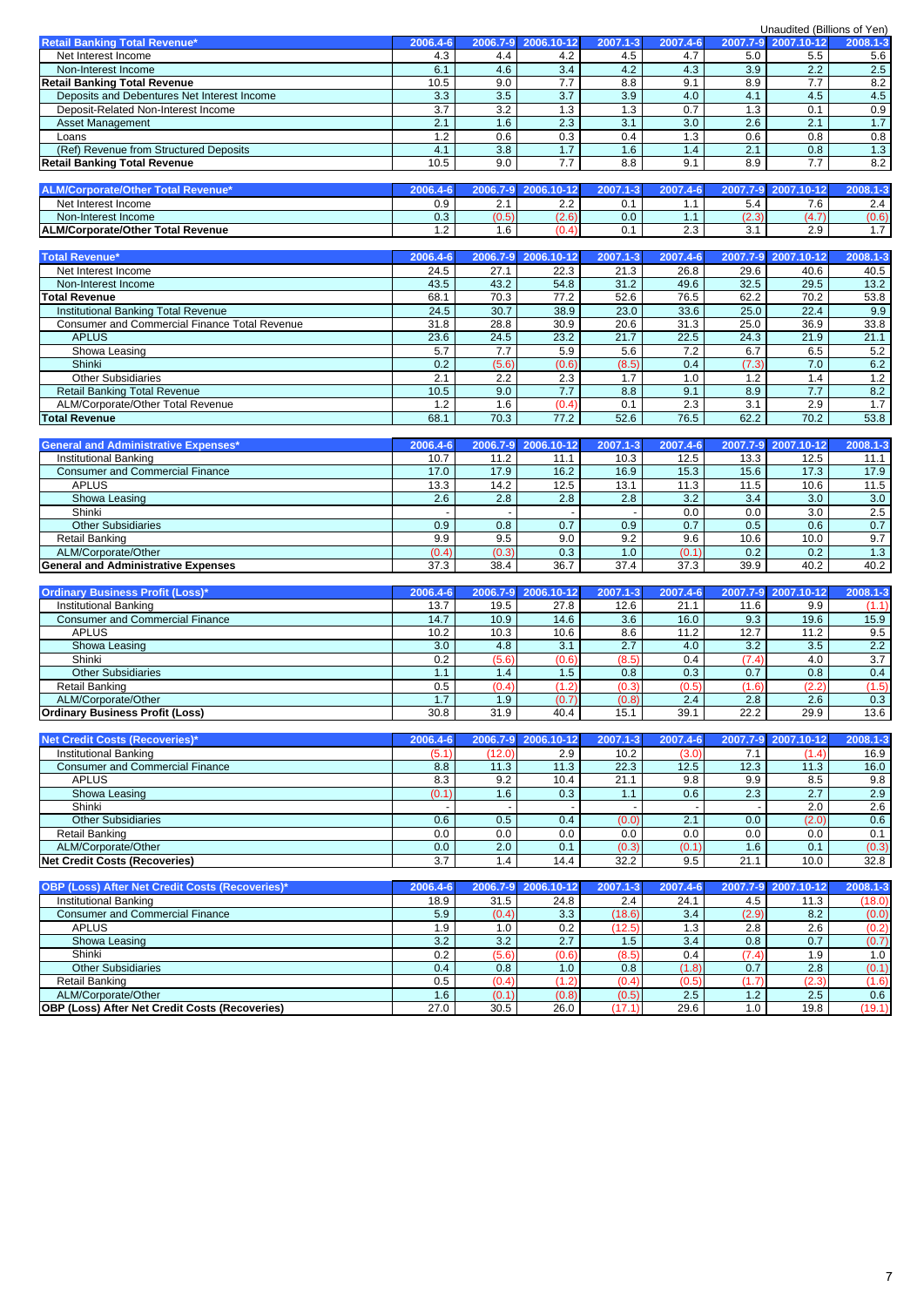| <b>Section 2.3 Business Line Key Data</b>                                                                                                 |                  |                    |                  |                    |                          |                    | Unaudited (Billions of Yen) |                    |
|-------------------------------------------------------------------------------------------------------------------------------------------|------------------|--------------------|------------------|--------------------|--------------------------|--------------------|-----------------------------|--------------------|
| <b>Institutional Banking*</b>                                                                                                             | 2006.6           | 2006.9             | 2006.12          | 2007.3             | 2007.6                   | 2007.9             | 2007.12                     | 2008.3             |
| Corporate Loans (Basic Banking)<br>Non-Recourse Lending (Loans and Bonds)                                                                 | 2,879.2<br>594.3 | 3,006.4<br>795.5   | 2,886.3<br>863.1 | 2,827.3<br>922.2   | 2,842.4<br>1,016.4       | 2,871.0<br>1,062.5 | 2,723.1<br>919.8            | 2,856.1<br>974.8   |
| Non-Recourse Loans                                                                                                                        | 453.0            | 665.8              | 707.6            | 769.5              | 823.8                    | 873.4              | 713.4                       | 695.6              |
| Non-Recourse Bonds                                                                                                                        | 141.3            | 129.7              | 155.4            | 152.6              | 192.5                    | 189.0              | 206.3                       | 279.2              |
| <b>Specialty Finance Loans</b>                                                                                                            | 82.0             | 96.8               | 69.3             | 158.2              | 231.4                    | 215.9              | 283.9                       | 257.1              |
| <b>Other Product Loans</b>                                                                                                                | 162.7            | 202.2              | 442.7            | 446.4              | 465.5                    | 458.5              | 536.2                       | 479.6              |
| CLO (Off Balance)                                                                                                                         | (254.5)          | (154.7)            | (141.9)          | (119.9)            | (128.2)                  | (75.0)             |                             |                    |
| Institutional Deposits and Negotiable Certificates of Deposit                                                                             | 1,224.7          | 1,558.3            | 1,529.2          | 1,847.1            | 1,982.7                  | 2,306.6            | 2,371.7                     | 1,812.8            |
| <b>Institutional Debentures</b>                                                                                                           | 425.8            | 353.0              | 316.9            | 321.3              | 321.0                    | 324.3              | 315.9                       | 320.2              |
| <b>Consumer and Commercial Finance</b>                                                                                                    | 2006.6           | 2006.9             | 2006.12          | 2007.3             | 2007.6                   | 2007.9             | 2007.12                     | 2008.3             |
| Loans to Consumer and Commercial Finance Customers*                                                                                       | 391.9            | 416.1              | 428.2            | 424.9              | 345.7                    | 334.2              | 425.6                       | 426.2              |
| <b>Installment Receivables</b>                                                                                                            | 480.0            | 483.9              | 482.9            | 440.8              | 449.2                    | 438.5              | 435.8                       | 421.8              |
| <b>Tangible Leased Assets</b>                                                                                                             | 307.2            | 309.2              | 304.2            | 294.4              | 294.2                    | 284.4              | 273.8                       | 264.9              |
| <b>Intangible Leased Assets</b>                                                                                                           | 42.7             | 42.2               | 41.0             | 41.9               | 40.5                     | 41.2               | 40.5                        | 39.6               |
| Customers' Liabilities for Acceptances and Guarantees                                                                                     | 808.2            | 789.4              | 773.8            | 754.4              | 745.1                    | 725.5              | 713.0                       | 701.7              |
| <b>Retail Banking*</b>                                                                                                                    | 2006.6           | 2006.9             | 2006.12          | 2007.3             | 2007.6                   | 2007.9             | 2007.12                     | 2008.3             |
| Retail Loans Outstanding                                                                                                                  | 527.4            | 548.6              | 584.6            | 639.5              | 697.6                    | 778.3              | 821.2                       | 907.4              |
| <b>Housing Loan Balance</b>                                                                                                               | 479.1            | 497.2              | 515.4            | 562.2              | 619.3                    | 692.4              | 730.8                       | 811.2              |
| Assets Under Management (AUM)                                                                                                             | 4,204.7          | 4,372.4            | 4,544.9          | 4,622.7            | 4,641.6                  | 4,670.0            | 4,936.0                     | 5,092.2            |
| <b>Retail Deposits</b>                                                                                                                    | 3,231.2          | 3,387.3            | 3,529.9          | 3,573.8            | 3,559.2                  | 3,563.9            | 3,826.6                     | 3,993.7            |
| <b>Structured Deposits</b>                                                                                                                | 1,287.4          | 1,383.3            | 1,420.3          | 1,457.9            | 1,499.1                  | 1,558.5            | 1,556.2                     | 1,564.6            |
| <b>Retail Debentures</b><br>Mutual Funds and Variable Annuities                                                                           | 421.2<br>516.9   | 405.8<br>544.7     | 395.6<br>585.9   | 381.9<br>634.2     | 372.7<br>678.1           | 362.2<br>713.7     | 354.4<br>725.2              | 342.2<br>727.8     |
| <b>Mutual Funds</b>                                                                                                                       | 356.1            | 370.8              | 401.1            | 437.3              | 468.2                    | 492.6              | 493.6                       | 487.6              |
| Variable Annuities                                                                                                                        | 160.7            | 173.8              | 184.7            | 196.8              | 209.4                    | 221.1              | 231.5                       | 240.1              |
| <b>Total Number of Retail Accounts (Thousands)</b>                                                                                        | 1,792            | 1,861              | 1,923            | 1,994              | 2,047                    | 2,089              | 2,137                       | 2,197              |
| Total Number of PowerSmart Housing Loan Customers                                                                                         | 21,447           | 22,543             | 23,686           | 25,842             | 28,393                   | 31,703             | 33,568                      | 37,015             |
| Note: AUM includes unclaimed debentures                                                                                                   |                  |                    |                  |                    |                          |                    |                             |                    |
|                                                                                                                                           |                  |                    |                  |                    |                          |                    |                             |                    |
| <b>Total Loans and Bills Discounted</b><br>Loans in Institutional Banking:                                                                | 2006.6           | 2006.9             | 2006.12          | 2007.3             | 2007.6                   | 2007.9             | 2007.12                     | 2008.3             |
| Corporate Loans (Basic Banking)                                                                                                           | 2,879.2          | 3,006.4            | 2,886.3          | 2,827.3            | 2,842.4                  | 2,871.0            | 2,723.1                     | 2,856.1            |
| Non-Recourse Loans                                                                                                                        | 453.0            | 665.8              | 707.6            | 769.5              | 823.8                    | 873.4              | 713.4                       | 695.6              |
| <b>Specialty Finance Loans</b>                                                                                                            | 82.0             | 96.8               | 69.3             | 158.2              | 231.4                    | 215.9              | 283.9                       | 257.1              |
| Other Product Loans                                                                                                                       | 162.7            | 202.2              | 442.7            | 446.4              | 465.5                    | 458.5              | 536.2                       | 479.6              |
| CLO (Off Balance)                                                                                                                         | (254.5)          | (154.7)            | (141.9)          | (119.9)            | (128.2)                  | (75.0)             |                             | $\omega$           |
| Loans in Consumer and Commercial Finance:<br>Loans to Consumer and Commercial Finance Customers                                           | 391.9            | 416.1              | 428.2            | 424.9              | 345.7                    | 334.2              | 425.6                       | 426.2              |
| Loans in Retail Banking:                                                                                                                  |                  |                    |                  |                    |                          |                    |                             |                    |
| Retail Loans Outstanding                                                                                                                  | 527.4            | 548.6              | 584.6            | 639.5              | 697.6                    | 778.3              | 821.2                       | 907.4              |
| Housing Loan Balance                                                                                                                      | 479.1            | 497.2              | 515.4            | 562.2              | 619.3                    | 692.4              | 730.8                       | 811.2              |
| <b>Total Loans and Bills Discounted</b>                                                                                                   | 4,241.7          | 4,781.4            | 4,977.0          | 5,146.3            | 5,278.5                  | 5,456.5            | 5,503.6                     | 5,622.2            |
|                                                                                                                                           |                  |                    |                  |                    |                          |                    |                             |                    |
| <b>Risk Capital Allocation by Business</b><br>Institutional Banking                                                                       | 2006.6           | 2006.9             | 2006.12          | 2007.3<br>291      | 2007.6                   | 2007.9<br>301      | 2007.12                     | 2008.3<br>333      |
| <b>Consumer and Commercial Finance</b>                                                                                                    |                  |                    |                  | 119                |                          | 113                |                             | 136                |
| Retail Banking                                                                                                                            |                  | $\blacksquare$     |                  | 17                 |                          | 14                 | $\tilde{\phantom{a}}$       | 15                 |
| ALM/Corporate/Other                                                                                                                       |                  |                    |                  | 29                 |                          | 46                 |                             | 49                 |
| <b>Excess Capital</b>                                                                                                                     |                  |                    |                  | 163                |                          | 171                |                             | 144                |
| <b>Tier I Capital</b>                                                                                                                     |                  | 646.8              |                  | 620.8              | 649.8                    | 647.6              | 651.3                       | 679.7              |
|                                                                                                                                           |                  |                    |                  |                    |                          |                    |                             |                    |
| Section 3. Shinsei Bank Consolidated Financial Ratios, Capital Adequacy and Per Share Data, and Credit Ratings<br><b>Financial Ratios</b> | 2006.4-6         | 2006.7-9           | 2006.10-12       | 2007.1-3           | 2007.4-6                 | 2007.7-9           | 2007.10-12                  | $2008.1 - 3$       |
| Return on Assets (Annualized)                                                                                                             | 0.8%             | 0.8%               | 0.3%             | (4.3%              | 1.1%                     | 0.3%               | 0.4%                        | 1.0%               |
| Return on Equity (Fully Diluted) (Annualized)                                                                                             | 9.0%             | 10.3%              | 4.0%             | (56.8%)            | 19.3%                    | (4.8%)             | 6.3%                        | 15.0%              |
| Cash Basis Return on Assets (Annualized)                                                                                                  | 1.1%             | 0.9%               | 0.4%             | $(1.0\%)$          | 1.3%                     | (0.3%)             | 0.5%                        | 1.1%               |
| Cash Basis Return on Equity (Fully Diluted) (Annualized)                                                                                  | 11.6%            | 12.2%              | 6.0%             | (11.2%             | 21.0%                    | $(3.1\%)$          | 8.1%                        | 16.4%              |
| Expense-to-Revenue Ratio                                                                                                                  | 54.8%            | 54.6%              | 47.5%            | 71.1%              | 48.8%                    | 64.3%              | 57.4%                       | 74.7%              |
| <b>Risk Capital Allocation by Risk Categories</b>                                                                                         | 2006.6           | 2006.9             | 2006.12          | 2007.3             | 2007.6                   | 2007.9             | 2007.12                     | 2008.3             |
| <b>Credit Risk</b>                                                                                                                        |                  |                    |                  | 234                |                          | 215                |                             | 230                |
| Structured Credit and Other Investment Risk                                                                                               |                  |                    |                  | 170                |                          | 178                |                             | 208                |
| <b>Market Risk</b>                                                                                                                        |                  |                    |                  | 4                  |                          | 5                  |                             | 8                  |
| <b>Interest Rate Risk</b>                                                                                                                 |                  |                    |                  | $5\phantom{.0}$    |                          | $\overline{7}$     | $\blacksquare$              | 11                 |
| <b>Liquidity Risk</b>                                                                                                                     |                  | $\sim$             |                  | 19                 |                          | 30                 |                             | 33                 |
| <b>Operational Risk</b>                                                                                                                   |                  |                    |                  | 22                 |                          | 39                 |                             | 43                 |
| <b>Excess Capital</b><br><b>Tier I Capital</b>                                                                                            | $\omega$         | 646.8              | $\omega$         | 163<br>620.8       | 649.8                    | 171<br>647.6       | 651.3                       | 144<br>679.7       |
|                                                                                                                                           |                  |                    |                  |                    |                          |                    |                             |                    |
| <b>Capital Adequacy Data</b>                                                                                                              | 2006.6           | 2006.9             | 2006.12          | 2007.3             | 2007.6                   | 2007.9             | 2007.12                     | 2008.3             |
| Basic Items (Tier I)                                                                                                                      |                  | 646.8              |                  | 620.8              | 649.8                    | 647.6              | 651.3                       | 679.7              |
| Supplementary Items (Tier II)                                                                                                             |                  | 475.6              |                  | 522.0              | 547.4                    | 537.0              | 536.7                       | 530.2              |
| Deduction                                                                                                                                 |                  | (73.4)             |                  | (137.7)            | (124.5)                  | (131.0)            | (130.3)                     | (128.0)            |
| <b>Total Capital</b><br><b>Risk Assets</b>                                                                                                |                  | 1,049.0<br>7,782.7 |                  | 1,005.0<br>7,652.0 | 1,072.2<br>8,230.3       | 1,053.5<br>8,494.1 | 1,057.6<br>8,738.5          | 1,081.9<br>9,212.5 |
| Capital Adequacy Ratio                                                                                                                    | ٠                | 13.47%             |                  | 13.13%             | 13.03%                   | 12.40%             | 12.10%                      | 11.74%             |
| Tier I Capital Ratio                                                                                                                      | $\blacksquare$   | 8.31%              | $\blacksquare$   | 8.11%              | 7.89%                    | 7.62%              | 7.45%                       | 7.37%              |
| <b>Risk Capital</b>                                                                                                                       |                  |                    |                  | 457                |                          | 476                |                             | 535                |
| Risk Capital as a Percentage of Tier I Capital                                                                                            | $\blacksquare$   |                    |                  | 73.6%              | $\overline{\phantom{a}}$ | 73.5%              |                             | 79.0%              |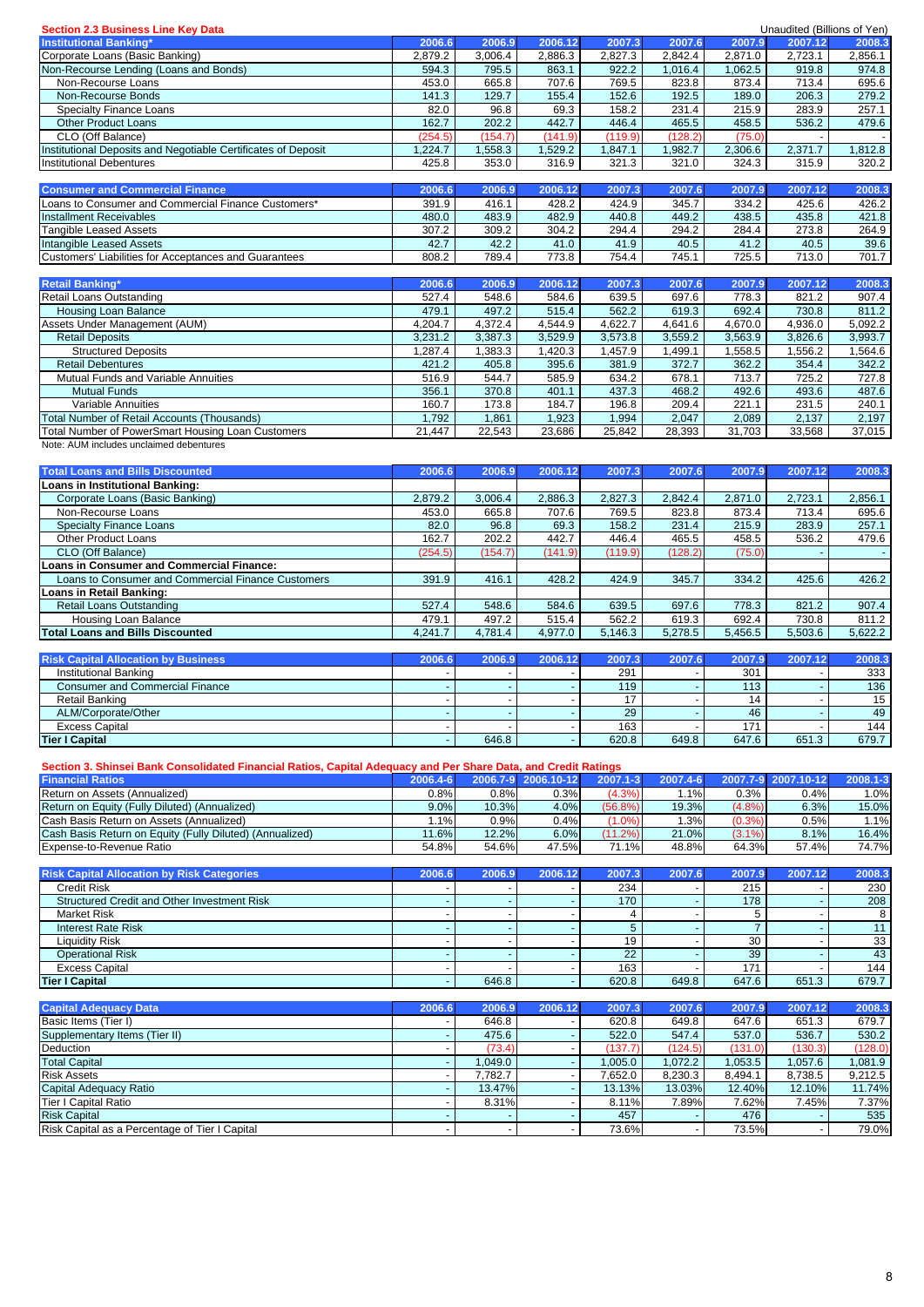|                                       |        |        |         |         |        |        | Unaudited (Billions of Yen) |        |
|---------------------------------------|--------|--------|---------|---------|--------|--------|-----------------------------|--------|
| Per Share Data (JPY)                  | 2006.6 | 2006.9 | 2006.12 | 2007.3  | 2007.6 | 2007.9 | 2007.12                     | 2008.3 |
| Common Equity Per Share               | 378.37 | 383.20 | 390.37  | 308.60  | 322.44 | 352.71 | 354.44                      | 364.35 |
| <b>Fully Diluted Equity Per Share</b> | 434.81 | 411.58 | 416.47  | 355.09  | 365.25 | 354.04 | 355.25                      | 364.35 |
| Basic Net Income (Loss) Per Share     | 14.15  | 13.04  | 6.04    | (79.17) | 22.68  | (6.96) | 6.48                        | 16.77  |
| Diluted Net Income Per Share          | 9.46   | 10.07  | 4.74    | (56.09) | 17.26  | (4.53) | 5.60                        | 14.11  |
| Cash Basis:                           |        |        |         |         |        |        |                             |        |
| Basic Net Income (Loss) Per Share     | 18.08  | 15.46  | 9.09    | (18.82) | 24.68  | (5.11) | 8.34                        | 18.39  |
| Diluted Net Income (Loss) Per Share   | 12.09  | 11.87  | 7.01    | (12.56) | 18.78  | (3.01) | 7.19                        | 15.53  |

|                                                                    |               |                  |             |                                                                                                                 |             |               | Unaudited (Billions of Yen) |              |
|--------------------------------------------------------------------|---------------|------------------|-------------|-----------------------------------------------------------------------------------------------------------------|-------------|---------------|-----------------------------|--------------|
| <b>Share Data</b>                                                  | 2006.6        | 2006.9           | 2006.12     | 2007.3                                                                                                          | 2007.6      | 2007.9        | 2007.12                     | 2008.3       |
| Fully Diluted Number of Shares Outstanding at End of Period        | 1.951.572.269 | 1.812.055.676 1. |             | 811,582,326   1,811,061,968   1,809,537,979   1,846,272,673   1,846,265,385   1,963,910,456   .                 |             |               |                             |              |
| Number of Common Shares                                            |               |                  |             | 1,352,364,416 1,377,120,055 1,377,140,253 1,377,145,285 1,377,143,785 1,577,143,785 1,577,136,497 1,963,910,456 |             |               |                             |              |
| Number of Class A Preferred Shares After Conversion (*)            | 269,128,888   | 269,128,888      | 269,128,888 | 269.128.888                                                                                                     | 269.128.888 | 269,128,888   | 269.128.888                 |              |
| Number of Class B Preferred Shares After Conversion (*)            | 326,530,612   | 163,265,306      | 163.265.306 | 163.265.306                                                                                                     | 163,265,306 |               |                             |              |
| Number of Fully Diluted Stock Options                              | 3,548,353     | 2.541.427        | 2,047,879   | 1.522.489                                                                                                       |             |               |                             |              |
| (Ref) Treasury Shares at End of Period (not included in the above) | 6,173,190     | 181,450,889      | 96,430,691  | 96.425.659                                                                                                      | 96.427.159  | 96.427.159    | 96.434.448                  | 96,436,435   |
| Weighted Average Fully Diluted Number of Shares Outstanding        | 2,029,659,620 | 1.988.114.411    |             | .941.080.746 1.917.803.242 1.809.538.751                                                                        |             | 1.821.783.261 | 1.829.973.801               | .852,346,309 |
| Weighted Average Number of Common Shares Outstanding               |               |                  |             | 1,356,915,702 1,384,101,579 1,381,768,242 1,380,628,230 1,377,144,557 1,443,810,836 1,488,414,487 1,529,530,977 |             |               |                             |              |
| (*) Based on conversion price at the beginning of each fiscal year |               |                  |             |                                                                                                                 |             |               |                             |              |

| 2006.6         | 2006.9         | 2006.12        | 2007.3         | 2007.6                   | 2007.9         | 2007.12        | 2008.3         |
|----------------|----------------|----------------|----------------|--------------------------|----------------|----------------|----------------|
|                |                |                |                |                          |                |                |                |
| $P-2$          | $P-2$          | $P-2$          | $P-2$          | $P-1$                    | $P-1$          | $P-1$          | $P-1$          |
| A <sub>3</sub> | A <sub>3</sub> | A <sub>3</sub> | A <sub>3</sub> | A2                       | A2             | A2             | A2             |
|                |                |                |                |                          |                |                |                |
| $A-2$          | $A-2$          | $A-2$          | $A-2$          | $A-2$                    | $A-2$          | $A-2$          | $A-2$          |
| BBB+           | BBB+           | BBB+           | BBB+           | A-                       | А-             | A-             | А-             |
|                |                |                |                |                          |                |                |                |
| F <sub>2</sub> | F <sub>2</sub> | F <sub>2</sub> | F <sub>2</sub> | F <sub>2</sub>           | F <sub>2</sub> | F <sub>2</sub> | F <sub>2</sub> |
| BBB+           | BBB+           | BBB+           | BBB+           | BBB+                     | BBB+           | BBB+           | BBB+           |
|                |                |                |                |                          |                |                |                |
| $\blacksquare$ | $\blacksquare$ | $\overline{a}$ | $\sim$         | $\overline{\phantom{a}}$ | $\blacksquare$ | $\blacksquare$ |                |
| A              | A              | A              | A              | A                        | A              | A              | A              |
|                |                |                |                |                          |                |                |                |
| $\blacksquare$ | $\blacksquare$ | $\overline{a}$ | $\sim$         | $\sim$                   | $\blacksquare$ | $\blacksquare$ | $\blacksquare$ |
| А-             | А-             | A-             | A-             | A-                       | А-             | A-             | А-             |
|                |                |                |                |                          |                |                |                |

| Data                                                     | 2006. | 2006 | <b>2006</b> | 2007.      |                              | 2007/<br>$\sim$ | 2008. |
|----------------------------------------------------------|-------|------|-------------|------------|------------------------------|-----------------|-------|
| <b>Consolidated Subsidiaries</b>                         |       | 89   |             | ΩE<br>ື    | ۵R<br>ຶ                      |                 | 104   |
| Affiliates Accounted for Using the Equity Method         |       | -    |             |            | 29                           |                 | 30    |
| Total Number of Consolidated Subsidiaries and Affiliates |       | 116  |             | ה ה<br>122 | $\overline{1}$<br>$\epsilon$ |                 | 134   |

| <b>Other Key Data</b>                             | 2006.6 | 2006.9 | 2006.12 | 2007.3         | 2007.6 | 2007.9 | 2007.12 | 2008.3         |
|---------------------------------------------------|--------|--------|---------|----------------|--------|--------|---------|----------------|
| Number of ATMs                                    |        | 355    |         | 369            |        | 372    |         | 380            |
| <b>Total Number of Outlets</b>                    |        | 42     |         | 42             |        | 43     |         | 42             |
| Shinsei Financial Center (Head Office and Branch) |        | 29     |         | 29             |        | 30     |         | 30             |
| Shinsei Financial Center (Annex)                  |        | 6      |         |                |        | 6      |         | 6              |
| Platinum Center (Located within Branch or Annex)  |        | 2      |         | $\overline{2}$ |        | 2      |         | $\overline{2}$ |
| <b>BankSpots</b>                                  |        | 5      |         | $\overline{4}$ |        | 5      |         | $\overline{4}$ |
| Number of Employees (Consolidated Basis)          |        | 5,281  |         | 5,364          |        | 4,750  |         | 5,245          |
| Institutional Banking Group                       |        | 847    |         | 907            |        | 991    |         | 1,094          |
| <b>Shinsei Securities</b>                         |        | 92     |         | 106            |        | 145    |         | 144            |
| Shinsei Trust & Banking                           |        | 87     |         | 95             |        | 98     |         | 99             |
| Other                                             |        | 668    |         | 706            |        | 748    |         | 851            |
| Consumer and Commercial Finance Sub-Group         |        | 3,085  |         | 3,102          |        | 2,356  |         | 2,736          |
| <b>APLUS</b>                                      |        | 1,922  |         | 1,834          |        | 1.161  |         | 1,148          |
| Showa Leasing                                     |        | 703    |         | 757            |        | 841    |         | 828            |
| Shinki                                            |        |        |         |                |        |        |         | 381            |
| <b>Other Subsidiaries</b>                         |        | 460    |         | 511            |        | 354    |         | 379            |
| <b>Retail Banking Group</b>                       |        | 705    |         | 682            |        | 703    |         | 709            |
| <b>Banking Infrastructure Group</b>               |        | 287    |         | 309            |        | 336    |         | 319            |
| Corporate/Other                                   |        | 357    |         | 364            |        | 364    |         | 387            |
| Number of Employees (Non-Consolidated Basis)      |        | 2,196  |         | 2,248          |        | 2,358  |         | 2,394          |
| Male                                              |        | 1.188  |         | 1.210          |        | ,266   |         | 1,300          |
| Female                                            |        | 1,008  |         | 1,038          |        | 1,092  |         | 1,094          |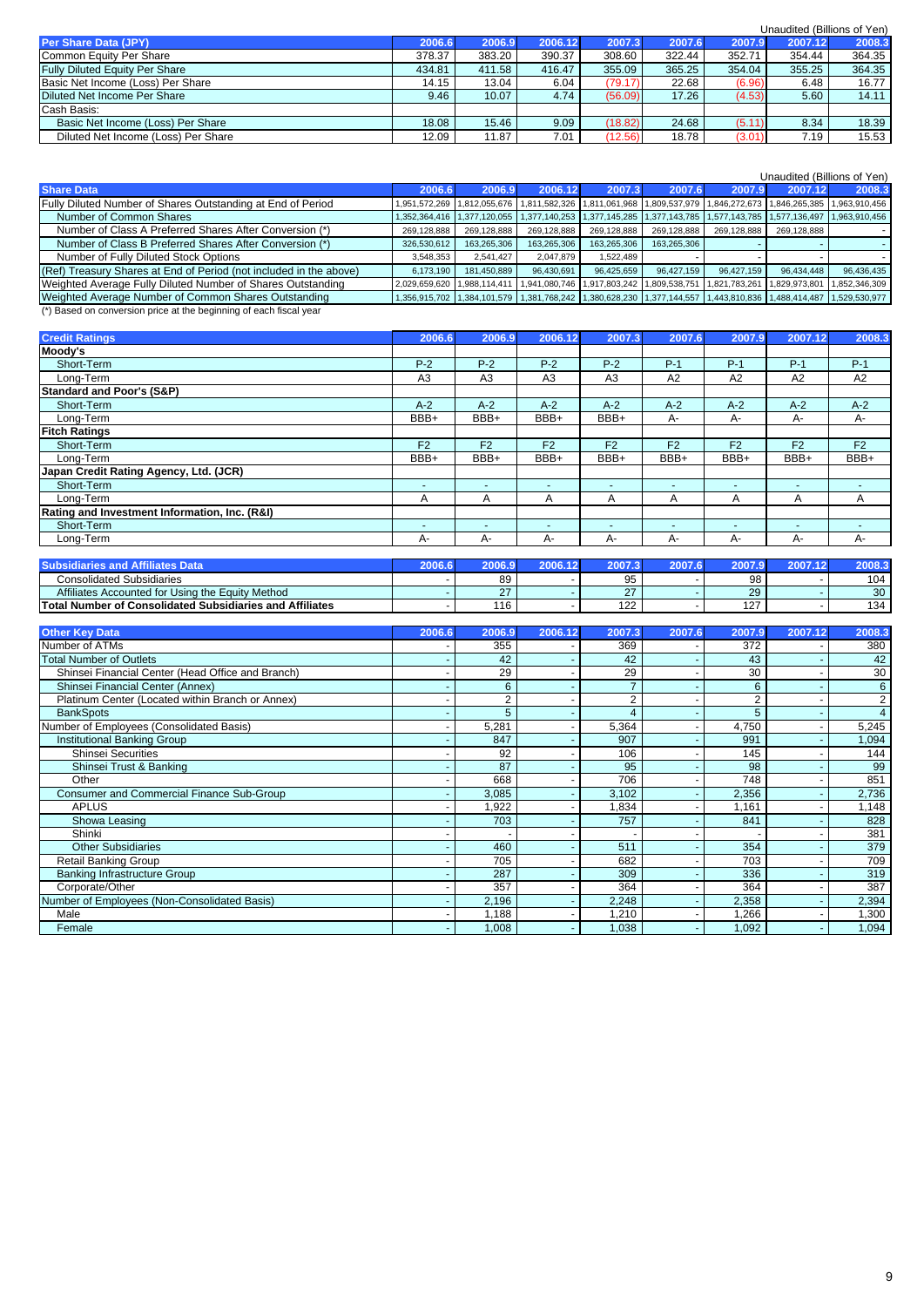### **Section 4. Subsidiaries' Financial and Business Data**

**APLUS Consolidated P/L and B/S Data, after Reclassification to Conform to Bank's Financial Statements,**

| before Consolidating to Shinsei Bank                     |                  |          |            |          |          | Unaudited (Billions of Yen) |                     |          |
|----------------------------------------------------------|------------------|----------|------------|----------|----------|-----------------------------|---------------------|----------|
| <b>Consolidated Statements of Operations</b>             | 2006.4-6         | 2006.7-9 | 2006.10-12 | 2007.1-3 | 2007.4-6 |                             | 2007.7-9 2007.10-12 | 2008.1-3 |
| <b>Total Interest Income</b>                             | 11.1             | 12.7     | 11.2       | 9.8      | 12.7     | 12.6                        | 12.6                | 11.6     |
| Fees and Commissions Income                              | 8.7              | 8.4      | 8.2        | 7.9      | 7.6      | 7.3                         | 7.0                 | 6.9      |
| Other Business Income                                    | 7.6              | 7.4      | 7.3        | 8.0      | 6.4      | 6.3                         | 6.2                 | 6.5      |
| Other Ordinary Income                                    | 0.5              | 0.9      | 0.7        | 0.7      | 0.6      | 3.0                         | 0.6                 | 0.6      |
| <b>Ordinary Income</b>                                   | 28.1             | 29.6     | 27.5       | 26.5     | 27.5     | 29.3                        | 26.6                | 25.7     |
| <b>Total Interest Expenses</b>                           | 1.1              | 1.3      | 1.5        | 1.5      | 1.7      | 1.7                         | $1.7$               | 1.7      |
| Fees and Commissions Expenses                            | 2.9              | 3.0      | 2.5        | 2.6      | 2.7      | 2.7                         | 2.4                 | 2.5      |
| <b>Other Business Expenses</b>                           | 0.0              | 0.0      | (0.0)      | 0.0      | 0.0      | 0.0                         | 0.0                 | 0.0      |
| <b>Total General and Administrative Expenses</b>         | 13.3             | 14.1     | 12.5       | 13.0     | 11.1     | 11.4                        | 10.4                | 11.7     |
| Other Ordinary Expenses                                  | 8.4              | 9.7      | 18.8       | 21.3     | 10.3     | 11.1                        | 9.5                 | 11.0     |
| Provision of Reserve for Loan Losses                     | 1.7              | 15.8     | 10.4       | 21.1     | 9.8      | 9.9                         | 8.5                 | 9.8      |
| <b>Others</b>                                            | 6.7              | (6.0)    | 8.4        | 0.1      | 0.5      | 1.1                         | 1.0                 | 1.2      |
| <b>Ordinary Expenses</b>                                 | 25.9             | 28.3     | 35.4       | 38.6     | 26.0     | 27.0                        | 24.2                | 27.1     |
| <b>Net Ordinary Income (Loss)</b>                        | 2.2              | 1.2      | (7.8)      | (12.0)   | 1.4      | 2.2                         | 2.3                 | (1.4)    |
| <b>Special Gains</b>                                     | 0.0              | 0.0      | 0.0        | 0.0      | 0.0      | 0.0                         | 0.0                 | 0.0      |
| <b>Special Losses</b>                                    | 0.0              | 1.4      | 0.0        | 5.9      | 0.0      |                             |                     | 0.0      |
| Income (Loss) before Income Taxes and Minority Interests | 2.2              | (0.1)    | (7.8)      | (18.0)   | 1.5      | 2.3                         | 2.3                 | (1.3)    |
| Income Taxes (Benefit)                                   | 0.0              | 1.6      | 0.0        | 4.0      | 0.0      | 0.0                         | 0.0                 | (1.3)    |
| Minority Interests in Net Income of Subsidiaries         | 0.0              | (0.0)    | 0.0        | (0.0)    | 0.0      | 0.0                         | 0.0                 | 0.0      |
| <b>Net Income (Loss)</b>                                 | $\overline{2.2}$ | (1.7)    | (7.8)      | (22.0)   | 1.5      | 2.2                         | 2.3                 | 0.0      |
|                                                          |                  |          |            |          |          |                             |                     |          |
| <b>Consolidated Balance Sheets</b>                       | 2006.6           | 2006.9   | 2006.12    | 2007.3   | 2007.6   | 2007.9                      | 2007.12             | 2008.3   |
| Assets:                                                  |                  |          |            |          |          |                             |                     |          |
| Cash and Due From Banks                                  | 91.7             | 141.7    | 149.2      | 219.6    | 192.4    | 124.3                       | 121.2               | 198.0    |
| Other Monetary Claims Purchased                          |                  |          |            |          |          |                             |                     | 10.5     |
| Monetary Assets Held in Trust                            | 96.1             | 87.8     | 88.1       | 82.5     | 84.0     | 80.6                        | 76.1                | 60.7     |
| <b>Securities</b>                                        | 3.7              | 3.8      | 3.8        | 2.2      | 2.2      | 1.8                         | 1.6                 | 1.5      |
| Loans and Bills Discounted                               | 243.6            | 250.4    | 249.9      | 238.3    | 233.5    | 227.2                       | 220.1               | 215.3    |
| <b>Other Assets</b>                                      | 408.7            | 407.8    | 407.2      | 328.1    | 329.0    | 370.4                       | 375.3               | 301.6    |
| <b>Installment Sales Credit</b>                          | 338.8            | 336.0    | 334.6      | 276.6    | 271.8    | 263.6                       | 261.3               | 242.0    |
| Premises and Equipment                                   | 9.6              | 9.5      | 9.3        | 9.2      | 9.0      | 9.2                         | 9.5                 | 10.0     |
| Intangible Assets                                        | 17.8             | 17.9     | 17.3       | 16.2     | 15.9     | 15.8                        | 15.5                | 15.6     |
| Goodwill, Net                                            | 8.3              | 7.9      | 7.7        | 7.5      | 7.3      | 7.1                         | 6.9                 | 6.7      |
| <b>Deferred Tax Assets</b>                               | 15.8             | 14.2     | 14.2       | 10.2     | 10.2     | 10.2                        | 10.3                | 11.7     |
| Customers' Liabilities for Acceptances and Guarantees    | 738.4            | 724.3    | 711.4      | 694.2    | 687.2    | 669.2                       | 658.2               | 654.6    |
| Reserve for Credit Losses                                | (50.3)           | (49.4)   | (49.8)     | (50.1)   | (48.1)   | (46.5)                      | (44.5)              | (46.5)   |
| <b>Total Assets</b>                                      | 1,575.6          | 1,608.2  | 1,601.1    | 1,550.7  | 1,515.8  | 1,462.4                     | 1,443.6             | 1,433.3  |
| <b>Liabilities and Equity</b>                            |                  |          |            |          |          |                             |                     |          |
| Liabilities:                                             |                  |          |            |          |          |                             |                     |          |
| <b>Commercial Paper</b>                                  | 55.0             | 95.7     | 121.0      | 89.3     |          |                             |                     |          |
| <b>Borrowed Money</b>                                    | 502.6            | 501.6    | 493.0      | 507.3    | 485.7    | 452.8                       | 454.5               | 416.3    |
| Short-Term Corporate Bonds                               |                  |          |            |          | 61.8     | 57.0                        | 52.3                | 43.6     |
| Corporate Bonds                                          |                  |          |            |          | 25.0     | 25.0                        | 25.0                | 25.0     |
| <b>Other Liabilities</b>                                 | 201.9            | 207.5    | 199.8      | 188.4    | 185.9    | 185.8                       | 181.6               | 171.6    |
| Reserve for Losses on Interest Repayments                |                  | 2.4      | 10.8       | 10.3     | 9.7      | 9.4                         | 9.0                 | 8.6      |
| <b>Deferred Tax Liabilities</b>                          | 0.1              | 0.1      | 0.1        | 0.1      | 0.1      | 0.0                         | 0.0                 | 0.0      |
| Acceptances and Guarantees                               | 738.4            | 724.3    | 711.4      | 694.2    | 687.2    | 669.2                       | 658.2               | 654.6    |
| <b>Total Liabilities</b>                                 | 1,499.6          | 1,534.2  | 1,537.8    | 1,491.2  | 1,456.5  | 1,400.9                     | 1,381.9             | 1,321.7  |
| Equity:                                                  |                  |          |            |          |          |                             |                     |          |
| <b>Total Shareholders' Equity</b>                        | 76.0             | 74.2     | 63.3       | 59.7     | 59.2     | 61.5                        | 61.9                | 111.9    |
| <b>Capital Stock</b>                                     | 15.0             | 15.0     | 15.0       | 25.0     | 15.0     | 15.0                        | 15.0                | 40.0     |
| <b>Total Equity</b>                                      | 75.9             | 74.0     | 63.2       | 59.5     | 59.2     | 61.4                        | 61.7                | 111.6    |
| <b>Total Liabilities and Equity</b>                      | 1,575.6          | 1,608.2  | 1,601.1    | 1,550.7  | 1,515.8  | 1,462.4                     | 1,443.6             | 1,433.3  |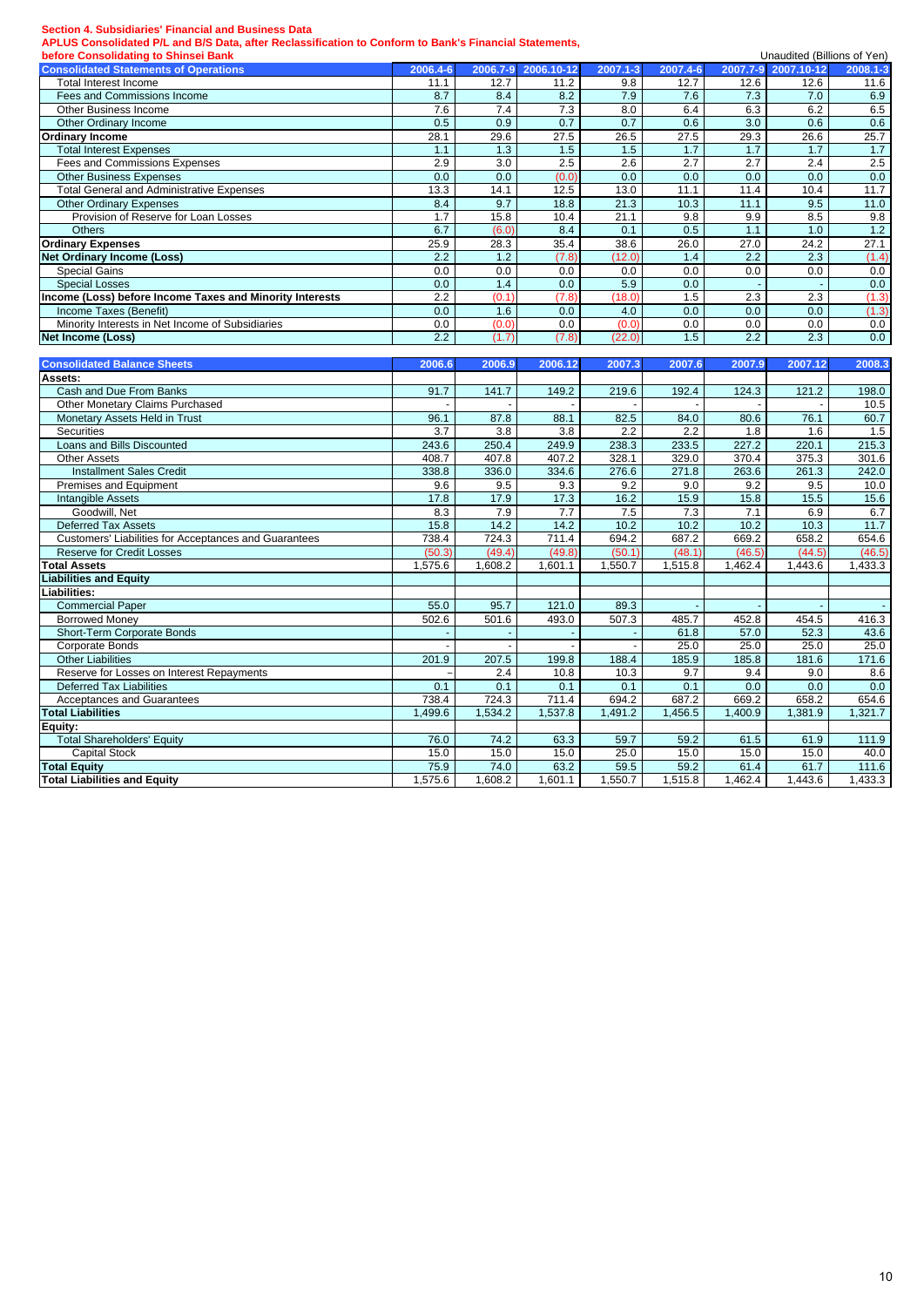| <b>APLUS Consolidated Data Disclosed by APLUS</b>     |          |          |            |              | Unaudited (Billions of Yen) |       |                     |          |  |
|-------------------------------------------------------|----------|----------|------------|--------------|-----------------------------|-------|---------------------|----------|--|
| <b>Summary of Income Statement (Consolidated)</b>     | 2006.4-6 | 2006.7-9 | 2006.10-12 | $2007.1 - 3$ | 2007.4-6                    |       | 2007.7-9 2007.10-12 | 2008.1-3 |  |
| Credit Card Shopping (Sogo)                           | 2.0      | 2.2      | 2.2        | 2.3          | 2.3                         | 2.4   | 2.5                 | 2.5      |  |
| Installment Shopping Credit (Kohin)                   | 5.2      | 5.0      | 4.8        | 5.4          | 3.9                         | 3.7   | 3.5                 | 3.6      |  |
| <b>Auto Credit</b>                                    | 0.8      | 0.9      | 0.9        | 1.2          | 0.6                         | 0.5   | 0.6                 | 0.7      |  |
| <b>Other Shopping Credit</b>                          | 4.3      | 4.0      | 3.8        | 4.1          | $\overline{3.2}$            | 3.1   | 2.9                 | 2.9      |  |
| <b>Credit Guarantee</b>                               | 7.1      | 6.7      | 6.4        | 6.1          | 5.7                         | 5.4   | 5.1                 | 4.8      |  |
| <b>Auto Credit</b>                                    | 2.8      | 2.7      | 2.6        | 2.5          | 2.5                         | 2.4   | 2.3                 | 2.3      |  |
| Other Shopping Credit                                 | 3.6      | 3.4      | 3.2        | 2.9          | 2.6                         | 2.4   | 2.1                 | 2.0      |  |
| <b>Others</b>                                         | 0.6      | 0.4      | 0.6        | 0.5          | 0.5                         | 0.5   | 0.5                 | 0.5      |  |
| <b>Total Loans</b>                                    | 11.1     | 12.7     | 11.2       | 9.8          | 12.7                        | 12.5  | 12.6                | 11.6     |  |
| <b>Consumer Loans</b>                                 | 11.0     | 12.7     | 11.1       | 9.7          | 12.6                        | 12.5  | 12.5                | 11.6     |  |
| Cashing by Credit Card                                | 4.6      | 5.8      | 5.3        | 4.3          | 5.5                         | 5.4   | 5.4                 | 5.1      |  |
| Loan Card                                             | 5.5      | 5.9      | 4.8        | 4.5          | 6.2                         | 6.2   | 6.2                 | 5.6      |  |
| Other Consumer Loans                                  | 0.8      | 0.8      | 0.8        | 0.8          | 0.8                         | 0.8   | 0.8                 | 0.8      |  |
| <b>Other Loans</b>                                    | 0.0      | 0.0      | 0.0        | 0.0          | 0.0                         | 0.0   | 0.0                 | 0.0      |  |
| Financial Income                                      | 0.5      | 0.5      | 0.6        | 0.6          | 0.6                         | 0.5   | 0.6                 | 0.5      |  |
| <b>Others</b>                                         | 2.0      | 1.9      | 2.1        | 2.1          | 2.0                         | 2.1   | 2.1                 | 2.3      |  |
| <b>Operating Revenue</b>                              | 28.1     | 29.2     | 27.5       | 26.4         | 27.5                        | 26.9  | 26.6                | 25.7     |  |
| Total SG&A                                            | 24.5     | 26.8     | 33.6       | 35.6         | 24.3                        | 25.2  | 22.5                | 25.1     |  |
| Net Provision of Allowance for Bad Debts              | 8.3      | 9.2      | 10.4       | 19.8         | 9.8                         | 9.9   | 8.5                 | 9.8      |  |
| <b>Personnel Expenses</b>                             | 3.7      | 3.7      | 3.2        | 3.0          | 2.4                         | 2.2   | 2.2                 | 2.5      |  |
| <b>Handling Charges</b>                               | 4.9      | 5.5      | 4.9        | 4.9          | 5.1                         | 4.9   | 5.1                 | 4.9      |  |
| <b>Sales Promotion Costs</b>                          | 1.7      | 1.7      | 1.4        | 2.2          | 1.5                         | 1.6   | 0.9                 | 1.6      |  |
| Rent                                                  | 1.0      | 1.0      | 1.0        | 0.9          | 0.8                         | 0.7   | 0.7                 | 0.7      |  |
| Depreciation and Amortization                         | 0.6      | 0.6      | 0.6        | 0.7          | 0.6                         | 0.6   | 0.7                 | 0.7      |  |
| <b>Communication Costs</b>                            | 0.9      | 1.0      | 0.9        | 0.9          | 0.9                         | 0.9   | 0.9                 | 0.9      |  |
| <b>Others</b>                                         | 3.1      | 3.8      | 10.8       | 2.9          | 2.9                         | 3.9   | 3.1                 | 3.7      |  |
| <b>Financial Expenses</b>                             | 1.2      | 1.3      | 1.5        | 1.5          | 1.7                         | 1.7   | 1.7                 | 1.8      |  |
| <b>Interest Expenses</b>                              | 1.1      | 1.3      | 1.5        | 1.5          | 1.7                         | 1.7   | 1.7                 | 1.7      |  |
| Others                                                | 0.0      | 0.0      | (0.0)      | 0.0          | 0.0                         | 0.0   | 0.0                 | 0.1      |  |
| <b>Operating Expenses</b>                             | 25.7     | 28.1     | 35.2       | 37.2         | 26.0                        | 27.0  | 24.2                | 26.9     |  |
| <b>Operating Income (Loss)</b>                        | 2.3      | 1.1      | (7.6)      | (10.7)       | 1.4                         | (0.1) | 2.3                 | (1.2)    |  |
| <b>Ordinary Income (Loss)</b>                         | 2.2      | 1.2      | (7.7)      | (10.7)       | 1.5                         | (0.0) | 2.3                 | (1.4)    |  |
| Net Extraordinary Profit (Loss)                       | 0.0      | (1.4)    | 0.0        | (7.2)        | 0.0                         | 2.4   | 0.0                 | 0.0      |  |
| Net Income before Income Taxes and Minority Interests | 2.2      | (0.1)    | (7.8)      | (18.0)       | 1.5                         | 2.3   | 2.3                 | (1.3)    |  |
| Net Income (Loss)                                     | 2.2      | (1.7)    | (7.8)      | (22.0)       | 1.5                         | 2.2   | 2.3                 | (0.0)    |  |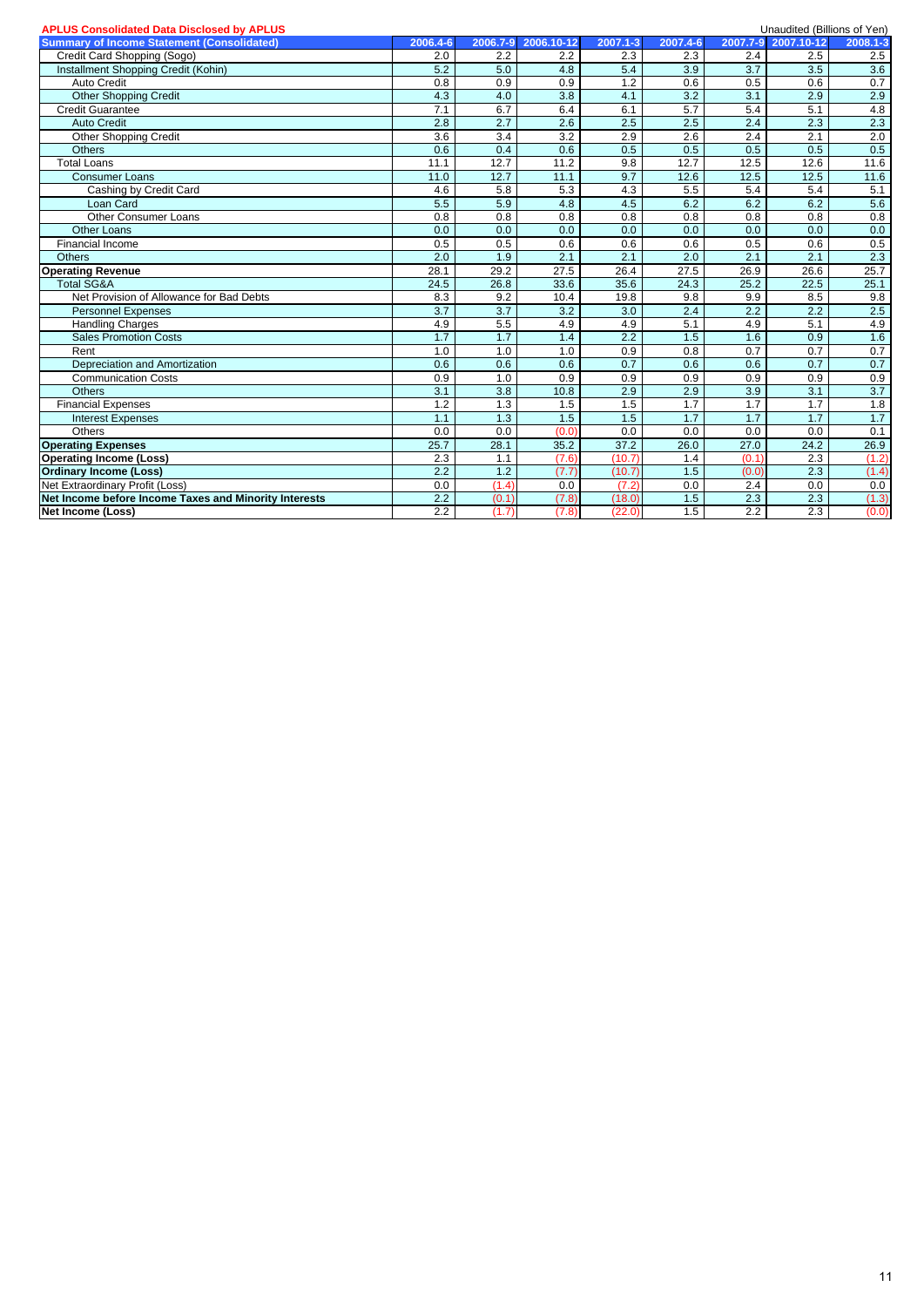|                                                                    |         |                      |                          |                          |                |         | Unaudited (Billions of Yen) |         |
|--------------------------------------------------------------------|---------|----------------------|--------------------------|--------------------------|----------------|---------|-----------------------------|---------|
| <b>Summary of Major Business Information (Consolidated)</b>        | 2006.6  | 2006.9               | 2006.12                  | 2007.3                   | 2007.6         | 2007.9  | 2007.12                     | 2008.3  |
| <b>Total Installment Receivables</b>                               | 600.6   | 604.7                | 603.3                    | 530.1                    | 520.8          | 505.3   | 496.2                       | 471.8   |
| Credit Card Shopping (Sogo)                                        | 39.7    | 39.4                 | 44.0                     | 42.1                     | 43.8           | 42.8    | 48.3                        | 46.6    |
| Installment Shopping Credit (Kohin)                                | 299.3   | 296.8                | 290.8                    | 233.8                    | 228.4          | 221.1   | 213.4                       | 195.7   |
| <b>Auto Credit</b>                                                 | 84.6    | 88.8                 | 87.4                     | 42.5                     | 44.8           | 47.3    | 49.2                        | 37.1    |
| <b>Other Shopping Credit</b>                                       | 215.3   | 208.0                | 203.3                    | 191.3                    | 183.5          | 173.8   | 164.1                       | 158.5   |
| <b>Total Loans</b>                                                 | 261.4   | 268.2                | 268.3                    | 253.9                    | 248.3          | 241.2   | 234.4                       | 229.4   |
| Consumer Loans                                                     | 246.2   | 253.3                | 252.7                    | 241.8                    | 236.2          | 229.9   | 222.6                       | 217.7   |
| Cashing by Credit Card                                             | 69.8    | 70.0                 | 67.3                     | 63.8                     | 67.1           | 65.8    | 62.6                        | 60.8    |
| Loan Card                                                          | 128.6   | 133.7                | 133.5                    | 123.1                    | 114.4          | 109.7   | 105.6                       | 102.3   |
| Other Consumer Loans                                               | 47.6    | 49.5                 | 51.8                     | 54.8                     | 54.7           | 54.4    | 54.2                        | 54.5    |
| Other Loans                                                        | 15.1    | 14.9                 | 15.6                     | 12.1                     | 12.1           | 11.2    | 11.8                        | 11.6    |
| <b>Others</b>                                                      | 0.1     | 0.1                  | 0.1                      | 0.1                      | 0.1            | 0.1     | 0.0                         | 0.0     |
|                                                                    | 738.4   | 724.3                | 711.4                    | 694.2                    | 687.2          | 669.2   | 658.2                       | 654.6   |
| Customers' Liabilities for Acceptances and Guarantees              |         |                      |                          |                          |                |         |                             | 467.4   |
| <b>Auto Credit</b>                                                 | 459.9   | 459.7                | 459.9                    | 458.3                    | 464.3          | 460.2   | 460.2                       |         |
| Off-Balance Receivables in Credit Guarantee Business               | 152.2   | 152.0                | 154.5                    | 147.6                    | 140.8          | 133.9   | 129.3                       | 123.0   |
| <b>Other Shopping Credit</b>                                       | 164.2   | 152.8                | 142.4                    | 129.3                    | 118.2          | 107.0   | 98.5                        | 90.4    |
| Off-Balance Receivables in Credit Guarantee Business               | 96.1    | 97.8                 | 97.5                     | 94.0                     | 88.5           | 82.3    | 76.1                        | 71.3    |
| Others                                                             | 114.1   | 111.7                | 109.0                    | 106.6                    | 104.5          | 101.9   | 99.5                        | 96.7    |
| <b>Total Account Receivables</b>                                   | 1,339.0 | 1,329.1              | 1,314.8                  | 1,224.4                  | 1,208.0        | 1,174.6 | 1,154.5                     | 1,126.5 |
| Number of New Transactions in Shopping Credit Business (Thousands) |         |                      |                          |                          | 91             | 90      | 91                          | 92      |
| <b>Installment Shopping Credit</b>                                 |         | $\ddot{\phantom{a}}$ | $\overline{\phantom{a}}$ | $\overline{\phantom{a}}$ | 45             | 46      | 44                          | 45      |
| <b>Credit Guarantee</b>                                            |         | $\mathbf{r}$         | ÷.                       | $\omega$                 | 46             | 44      | 47                          | 47      |
| Number of Merchants (Thousands)                                    |         | 897                  | ÷                        | 832                      |                | 841     | $\overline{\phantom{a}}$    | 848     |
| <b>Credit Card</b>                                                 |         | 427                  |                          | 375                      |                | 378     | ÷,                          | 381     |
| <b>Shopping Credit</b>                                             |         | 470                  | $\ddot{\phantom{a}}$     | 457                      |                | 462     | $\overline{a}$              | 466     |
| Total Available Cardholders (Thousands)                            | 7,994   | 8,203                | 8,349                    | 8,442                    | 8,539          | 8,634   | 8,685                       | 8,687   |
| <b>Credit Card</b>                                                 | 7,087   | 7,324                | 7,507                    | 7,644                    | 7,791          | 7,930   | 8,021                       | 8,055   |
| Loan Card                                                          | 906     | 879                  | 842                      | 797                      | 748            | 704     | 664                         | 631     |
| Number of New Card Issuance (Thousands)                            | 482     | 453                  | 381                      | 364                      | 395            | 366     | 305                         | 248     |
| <b>Credit Card</b>                                                 | 424     | 395                  | 352                      | 361                      | 392            | 362     | 303                         | 245     |
| Loan Card                                                          | 58      | 57                   | 28                       | 3                        | $\overline{2}$ | 3       | $\overline{\mathbf{c}}$     | 3       |
| Loan Receivables Outstanding by Interest Rate Zone                 |         | 233.3                |                          | 219.6                    | 218.0          | 216.5   |                             | 203.4   |
|                                                                    |         |                      |                          |                          |                |         | ÷,                          |         |
| $~15.0\%$                                                          |         | 3.3                  | $\overline{\phantom{a}}$ | 3.4                      | 3.3            | 3.7     | ä,                          | 4.5     |
| $~18.0\%$                                                          |         | 33.7                 | J.                       | 31.4                     | 31.6           | 31.9    | $\Box$                      | 32.8    |
| $~20.0\%$                                                          |         | 15.9                 | $\overline{\phantom{a}}$ | 16.0                     | 15.8           | 15.5    | $\overline{\phantom{a}}$    | 14.2    |
| $\sim$ 25.0%                                                       |         | 57.8                 | $\blacksquare$           | 55.8                     | 56.0           | 54.8    | $\Box$                      | 50.0    |
| $~29.2\%$                                                          | J.      | 122.3                | $\sim$                   | 112.8                    | 111.0          | 110.5   | $\sim$                      | 101.8   |
| Loan Receivables Outstanding by Card Type                          |         | 233.3                | ÷.                       | 219.6                    | 218.0          | 216.5   | $\blacksquare$              | 203.4   |
| Cashing by Credit Card                                             |         | 89.6                 | $\overline{\phantom{a}}$ | 84.4                     | 84.9           | 85.5    | $\ddot{\phantom{a}}$        | 81.3    |
| Loan Card                                                          |         | 143.6                | J.                       | 135.1                    | 133.0          | 131.0   |                             | 122.1   |
| Number of Active Accounts (Thousands)                              |         | 621                  | ÷,                       | 588                      | 601            | 602     | 602                         | 591     |
| Cashing by Credit Card                                             |         | 352                  | $\blacksquare$           | 342                      | 353            | 361     | 361                         | 362     |
| Loan Card                                                          |         | 268                  | $\overline{\phantom{a}}$ | 246                      | 247            | 240     | 240                         | 229     |
| Credit Outstanding Per Account (Thousands of Yen)                  |         | 375                  | $\overline{\phantom{a}}$ | 373                      | 362            | 359     | ÷                           | 343     |
| Cashing by Credit Card                                             | ÷,      | 254                  | ÷,                       | 246                      | 240            | 236     | ÷,                          | 224     |
| Loan Card                                                          |         | 534                  | ÷.                       | 549                      | 537            | 543     | ÷,                          | 532     |
|                                                                    |         |                      |                          |                          |                |         |                             |         |
| <b>Grey Zone Related Information (Consolidated)</b>                | 2006.6  | 2006.9               | 2006.12                  | 2007.3                   | 2007.6         | 2007.9  | 2007.12                     | 2008.3  |
| Amount of Refund for Grey Zone Claim                               | 0.3     | 0.4                  | 0.6                      | 0.8                      | 1.1            | 1.5     | 1.4                         | 1.4     |
| Amount of Debt Write-Off                                           | 0.1     | 0.2                  | 0.3                      | 0.4                      | 0.5            | 0.7     | 0.6                         | 0.6     |
| Amount of Interest Repayment                                       | 0.1     | 0.2                  | 0.2                      | 0.4                      | 0.6            | 0.8     | 0.8                         | 0.7     |
| Reserve for Losses on Interest Repayment                           | 2.2     | 2.4                  | 10.8                     | 10.3                     | 9.7            | 9.4     | 9.0                         | 8.6     |
| Provisions of Reserve for Losses on Interest Repayment             | 0.6     | 0.7                  | 9.0                      | 0.2                      | 0.5            | 1.1     | 0.9                         | 1.0     |
| Usage of Reserve for Losses on Interest Repayment                  | 0.3     | 0.4                  | 0.6                      | 0.7                      | 1.1            | 1.3     | 1.4                         | 1.4     |
| Number of Claims                                                   |         |                      | 2,107                    | 2,068                    | 2,676          | 2,691   | 2,740                       | 2,737   |
|                                                                    |         |                      |                          |                          |                |         |                             |         |

The "loan receivables write-off" amount included in "the amount of refund for grey zone claim" is different from or higher than the accounting loss since a portion of the "loan receivables write-off" includes the amount wh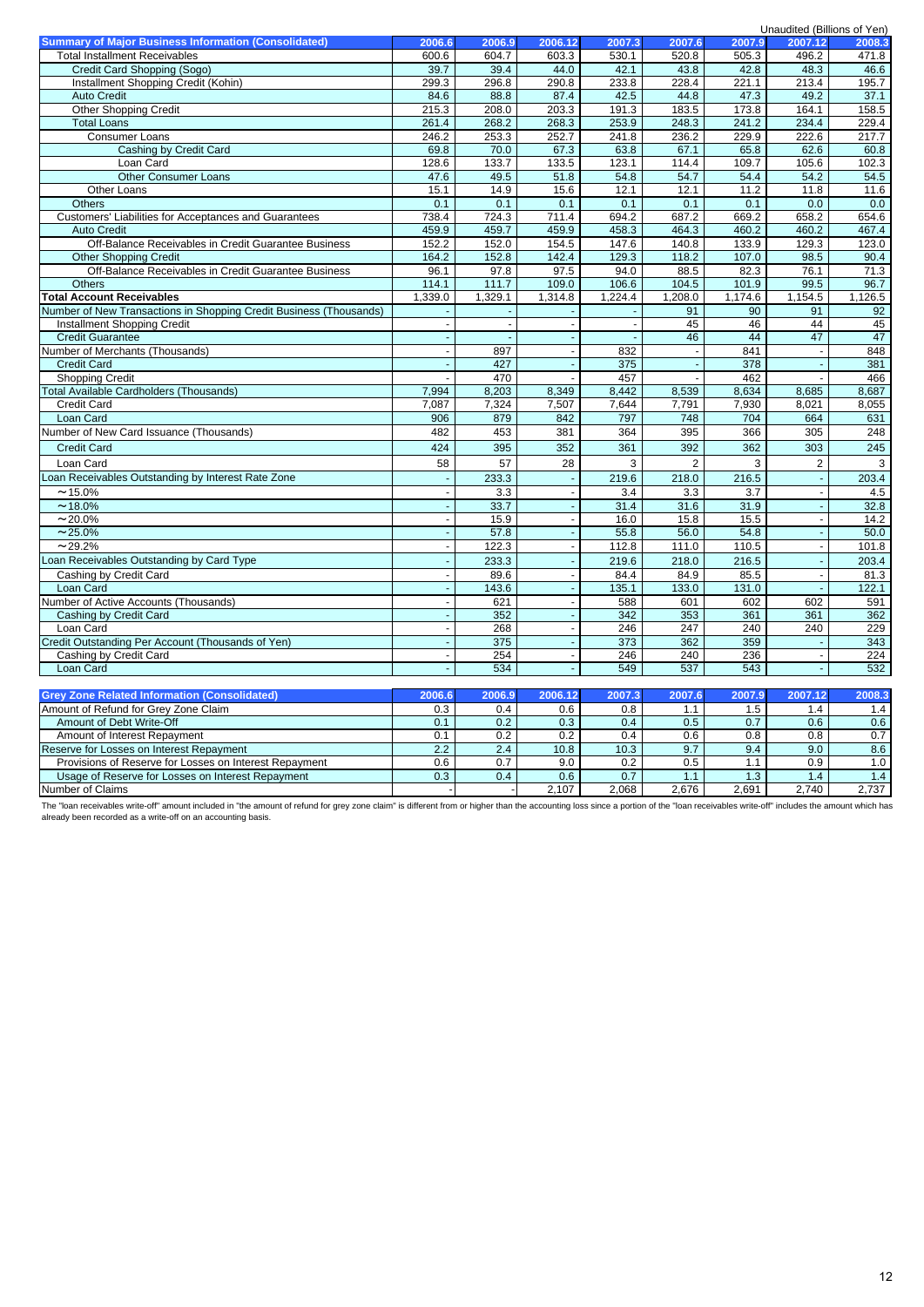### **Showa Leasing Consolidated P/L and B/S Data, after Reclassification to Conform to Bank's Financial Statements,**

| before Consolidating to Shinsei Bank<br>Unaudited (Billions of Yen) |          |        |                     |          |          |                  |                     |          |
|---------------------------------------------------------------------|----------|--------|---------------------|----------|----------|------------------|---------------------|----------|
| <b>Consolidated Statements of Income</b>                            | 2006.4-6 |        | 2006.7-9 2006.10-12 | 2007.1-3 | 2007.4-6 |                  | 2007.7-9 2007.10-12 | 2008.1-3 |
| <b>Total Interest Income</b>                                        | 0.1      | 0.0    | 0.4                 | 0.4      | 0.8      | 0.6              | 1.1                 | 0.6      |
| Fees and Commissions Income                                         | 0.2      | 0.3    | 0.1                 | 0.0      | 0.3      | 0.2              | 0.4                 | 0.3      |
| Other Business Income                                               | 46.9     | 47.7   | 45.3                | 47.7     | 47.6     | 47.8             | 45.3                | 42.8     |
| Other Ordinary Income                                               | 0.0      | 1.6    | 0.1                 | 0.3      | 0.0      | 0.3              | 0.1                 | 0.1      |
| <b>Ordinary Income</b>                                              | 47.4     | 49.7   | 46.0                | 48.5     | 48.9     | 49.1             | 47.0                | 43.9     |
| <b>Total Interest Expenses</b>                                      | 1.0      | 1.1    | 1.1                 | 1.2      | 1.3      | 1.4              | 1.4                 | 1.5      |
| Fees and Commissions Expenses                                       | 0.0      | 0.0    | 0.0                 | 0.0      | 0.0      | 0.0              | 0.0                 | 0.0      |
| <b>Other Business Expenses</b>                                      | 40.2     | 42.1   | 38.8                | 42.3     | 40.1     | 40.2             | 38.6                | 36.5     |
| <b>Total General and Administrative Expenses</b>                    | 2.6      | 2.8    | 2.8                 | 2.8      | 3.1      | $\overline{3.4}$ | 2.9                 | 2.9      |
| <b>Other Ordinary Expenses</b>                                      | 0.0      | 0.7    | 0.2                 | 1.3      | 0.6      | 2.8              | 3.0                 | 3.1      |
| Provision of Reserve for Loan Losses                                | (0.3)    | 0.6    | 0.1                 | 0.5      | 0.5      | 1.2              | 2.0                 | 1.7      |
| <b>Others</b>                                                       | 0.3      | 0.1    | 0.0                 | 0.7      | 0.1      | 1.6              | 0.9                 | 1.4      |
| <b>Ordinary Expenses</b>                                            | 44.0     | 46.9   | 43.2                | 47.8     | 45.3     | 47.9             | 46.1                | 44.2     |
| <b>Net Ordinary Income</b>                                          | 3.3      | 2.7    | $\overline{2.8}$    | 0.6      | 3.6      | 1.1              | 0.8                 | (0.3)    |
| <b>Special Gains</b>                                                | 3.4      | 0.0    | 0.0                 | 0.3      | 0.0      | 0.0              | 0.1                 | 0.0      |
| <b>Special Losses</b>                                               | 0.0      | 0.0    | 0.0                 | 0.7      | 0.0      | 0.0              | 0.0                 | 0.0      |
| Income (Loss) before Income Taxes and Minority Interests            | 6.8      | 2.8    | 2.8                 | 0.3      | 3.6      | 1.2              | 1.0                 | (0.2)    |
| Income Taxes (Benefit)                                              | 0.2      | 0.0    | 0.0                 | 0.1      | 0.1      | 0.0              | 0.0                 | (0.3)    |
| Minority Interests in Net Income of Subsidiaries                    |          |        | (0.0)               |          |          |                  |                     |          |
| <b>Net Income (Loss)</b>                                            | 6.5      | 2.8    | 2.8                 | 0.2      | 3.5      | 1.1              | 1.0                 | 0.0      |
|                                                                     |          |        |                     |          |          |                  |                     |          |
| <b>Consolidated Balance Sheets</b>                                  | 2006.6   | 2006.9 | 2006.12             | 2007.3   | 2007.6   | 2007.9           | 2007.12             | 2008.3   |
| Assets:                                                             |          |        |                     |          |          |                  |                     |          |
| Cash and Due From Banks                                             | 2.7      | 3.5    | 3.6                 | 8.3      | 3.7      | 4.4              | 3.6                 | 8.2      |
| <b>Securities</b>                                                   | 11.9     | 8.9    | 9.0                 | 8.2      | 8.7      | 7.6              | 6.6                 | 7.6      |
| Loans and Bills Discounted                                          | 5.3      | 6.5    | 18.7                | 17.1     | 25.0     | 23.4             | 23.0                | 26.5     |
| <b>Other Assets</b>                                                 | 184.3    | 189.3  | 186.7               | 198.1    | 216.6    | 208.3            | 211.8               | 212.2    |
| <b>Installment Sales Credit</b>                                     | 154.0    | 159.1  | 158.2               | 172.6    | 184.7    | 181.3            | 180.1               | 184.7    |
| Premises and Equipment                                              | 306.3    | 308.4  | 303.7               | 294.3    | 294.3    | 284.4            | 273.7               | 264.7    |
| <b>Intangible Assets</b>                                            | 42.7     | 43.5   | 42.3                | 43.2     | 41.8     | 42.5             | 42.0                | 41.3     |
| <b>Deferred Tax Assets</b>                                          | 0.0      | 0.0    | 0.0                 | 0.1      | 0.1      | 0.1              | 0.1                 | 0.9      |
| <b>Reserve for Credit Losses</b>                                    | (2.3)    | (2.7)  | (5.3)               | (4.1)    | (5.1)    | (4.8)            | (6.1)               | (10.3)   |
| <b>Total Assets</b>                                                 | 551.2    | 557.8  | 563.7               | 570.4    | 590.6    | 573.4            | 562.3               | 560.8    |
| <b>Liabilities and Equity</b>                                       |          |        |                     |          |          |                  |                     |          |
| Liabilities:                                                        |          |        |                     |          |          |                  |                     |          |
| <b>Commercial Paper</b>                                             | 110.0    | 73.0   | 120.0               | 82.0     |          |                  |                     |          |
| <b>Borrowed Money</b>                                               | 352.3    | 378.3  | 341.8               | 375.9    | 348.9    | 390.3            | 366.8               | 413.0    |
| Short-Term Corporate Bonds                                          |          |        |                     |          | 119.5    | 58.0             | 74.0                | 30.0     |
| Corporate Bonds                                                     | 2.7      | 10.0   | 10.0                | 10.0     | 10.0     | 10.0             | 10.0                | 10.0     |
| <b>Other Liabilities</b>                                            | 45.4     | 54.8   | 47.2                | 57.8     | 63.6     | 65.7             | 62.0                | 58.5     |
| <b>Deferred Tax Liabilities</b>                                     | 1.8      | 1.0    | 1.1                 | 1.0      | 1.2      | 0.9              | 0.5                 | 0.3      |
| <b>Total Liabilities</b>                                            | 514.4    | 519.2  | 522.3               | 528.9    | 545.3    | 527.3            | 515.7               | 514.5    |
| Equity:                                                             |          |        |                     |          |          |                  |                     |          |
| <b>Total Shareholders' Equity</b>                                   | 34.1     | 36.9   | 39.7                | 39.9     | 43.5     | 39.9             | 45.7                | 45.8     |
| <b>Capital Stock</b>                                                | 24.3     | 24.3   | 24.3                | 24.3     | 24.3     | 24.3             | 24.3                | 24.3     |
| <b>Total Equity</b>                                                 | 36.7     | 38.5   | 41.3                | 41.4     | 45.3     | 46.0             | 46.5                | 46.2     |
| <b>Total Liabilities and Equity</b>                                 | 551.2    | 557.8  | 563.7               | 570.4    | 590.6    | 573.4            | 562.3               | 560.8    |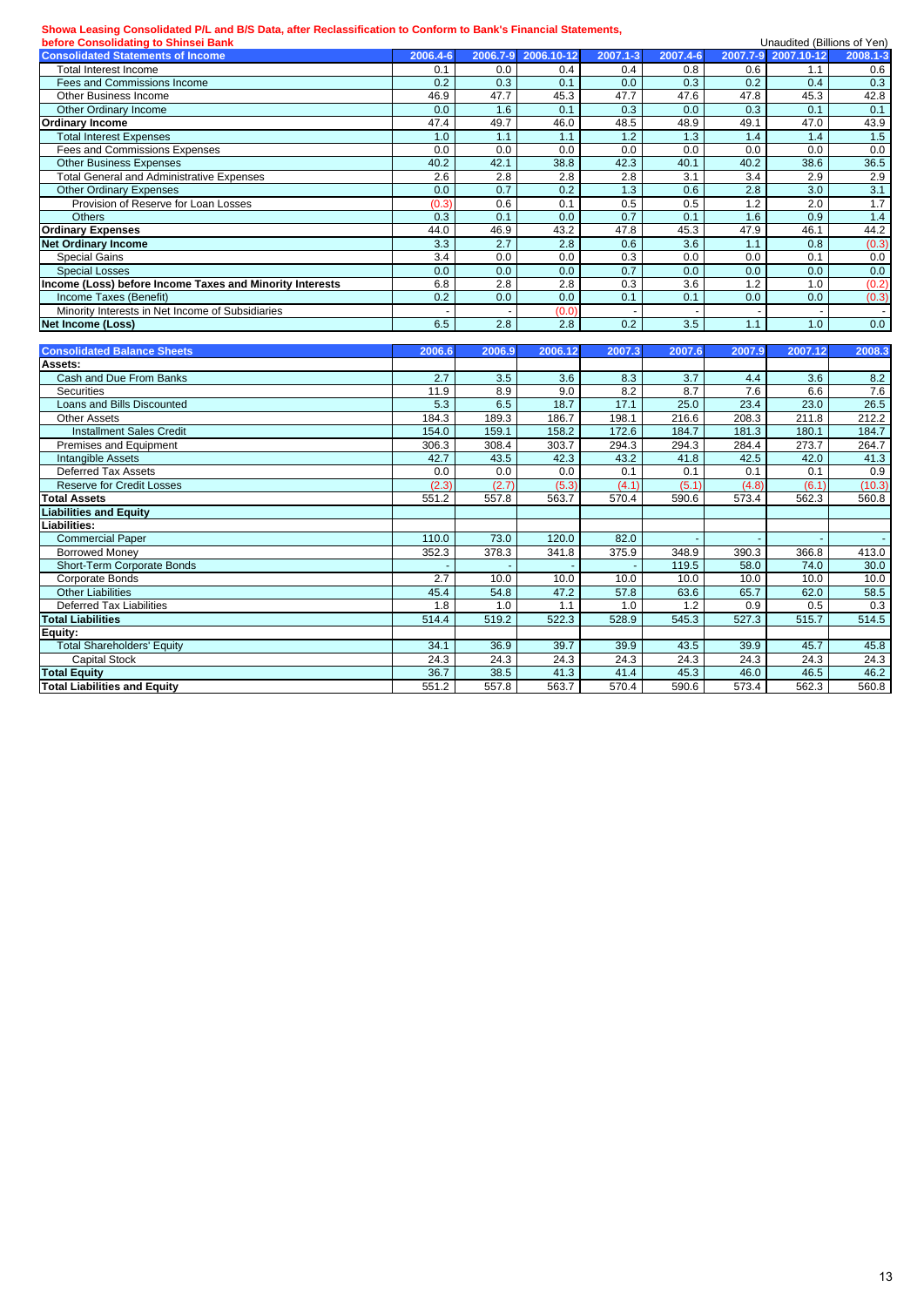**Shinki Consolidated P/L and B/S Data, after Reclassification to Conform to Bank's Financial Statements,**

| before Consolidating to Shinsei Bank                     | Unaudited (Billions of Yen) |          |            |          |          |  |                          |          |
|----------------------------------------------------------|-----------------------------|----------|------------|----------|----------|--|--------------------------|----------|
| <b>Consolidated Statements of Income</b>                 | 2006.4-6                    | 2006.7-9 | 2006.10-12 | 2007.1-3 | 2007.4-6 |  | 2007.7-9 2007.10-12      | 2008.1-3 |
| Total Interest Income                                    |                             |          |            |          |          |  | 7.8                      | 6.9      |
| Fees and Commissions Income                              |                             |          |            |          |          |  | 0.0                      | 0.0      |
| Other Business Income                                    |                             |          |            |          |          |  |                          |          |
| Other Ordinary Income                                    |                             |          |            |          |          |  | 0.0                      | 0.0      |
| <b>Ordinary Income</b>                                   |                             |          |            |          |          |  | 7.9                      | 7.0      |
| <b>Total Interest Expenses</b>                           |                             |          |            |          |          |  | 0.4                      | 0.4      |
| Fees and Commissions Expenses                            |                             |          |            |          |          |  | 0.2                      | 0.2      |
| <b>Other Business Expenses</b>                           |                             |          |            |          |          |  | 0.0                      | 0.0      |
| <b>Total General and Administrative Expenses</b>         |                             |          |            |          |          |  | 3.1                      | 2.5      |
| <b>Other Ordinary Expenses</b>                           |                             |          |            |          |          |  | 2.1                      | 2.5      |
| Provision of Reserve for Loan Losses                     |                             |          |            |          |          |  | 1.9                      | 1.0      |
| <b>Others</b>                                            |                             |          |            |          |          |  | 0.2                      | 1.5      |
| <b>Ordinary Expenses</b>                                 |                             |          |            |          |          |  | 5.9                      | 5.8      |
| <b>Net Ordinary Income</b>                               |                             |          |            |          |          |  | 2.0                      | 1.2      |
| Special Gains                                            |                             |          |            |          |          |  | 0.2                      | 0.3      |
| <b>Special Losses</b>                                    |                             |          |            |          |          |  | 0.0                      | 0.4      |
| Income (Loss) before Income Taxes and Minority Interests |                             |          |            |          |          |  | 2.2                      | 1.1      |
| Income Taxes (Benefit)                                   |                             |          |            |          |          |  | 0.3                      | 0.3      |
| Minority Interests in Net Income of Subsidiaries         |                             |          |            |          |          |  | $\overline{\phantom{0}}$ |          |
| Net Income (Loss)                                        |                             |          |            |          | ٠        |  | 1.9                      | 0.8      |

| <b>Consolidated Balance Sheets</b>        | 2006.6 | 2006.9 | 2006.12 | 2007.3 | 2007.6 | 2007.9 | 2007.12 | 2008.3 |
|-------------------------------------------|--------|--------|---------|--------|--------|--------|---------|--------|
| Assets:                                   |        |        |         |        |        |        |         |        |
| Cash and Due from Banks                   |        |        |         |        |        |        | 11.3    | 10.8   |
| <b>Securities</b>                         |        |        |         |        |        |        | 0.6     | 0.5    |
| Loans and Bills Discounted                |        |        |         |        |        |        | 137.8   | 130.8  |
| <b>Other Assets</b>                       |        |        |         |        |        |        | 6.0     | 6.4    |
| Premises and Equipment                    |        |        |         |        |        |        | 7.3     | 7.1    |
| Intangible Assets                         |        |        |         |        |        |        | 2.1     | 1.8    |
| <b>Deferred Tax Assets</b>                |        |        |         |        |        |        | 4.1     | 3.1    |
| Reserve for Credit Losses                 |        |        |         |        |        |        | (27.8)  | (26.7) |
| <b>Total Assets</b>                       |        |        |         |        |        |        | 141.7   | 134.2  |
| <b>Liabilities and Equity</b>             |        |        |         |        |        |        |         |        |
| Liabilities:                              |        |        |         |        |        |        |         |        |
| <b>Commercial Paper</b>                   |        |        |         |        |        |        |         | $\sim$ |
| <b>Borrowed Money</b>                     |        |        |         |        |        |        | 65.7    | 61.9   |
| Corporate Bonds                           |        |        |         |        |        |        | 19.8    | 19.8   |
| <b>Other Liabilities</b>                  |        |        |         |        |        |        | 4.5     | 3.6    |
| Reserve for Losses on Interest Repayments |        |        |         |        |        |        | 34.3    | 30.6   |
| <b>Deferred Tax Liabilities</b>           |        |        |         |        |        |        | 0.7     | 0.7    |
| <b>Total Liabilities</b>                  |        |        |         |        |        |        | 125.3   | 117.1  |
| Equity:                                   |        |        |         |        |        |        |         |        |
| <b>Total Shareholders' Equity</b>         |        |        |         |        |        |        | 16.9    | 17.7   |
| <b>Capital Stock</b>                      |        |        |         |        |        |        | 16.7    | 16.7   |
| <b>Total Equity</b>                       |        |        |         |        |        |        | 16.4    | 17.1   |
| <b>Total Liabilities and Equity</b>       |        |        |         |        |        |        | 141.7   | 134.2  |

#### **Shinki Data Disclosed by Shinki**

| <u>ommu Data Dioolooca Dy Ommu </u><br><b>Summary of Major Business Information (Consolidated)</b> | 2006.6 | 2006.9 | 2006.12 | 2007.3 | 2007.6 | 2007.9 | 2007.12 | 2008.3 |
|----------------------------------------------------------------------------------------------------|--------|--------|---------|--------|--------|--------|---------|--------|
| <b>Total Consumer Loans</b>                                                                        | 146.0  | 141.9  | 134.7   | 125.9  | 118.1  | 109.6  | 101.1   | 95.0   |
| <b>Unsecured Loans</b>                                                                             | 145.1  | 141.0  | 133.9   | 125.2  | 117.4  | 109.0  | 100.5   | 94.4   |
| <b>Secured Loans</b>                                                                               | 0.9    | 0.8    | 0.7     | 0.7    | 0.6    | 0.6    | 0.5     | 0.5    |
| <b>Total Business Loans</b>                                                                        | 60.0   | 57.5   | 53.6    | 50.6   | 46.3   | 42.4   | 38.4    | 35.6   |
| Loans on Deeds                                                                                     | 0.5    | 0.4    | 0.4     | 0.3    | 0.3    | 0.2    | 0.2     | 0.2    |
| <b>NOLOAN Business</b>                                                                             | 59.3   | 56.9   | 53.1    | 50.1   | 46.0   | 42.0   | 38.1    | 35.3   |
| <b>Secured Loans</b>                                                                               | 0.0    | 0.0    | 0.0     | 0.0    | 0.0    | 0.0    | 0.0     | 0.0    |
| Loan Receivables Outstanding                                                                       | 206.0  | 199.5  | 188.3   | 176.5  | 164.5  | 152.0  | 139.5   | 130.6  |
|                                                                                                    |        |        |         |        |        |        |         |        |
| Weighted Average Rate of Loan Interest Rate (%) (Non-Consolidated)                                 | 27.18  | 27.18  | 27.06   | 27.11  | 26.25  | 25.67  | 24.93   | 24.46  |
| Consumer Loans                                                                                     | 27.58  | 27.59  | 27.42   | 27.50  | 26.68  | 26.15  | 25.46   | 24.99  |
| <b>Unsecured Loans</b>                                                                             | 27.64  | 27.65  | 27.50   | 27.58  | 26.75  | 26.22  | 25.53   | 25.06  |
| Secured Loans                                                                                      | 11.28  | 11.07  | 14.27   | 13.96  | 14.15  | 14.11  | 13.99   | 13.88  |
| <b>Business Loans</b>                                                                              | 26.29  | 26.24  | 26.19   | 26.14  | 25.17  | 24.43  | 23.53   | 23.03  |
| Loans on Deeds                                                                                     | 21.22  | 21.29  | 21.50   | 21.66  | 21.87  | 21.96  | 21.95   | 22.31  |
| <b>NOLOAN Business</b>                                                                             | 26.36  | 26.30  | 26.25   | 26.19  | 25.21  | 24.46  | 23.56   | 23.05  |
| <b>Secured Loans</b>                                                                               | 11.54  | 11.54  | 11.33   | 11.32  | 11.29  | 11.30  | 11.30   | 12.89  |
| Weighted Average Rate of Funding Rate (%) (Non-Consolidated)                                       |        |        |         |        |        |        |         |        |
| During the Fiscal Year                                                                             | 1.62   | 1.64   | 1.65    | 1.66   | 1.68   | 1.72   | 1.77    | 1.81   |
| As of the Fiscal Year End                                                                          | 1.64   | 1.68   | 1.68    | 1.69   | 1.70   | 1.85   | 1.91    | 1.99   |
| Number of Branch Offices                                                                           | 580    | 572    | 572     | 544    | 539    | 538    | 508     | 445    |
| Number of Application (NOLOAN)                                                                     | 61.536 | 56,267 | 53,973  | 56,763 | 66,375 | 56,270 | 47,286  | 49,058 |
| Acceptance Rate (NOLOAN) (%)                                                                       | 19.1   | 22.5   | 21.6    | 17.5   | 16.1   | 17.0   | 17.4    | 18.1   |
|                                                                                                    |        |        |         |        |        |        |         |        |
| <b>Grey Zone Related Information (Consolidated)</b>                                                | 2006.6 | 2006.9 | 2006.12 | 2007.3 | 2007.6 | 2007.9 | 2007.12 | 2008.3 |
| Amount of Refund for Grey Zone Claim                                                               |        |        | 1.7     | 2.4    | 3.2    | 3.4    | 3.9     | 3.6    |
| Amount of Debt Write-Off                                                                           |        |        | 0.9     | 1.2    | 1.5    | 1.5    | 1.6     | 1.4    |
| Amount of Interest Repayment                                                                       | 0.7    | 0.6    | 0.8     | 1.1    | 1.6    | 1.8    | 2.2     | 2.1    |
| Reserve for Losses on Interest Repayment                                                           | 2.6    | 18.0   | 19.7    | 36.4   | 33.1   | 38.2   | 34.3    | 30.6   |
| Provisions of Reserve for Losses on Interest Repayment                                             | 0.7    | 16.0   | 3.4     | 19.1   | 0.0    | 8.4    | 0.0     | 0.0    |
| Usage of Reserve for Losses on Interest Repayment                                                  | 0.7    | 0.6    | 1.7     | 2.4    | 3.2    | 3.4    | 3.9     | 3.6    |
| Number of Claims                                                                                   |        |        |         |        | 13.466 | 11.397 | 11,669  | 10,256 |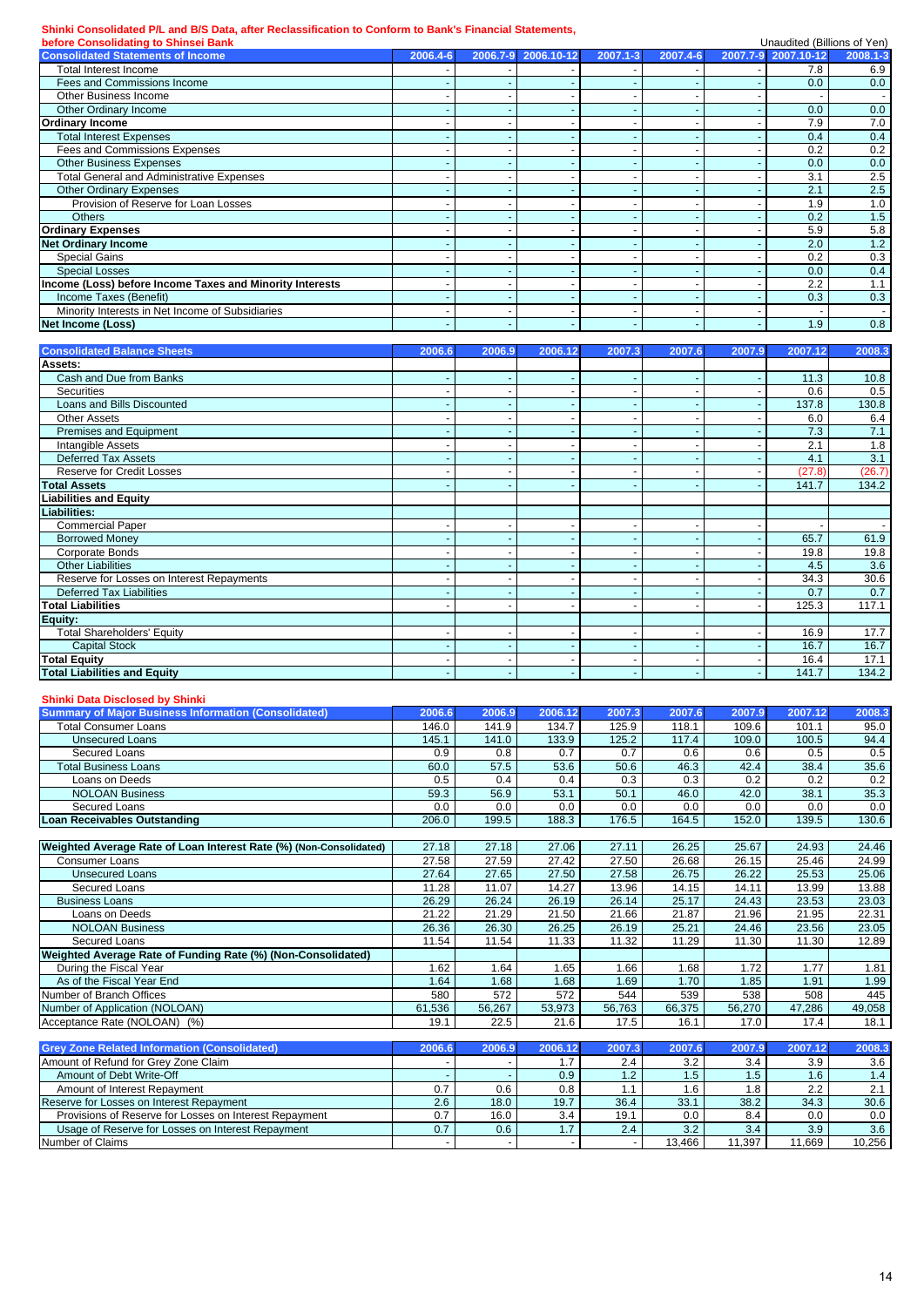| Section 5. Shinsei Bank Non-Consolidated P/L and B/S Data    |                  |          |                |          |              |              | Unaudited (Billions of Yen) |          |
|--------------------------------------------------------------|------------------|----------|----------------|----------|--------------|--------------|-----------------------------|----------|
| <b>Results of Operations (Non-Consolidated)</b>              | 2006.4-6         | 2006.7-9 | 2006.10-12     | 2007.1-3 | 2007.4-6     | 2007.7-9     | 2007.10-12                  | 2008.1-3 |
| <b>Total Gross Business Profit</b>                           | 31.1             | 36.1     | 34.1           | 31.1     | 42.2         | 34.7         | 40.5                        | 34.6     |
| Net Interest Income                                          | 13.6             | 16.7     | 14.7           | 14.6     | 19.0         | 20.4         | 30.9                        | 37.0     |
| Net Fees and Commissions                                     | 9.1              | 12.4     | 13.8           | 10.3     | 15.6         | 13.6         | 10.1                        | 9.4      |
| Net Trading Income                                           | 5.1              | 3.9      | 3.1            | 2.7      | 3.0          | 1.8          | 1.2                         | 0.8      |
| Net Other Business Income                                    | 3.1              | 2.9      | 2.4            | 3.4      | 4.4          | (1.2)        | (1.8)                       | (12.6)   |
| <b>Total Expenses</b>                                        | 20.1             | 19.5     | 19.2           | 18.7     | 20.3         | 22.0         | 20.9                        | 21.3     |
| Net Business Profit (Jisshitsu Gyomu Jun-eki)                | 10.9             | 16.6     | 14.8           | 12.4     | 21.8         | 12.6         | 19.4                        | 13.2     |
| Other Operating Expenses, Net                                | (0.9)            | (0.3)    | (1.9)          | (4.5)    | (1.1)        | (9.8)        | (0.2)                       | (23.5)   |
| <b>Net Ordinary Income</b>                                   | 9.9              | 16.3     | 12.8           | 7.8      | 20.7         | 2.8          | 19.2                        | (10.2)   |
| Extraordinary Income (Loss)                                  | 4.8              | 7.5      | 8.7            | (123.3)  | 1.1          | (27.7)       | (35.0)                      | 52.4     |
| Income (Loss) before Income Taxes                            | 14.8             | 23.9     | 21.6           | (115.4)  | 21.8         | (24.9)       | 19.2                        | 42.1     |
| <b>Current Income Taxes (Benefit)</b>                        | (1.2)            | (0.3)    | (0.6)          | (0.5)    | (8.5)        | 0.8          | (0.4)                       | 0.5      |
|                                                              |                  | (1.1)    |                |          |              | 0.2          |                             |          |
| Deferred Income Taxes Expense (Benefit)                      |                  |          |                | (9.1)    | 6.5          |              | 0.0                         | 6.0      |
| <b>Net Income (Loss)</b>                                     | 16.1             | 25.4     | 22.2           | (105.8)  | 23.8         | (25.9)       | 19.7                        | 35.6     |
| <b>Non-Consolidated Statements of Operations</b>             | 2006.4-6         | 2006.7-9 | 2006.10-12     | 2007.1-3 | 2007.4-6     | $2007.7 - 9$ | 2007.10-12                  | 2008.1-3 |
| <b>Total Interest Income</b>                                 | 26.7             | 32.5     | 33.8           | 35.8     | 42.8         | 44.3         | 54.9                        | 57.6     |
| Interest on Loans and Bills Discounted                       | 14.5             | 17.1     | 20.6           | 22.9     | 25.2         | 27.8         | 29.0                        | 28.3     |
| Interest and Dividends on Securities                         | 8.7              | 11.9     | 10.2           | 9.4      | 14.4         | 13.2         | 21.9                        | 27.3     |
| Other Interest Income                                        | 3.4              | 3.3      | 2.9            | 3.4      | 3.2          | 3.2          | 3.8                         | 1.9      |
| Fees and Commissions Income                                  | 5.4              | 6.5      | 9.0            | 7.1      | 8.2          | 6.8          | 5.7                         | 6.5      |
| <b>Trading Profits</b>                                       | 5.1              | 4.1      | 3.2            | 2.7      | 3.0          | 1.8          | 1.2                         | 0.9      |
| Other Business Income                                        | 4.6              | 6.0      | 3.9            | 4.0      | 5.0          | 2.5          | (0.8)                       | (2.9)    |
| Other Ordinary Income                                        | 9.3              | 14.8     | 9.2            | 7.3      | 11.9         | 12.5         | 9.5                         | 7.3      |
| <b>Ordinary Income</b>                                       | 51.3             | 64.0     | 59.4           | 57.2     | 71.2         | 68.2         | 70.6                        | 69.5     |
|                                                              | 14.0             | 18.1     | 21.4           | 23.9     | 26.2         | 26.2         | 26.2                        | 22.2     |
| <b>Total Interest Expenses</b>                               |                  |          |                |          |              |              |                             |          |
| Interest on Deposits                                         | 5.4              | 7.9      | 9.1            | 10.6     | 10.1         | 11.1         | 11.1                        | 11.1     |
| <b>Interest on Debentures</b>                                | 0.8              | 0.7      | 0.7            | 0.7      | 0.7          | 0.8          | 0.8                         | 0.9      |
| Other Interest Expenses                                      | 7.7              | 9.3      | 11.5           | 12.6     | 15.3         | 14.3         | 14.2                        | 10.0     |
| Fees and Commissions Expenses                                | $\overline{2.2}$ | 3.4      | 3.4            | 3.9      | 2.7          | 4.6          | 4.6                         | 3.9      |
| <b>Trading Losses</b>                                        | 0.0              | 0.1      | 0.1            | 0.0      | 0.0          | 0.0          | 0.0                         | 0.0      |
| <b>Other Business Expenses</b>                               | 1.4              | 3.0      | 1.4            | 0.6      | 0.5          | 3.8          | 1.0                         | 9.6      |
| General and Administrative Expenses                          | 20.1             | 19.6     | 19.3           | 18.6     | 20.4         | 22.1         | 21.0                        | 22.0     |
| <b>Other Ordinary Expenses</b>                               | 3.3              | 3.2      | 0.6            | 2.0      | 0.4          | 8.5          | (1.6)                       | 21.8     |
| Provision of Reserve for Loan Losses                         |                  |          |                |          |              | 5.9          | (1.3)                       | 14.6     |
| <b>Others</b>                                                | $\overline{3}$   | 3.2      | $\overline{1}$ | 2.0      | $\mathbf{0}$ | 2.5          | (0.2)                       | 7.1      |
| <b>Ordinary Expenses</b>                                     | 41.3             | 47.7     | 46.5           | 49.3     | 50.5         | 65.4         | 51.3                        | 79.8     |
| <b>Net Ordinary Income</b>                                   | 9.9              | 16.3     | 12.8           | 7.8      | 20.7         | 2.8          | 19.2                        | (10.2)   |
| <b>Special Gains</b>                                         | 4.9              | 7.9      | 8.8            | (7.3)    | 1.1          | 0.0          | 0.0                         | 66.5     |
| <b>Special Losses</b>                                        | 0.0              | 0.3      | 0.1            | 116.0    | 0.0          | 27.7         | 0.0                         | 14.0     |
| Income (Loss) before Income Taxes                            | 14.8             | 23.9     | 21.6           | (115.4)  | 21.8         | (24.9)       | 19.2                        | 42.1     |
| Income Taxes (Benefit)                                       |                  |          |                |          |              |              |                             |          |
| Current                                                      | (1.2)            | (0.3)    | (0.6)          | (0.5)    | (8.5)        | 0.8          | (0.4)                       | 0.5      |
| Deferred                                                     |                  | (1.1)    |                | (9.1)    | 6.5          | 0.2          |                             | 6.0      |
| Net Income (Loss)                                            | 16.1             | 25.4     | 22.2           | (105.8)  | 23.8         | (25.9)       | 19.7                        | 35.6     |
|                                                              |                  |          |                |          |              |              |                             |          |
| <b>Net Credit Costs (Recoveries) (Non-Consolidated)</b>      | 2006.4-6         | 2006.7-9 | 2006.10-12     | 2007.1-3 | 2007.4-6     | 2007.7-9     | 2007.10-12                  | 2008.1-3 |
| Losses on Write-Off of Loans                                 | 0.0              | 0.8      |                | 1.0      |              | 0.0          |                             | 1.2      |
| Net Provision (Reversal) of Reserve for Loan Losses          | (4.9)            | (7.9)    | 2.6            | 8.0      | (0.9)        | 6.9          | (1.3)                       | 14.6     |
| Net (Reversal) Provision of General Reserve for Loan Losses  | (2.3)            | 3.2      | 2.6            | 1.7      | (0.8)        | (4.1)        | (1.5)                       | 30.5     |
| Net (Reversal) Provision of Specific Reserve for Loan Losses | (2.5)            | (11.1)   | 0.0            | 6.3      | (0.0)        | 11.1         | 0.2                         | (15.8)   |
| Net (Reversal) Provision of Reserve for Loan Losses to       |                  | 0.0      |                |          |              |              |                             |          |
| <b>Restructuring Countries</b>                               |                  |          | 0.0            | 0.0      |              | 0.0          | (0.0)                       | 0.0      |
| <b>Net credit costs (Recoveries)</b>                         | (4.9)            | (7.0)    | 2.6            | 9.1      | (0.9)        | 6.9          | (1.3)                       | 15.9     |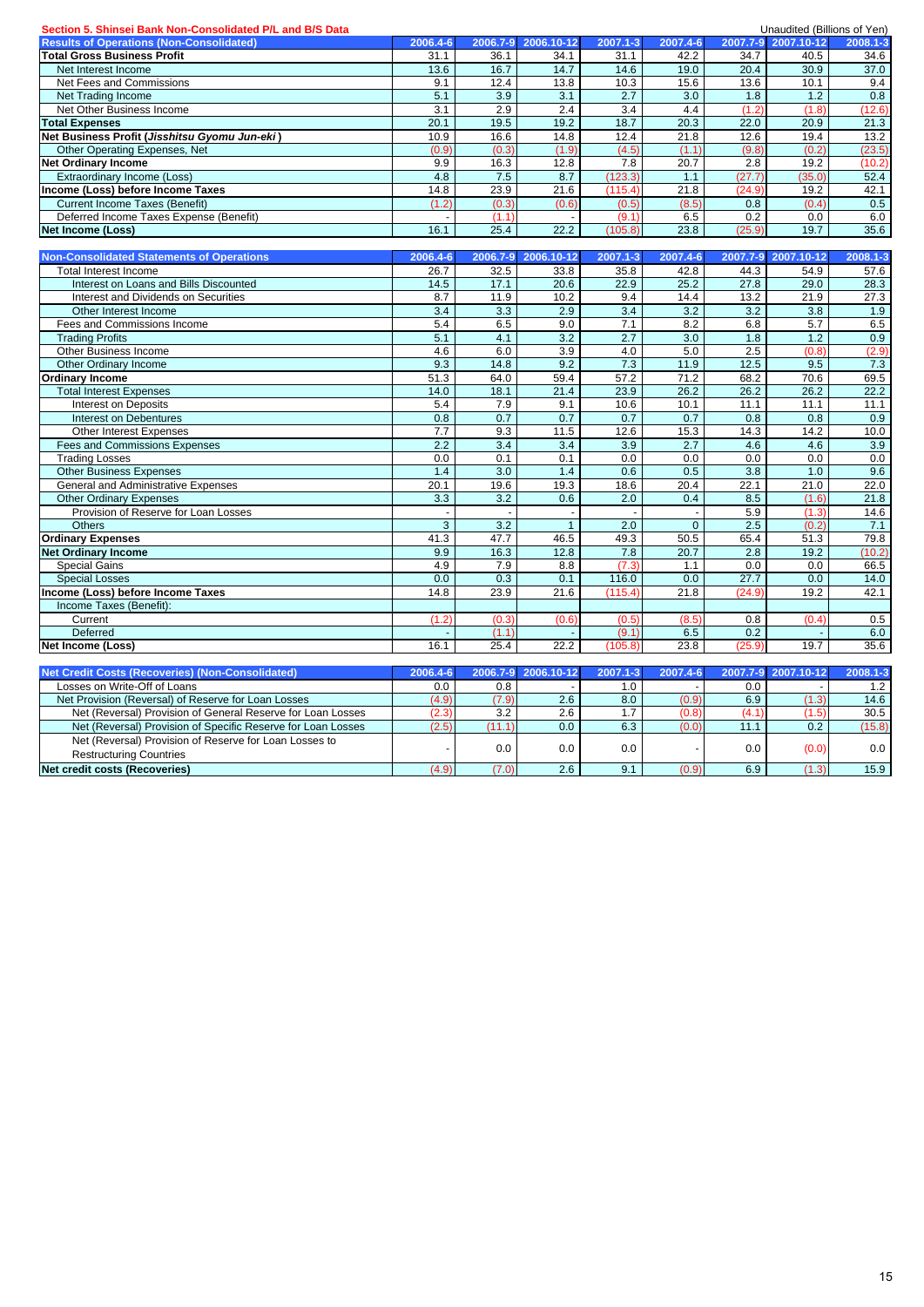|                                                                 |                |                   | Unaudited (Billions of Yen) |                   |                |            |                |                          |  |  |
|-----------------------------------------------------------------|----------------|-------------------|-----------------------------|-------------------|----------------|------------|----------------|--------------------------|--|--|
|                                                                 | 2006.4-6       |                   | 2006.7-9                    |                   | 2006.10-12     |            |                | 2007.1-3                 |  |  |
|                                                                 | Average        | <b>Yield/Rate</b> | <b>Average</b>              | <b>Yield/Rate</b> | Average        | Yield/Rate | Average        | <b>Yield/Rate</b>        |  |  |
| <b>Interest-Earning Assets and Interest-Bearing Liabilities</b> | <b>Balance</b> | (%)               | <b>Balance</b>              | (%)               | <b>Balance</b> | (%)        | <b>Balance</b> | $(\%)$                   |  |  |
| <b>Interest-Earning Assets:</b>                                 |                |                   |                             |                   |                |            |                |                          |  |  |
| Cash and Due From Banks                                         | 149.1          | 1.83              | 35.9                        | 6.63              | 127.6          | 2.82       | 183.0          | 3.27                     |  |  |
| Call Loans                                                      | 113.7          | 0.05              | 60.8                        | 0.56              | 31.0           | 0.27       | 78.2           | 0.45                     |  |  |
| Receivables Under Resale Agreements                             |                |                   |                             |                   |                |            |                |                          |  |  |
| <b>Collateral Related to Securities Borrowing Transactions</b>  | 116.9          | 0.21              | 182.2                       | 0.31              | 126.3          | 0.36       | 82.9           | 0.75                     |  |  |
| <b>Securities</b>                                               | ,842.4         | 1.90              | 1,957.5                     | 2.42              | 2,136.7        | 1.90       | 2,156.9        | 1.77                     |  |  |
| Loans and Bills Discounted                                      | 3,967.4        | 1.46              | 4,280.3                     | 1.59              | 4,634.6        | 1.76       | 4,896.0        | 1.90                     |  |  |
| Other Interest-Earning Assets                                   | 54.3           | 2.18              | 62.4                        | 2.42              | 75.8           | 2.67       | 78.5           | 2.65                     |  |  |
| Interest Rate and Funding Swaps                                 |                |                   |                             |                   |                |            |                |                          |  |  |
| <b>Total Interest-Earning Assets</b>                            | 6,244.0        | 1.71              | 6,579.5                     | 1.96              | 7,132.2        | 1.88       | 7,475.7        | 1.94                     |  |  |
| <b>Interest-Bearing Liabilities:</b>                            |                |                   |                             |                   |                |            |                |                          |  |  |
| <b>Deposits</b>                                                 | 4,099.7        | 0.53              | 4,454.5                     | 0.71              | 4,715.5        | 0.77       | 4,980.6        | 0.86                     |  |  |
| Negotiable Certificates of Deposit                              | 205.1          | 0.08              | 306.4                       | 0.30              | 391.3          | 0.38       | 425.7          | 0.49                     |  |  |
| <b>Debentures</b>                                               | 927.8          | 0.34              | 818.5                       | 0.36              | 732.9          | 0.39       | 708.3          | 0.41                     |  |  |
| Call Money                                                      | 67.9           | 0.80              | 245.4                       | 1.39              | 613.6          | 1.36       | 689.5          | 1.48                     |  |  |
| Payable Under Repurchase Agreements                             |                |                   |                             |                   |                |            |                |                          |  |  |
| Collateral Related to Securities Lending Transactions           | 58.4           | 0.09              | 81.7                        | 0.28              | 133.1          | 0.33       | 62.1           | 0.40                     |  |  |
| <b>Borrowed Money</b>                                           | 259.7          | 0.75              | 299.3                       | 0.61              | 298.2          | 0.74       | 275.9          | 0.92                     |  |  |
| Corporate Bonds                                                 | 446.7          | 4.04              | 453.5                       | 4.12              | 487.8          | 4.37       | 562.3          | 4.45                     |  |  |
| Other Interest-Bearing Liabilities                              | 0.3            | n.m               | 0.2                         | n.m.              | 0.3            | n.m.       | 0.3            | n.m.                     |  |  |
| Interest Rate and Funding Swaps                                 |                |                   |                             |                   |                |            |                | $\overline{\phantom{a}}$ |  |  |
| <b>Total Interest-Bearing Liabilities</b>                       | 6,065.9        | 0.92              | 6,659.8                     | 1.07              | 7,373.0        | 1.15       | 7,705.1        | 1.26                     |  |  |
| Net Interest Income/Yield on Interest-Earning Assets            | 6,244.0        | 0.81              | 6,579.5                     | 0.87              | 7,132.2        | 0.69       | 7,475.7        | 0.64                     |  |  |

|                                                                 |                | 2007.4-6          |                | 2007.7-9          | 2007.10-12     |                   | 2008.1-3       |                |  |
|-----------------------------------------------------------------|----------------|-------------------|----------------|-------------------|----------------|-------------------|----------------|----------------|--|
| <b>Interest-Earning Assets and Interest-Bearing Liabilities</b> | Average        | <b>Yield/Rate</b> | Average        | <b>Yield/Rate</b> | Average        | <b>Yield/Rate</b> | Average        | Average        |  |
|                                                                 | <b>Balance</b> | (%)               | <b>Balance</b> | (%)               | <b>Balance</b> | (%)               | <b>Balance</b> | <b>Balance</b> |  |
| <b>Interest-Earning Assets:</b>                                 |                |                   |                |                   |                |                   |                |                |  |
| Cash and Due From Banks                                         | 135.5          | 4.16              | 210.1          | 2.98              | 188.1          | 2.45              | 99.0           | 2.21           |  |
| Call Loans                                                      | 48.3           | 0.54              | 117.9          | 0.67              | 219.3          | 0.62              | 281.2          | 0.60           |  |
| Receivables Under Resale Agreements                             |                |                   | 0.0            | 5.21              | 2.2            | 3.62              | 0.6            | 2.00           |  |
| Collateral Related to Securities Borrowing Transactions         | 21.6           | 3.12              | 109.5          | 0.77              | 149.7          | 0.59              | 236.8          | 0.62           |  |
| <b>Securities</b>                                               | 2,122.6        | 2.72              | 2,268.2        | 2.32              | 2,498.4        | 3.49              | 2,375.7        | 4.63           |  |
| Loans and Bills Discounted                                      | 5,074.8        | 1.99              | 5,167.2        | 2.14              | 5,264.1        | 2.19              | 5,227.2        | 2.17           |  |
| Other Interest-Bearing Assets                                   | 108.6          | 3.31              | 172.0          | 2.83              | 196.7          | 3.93              | 168.4          | 2.77           |  |
| Interest Rate and Funding Swaps                                 |                |                   |                |                   |                |                   |                |                |  |
| <b>Total Interest-Earning Assets</b>                            | 7,511.7        | 2.29              | 8,045.1        | 2.19              | 8,518.8        | 2.56              | 8,389.2        | 2.76           |  |
| <b>Interest-Bearing Liabilities:</b>                            |                |                   |                |                   |                |                   |                |                |  |
| <b>Deposits</b>                                                 | 5,017.2        | 0.80              | 5,076.8        | 0.86              | 5,196.0        | 0.85              | 5,425.7        | 0.83           |  |
| Negotiable Certificates of Deposit                              | 539.1          | 0.60              | 565.4          | 0.65              | 840.3          | 0.73              | 590.3          | 0.78           |  |
| <b>Debentures</b>                                               | 696.8          | 0.43              | 691.4          | 0.46              | 661.5          | 0.51              | 671.8          | 0.57           |  |
| Call Monev                                                      | 690.5          | 2.35              | 900.9          | 1.88              | 1,015.8        | 1.59              | 839.7          | 1.20           |  |
| Payable Under Repurchase Agreements                             |                |                   |                |                   | 0.1            | 3.73              | 0.3            | 3.64           |  |
| <b>Collateral Related to Securities Lending Transactions</b>    | 18.1           | 1.87              | 177.4          | 1.03              | 143.5          | 1.14              | 104.6          | 0.87           |  |
| <b>Borrowed Money</b>                                           | 273.6          | 1.03              | 295.9          | 1.20              | 276.3          | 1.43              | 300.2          | 1.60           |  |
| Corporate Bonds                                                 | 572.4          | 5.02              | 577.5          | 4.27              | 563.3          | 4.42              | 542.9          | 3.64           |  |
| Other Interest-Bearing Liabilities                              | 0.3            | n.m.              | 0.3            | n.m.              | 0.2            | n.m.              | 0.2            | n.m.           |  |
| Interest Rate and Funding Swaps                                 |                |                   |                |                   |                |                   |                |                |  |
| <b>Total Interest-Bearing Liabilities</b>                       | 7,808.3        | 1.34              | 8,286.1        | 1.25              | 8,697.5        | 1.20              | 8,476.2        | 1.05           |  |
| Net Interest Income/Yield on Interest-Earning Assets            | 7,511.7        | 0.88              | 8,045.1        | 0.89              | 8,518.8        | 1.33              | 8,389.2        | 1.69           |  |

n.m. is not meaningful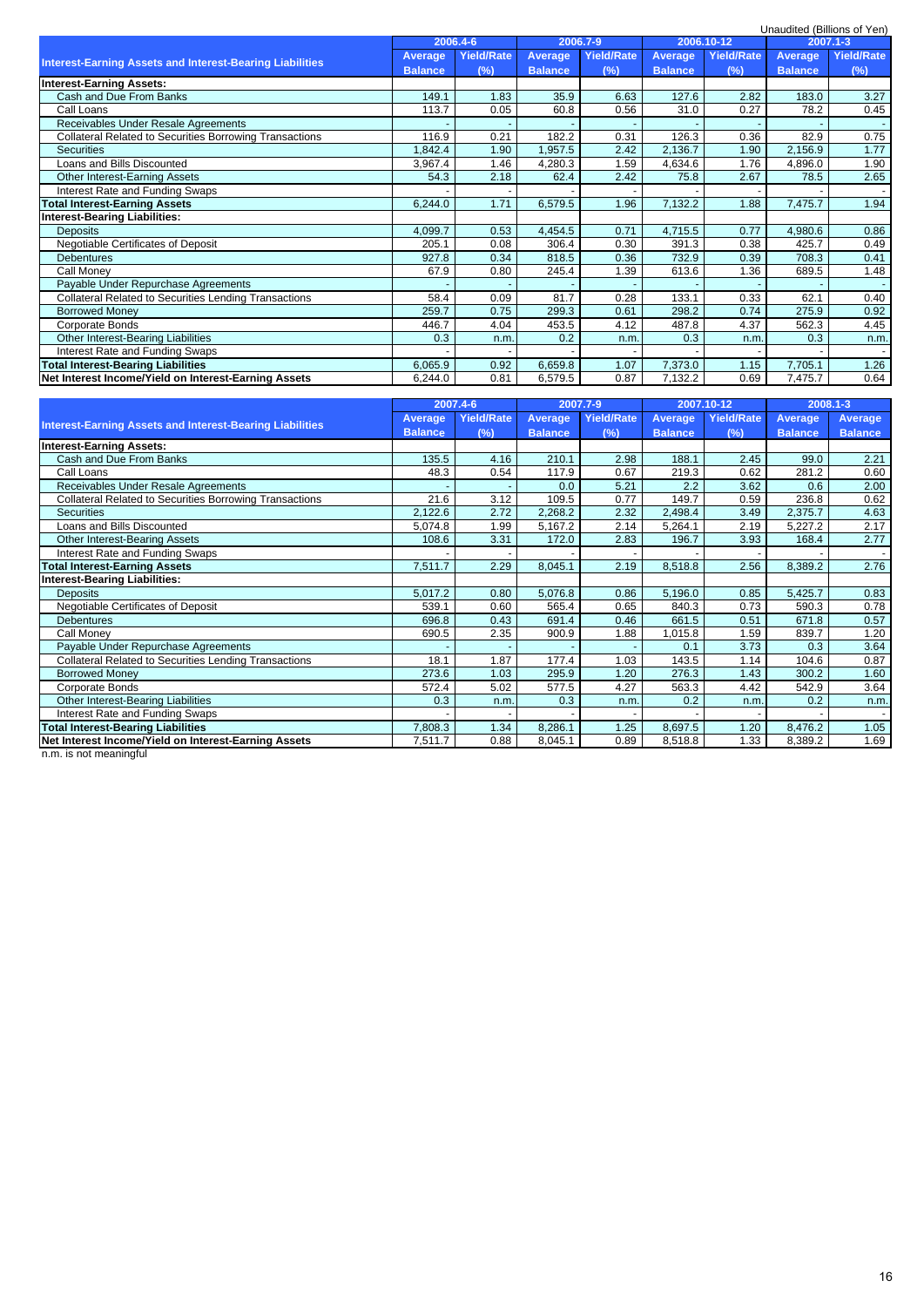|                                                                               |                 |                 |                 |                 |                 |                 | Unaudited (Billions of Yen) |                 |
|-------------------------------------------------------------------------------|-----------------|-----------------|-----------------|-----------------|-----------------|-----------------|-----------------------------|-----------------|
| <b>Non-Consolidated Balance Sheets</b>                                        | 2006.6          | 2006.9          | 2006.12         | 2007.3          | 2007.6          | 2007.9          | 2007.12                     | 2008.3          |
| Assets:<br>Cash and Due From Banks                                            | 135.3           | 137.8           | 235.0           | 190.0           | 193.1           | 238.0           | 161.9                       | 272.9           |
| Call Loans                                                                    | 175.7           | 20.0            | 71.0            | 43.1            | 67.1            | 736.1           | 544.7                       |                 |
| Receivables Under Resale Agreements                                           |                 |                 |                 | $\sim$          |                 |                 | 3.5                         | 2.0             |
| <b>Collateral Related to Securities Borrowing Transactions</b>                | 80.2            | 27.2            | 103.9           | 11.0            | 47.6            | 73.4            | 92.5                        | 13.8            |
| Other Monetary Claims Purchased                                               | 52.4            | 63.7            | 68.0            | 69.8            | 161.6           | 171.1           | 151.0                       | 161.3           |
| <b>Trading Assets</b><br>Monetary Assets Held in Trust                        | 350.9<br>547.1  | 393.6<br>628.3  | 348.4<br>690.6  | 284.1<br>687.3  | 284.0<br>674.6  | 207.3<br>603.5  | 199.5<br>625.3              | 275.1<br>606.0  |
| Securities                                                                    | 1,849.6         | 2,049.1         | 2,150.0         | 2,062.0         | 2,063.2         | 2,590.9         | 2,300.4                     | 2,300.3         |
| Valuation Allowance for Investments                                           |                 |                 |                 | (15.9)          | (15.9)          |                 |                             | (3.3)           |
| Loans and Bills Discounted                                                    | 4,099.4         | 4,683.7         | 4,847.0         | 5,075.2         | 5,178.7         | 5,335.1         | 5,273.4                     | 5,356.3         |
| Foreign Exchanges                                                             | 9.6             | 13.9            | 10.7            | 15.0            | 30.5            | 26.7            | 18.8                        | 17.8            |
| <b>Other Assets</b>                                                           | 257.5           | 238.5           | 284.1           | 325.6           | 373.6           | 437.7           | 429.7                       | 577.8           |
| <b>Premises and Equipment</b><br>Intangible Fixed Assets                      | 21.3<br>14.4    | 21.3<br>13.6    | 21.1<br>13.0    | 20.7<br>13.4    | 21.3<br>13.5    | 21.0<br>14.1    | 21.9<br>14.7                | 20.8<br>14.5    |
| Deferred Issuance Expenses for Debentures                                     | 0.1             | 0.1             | 0.1             | 0.1             | 0.1             | 0.1             | 0.1                         | 0.1             |
| Deferred Tax Assets                                                           | 29.0            | 29.5            | 26.7            | 35.5            | 28.8            | 30.9            | 28.6                        | 14.6            |
| Customers' Liabilities for Acceptances and Guarantees                         | 30.3            | 21.5            | 19.5            | 18.3            | 19.4            | 19.4            | 16.5                        | 11.7            |
| Reserve for Credit Losses                                                     | (106.4)         | (98.4)          | (101.1)         | (106.9)         | (105.9)         | (100.5)         | (99.6)                      | (93.6)          |
| <b>Total Assets</b>                                                           | 7,547.0         | 8,243.9         | 8,788.6         | 8,728.9         | 9,035.9         | 10,405.3        | 9,783.5                     | 9,548.6         |
| <b>Liabilities and Equity</b>                                                 |                 |                 |                 |                 |                 |                 |                             |                 |
| <b>Liabilities:</b><br>Deposits                                               | 4,283.4         | 4,665.6         | 4,807.9         | 4,991.2         | 5,101.5         | 5,192.8         | 5,300.8                     | 5,287.9         |
| <b>Negotiable Certificates of Deposit</b>                                     | 237.9           | 348.3           | 315.1           | 480.1           | 474.9           | 719.3           | 935.7                       | 577.1           |
| Debentures                                                                    | 848.4           | 759.5           | 713.2           | 703.9           | 694.3           | 687.8           | 671.6                       | 663.1           |
| <b>Call Money</b>                                                             | 79.2            | 449.9           | 808.1           | 692.7           | 698.0           | 1,377.4         | 751.3                       | 632.1           |
| <b>Collateral Related to Securities Lending Transactions</b>                  | 76.0            | 41.4            | 180.8           | 8.3             | 78.4            | 287.6           | 157.6                       | 148.4           |
| <b>Bills Sold</b>                                                             | 50.0            |                 |                 |                 |                 |                 |                             |                 |
| <b>Trading Liabilities</b>                                                    | 144.2<br>279.5  | 98.0            | 94.7<br>287.3   | 87.3<br>276.7   | 117.5           | 99.5            | 124.6<br>294.0              | 203.7           |
| <b>Borrowed Money</b><br>Foreign Exchanges                                    | 0.2             | 320.8<br>0.2    | 0.6             | 0.3             | 295.9<br>0.3    | 293.2<br>0.2    | 0.3                         | 304.0<br>0.2    |
| <b>Corporate Bonds</b>                                                        | 451.6           | 459.4           | 561.2           | 562.4           | 589.0           | 566.5           | 561.0                       | 519.9           |
| <b>Other Liabilities</b>                                                      | 218.4           | 328.5           | 226.5           | 237.6           | 295.7           | 510.3           | 303.4                       | 450.6           |
| <b>Accrued Employees' Bonuses</b>                                             | 3.4             | 5.3             | 8.0             | 9.8             | 3.4             | 5.8             | 8.5                         | 10.3            |
| Reserve for Retirement Benefits                                               | 0.1             | 0.1             | 0.1             | 0.7             | 0.6             | 0.4             | 0.3                         | 1.5             |
| Reserve For Loss on Disposal of Premises and Equipment                        |                 |                 |                 |                 |                 |                 |                             | 4.9             |
| <b>Acceptances and Guarantees</b><br><b>Total Liabilities</b>                 | 30.3<br>6,703.2 | 21.5<br>7,499.3 | 19.5<br>8,023.6 | 18.3<br>8,070.0 | 19.4<br>8,369.5 | 19.4<br>9,760.8 | 16.5<br>9,126.3             | 11.7<br>8,815.9 |
| Equity:                                                                       |                 |                 |                 |                 |                 |                 |                             |                 |
| <b>Total Shareholders' Equity</b>                                             | 858.0           | 751.4           | 770.2           | 664.4           | 685.6           | 659.6           | 678.9                       | 764.5           |
| <b>Capital Stock</b>                                                          | 451.2           | 451.2           | 451.2           | 451.2           | 451.2           | 451.2           | 451.2                       | 476.2           |
| <b>Capital Surplus</b>                                                        | 18.5            | 18.5            | 18.5            | 18.5            | 18.5            | 18.5            | 18.5                        | 43.5            |
| Additional Paid-in Capital                                                    | 18.5            | 18.5            | 18.5            | 18.5            | 18.5            | 18.5            | 18.5                        | 43.5            |
| <b>Retained Earnings</b><br>Legal Reserve                                     | 392.7<br>8.5    | 418.1<br>8.5    | 372.9<br>9.2    | 267.1<br>9.2    | 288.3<br>9.7    | 262.4<br>9.7    | 281.6<br>9.8                | 317.2<br>9.8    |
| <b>Other Retained Earnings</b>                                                | 384.1           | 409.5           | 363.6           | 257.8           | 278.5           | 252.6           | 271.7                       | 307.3           |
| <b>Unappropriated Retained Earnings</b>                                       | 384.1           | 409.5           | 363.6           | 257.8           | 278.5           | 252.6           | 271.7                       | 307.3           |
| <b>Treasury Stock, at Cost</b>                                                | (4.5)           | (136.5)         | (72.5)          | (72.5)          | (72.5)          | (72.5)          | (72.5)                      | (72.5)          |
| Total Net Unrealized Gain (Loss)                                              | (14.2)          | (7.0)           | (5.7)           | (6.0)           | (19.9)          | (16.0)          | (22.6)                      | (33.1)          |
| Unrealized Gain (Loss) on Available-For-Sale Securities                       | 1.1             | (1.3)           | 3.6             | 4.1             | 5.0             | (4.4)           | (13.4)                      | (35.0)          |
| Deferred Gain (Loss) on Derivatives Under Hedge Accounting                    | (15.3)          | (5.6)           | (9.4)           | (10.2)          | (25.0)          | (11.6)          | (9.2)                       | 1.8<br>1.2      |
| <b>Stock Acquisition Rights</b><br><b>Total Equity</b>                        | 0.0<br>843.7    | 0.2<br>744.6    | 0.4<br>764.9    | 0.5<br>658.8    | 0.6<br>666.3    | 0.8<br>644.5    | 1.0<br>657.2                | 732.7           |
| <b>Total Liabilities and Equity</b>                                           | 7,547.0         | 8,243.9         | 8,788.6         | 8,728.9         | 9,035.9         | 10,405.3        | 9,783.5                     | 9,548.6         |
|                                                                               |                 |                 |                 |                 |                 |                 |                             |                 |
| <b>Problem Claims (Non-Consolidated)</b>                                      |                 |                 |                 |                 |                 |                 |                             |                 |
| (i) Claims Classified Under the Financial Revitalization Law                  | 2006.6          | 2006.9          | 2006.12         | 2007.3          | 2007.6          | 2007.9          | 2007.12                     | 2008.3          |
| Claims Against Bankrupt and Quasi-Bankrupt Obligors<br><b>Doubtful Claims</b> | 0.5<br>20.2     | 0.3<br>8.3      | 0.9<br>6.0      | 0.9<br>10.8     | 0.6<br>10.7     | 9.9<br>23.5     | 9.9<br>23.2                 | 8.0<br>15.5     |
|                                                                               |                 |                 |                 |                 |                 |                 |                             | 29.6            |
|                                                                               |                 |                 |                 |                 |                 |                 |                             |                 |
| <b>Substandard Claims</b>                                                     | 21.1            | 17.3            | 15.8            | 16.2            | 15.9            | 12.6            | 6.2                         |                 |
| Total (A)<br>Total Claims (B)                                                 | 41.9<br>4,253.8 | 26.0<br>4,806.5 | 22.7<br>4,974.4 | 27.9<br>5,294.6 | 27.2<br>5,469.9 | 45.9<br>5,630.1 | 39.3<br>5,546.1             | 53.1<br>5,566.0 |
| $(A)/(B)$ X 100 $(%$                                                          | 0.98%           | 0.54%           | 0.46%           | 0.53%           | 0.50%           | 0.82%           | 0.71%                       | 0.95%           |
| Reserve for Credit Losses (C)                                                 | 106.4           | 98.4            | 101.1           | 106.9           | 105.9           | 100.5           | 99.6                        | 93.6            |
| Reserve Ratios (C)/(A) X 100 (%)                                              | 253.9%          | 378.5%          | 445.4%          | 383.2%          | 389.3%          | 219.1%          | 253.4%                      | 176.3%          |
| (Ref.) Amount of Write-Off                                                    | 2.4             | 3.4             | 3.4             | 6.4             | 6.5             | 15.8            | 15.7                        | 34.6            |
| (Ref.) Below Need Caution Level                                               |                 | 99.8            |                 | 151.5           |                 | 148.4           |                             | 159.3           |
| (ii) Risk Monitored Loans (Non-Consolidated)                                  | 2006.6          | 2006.9          | 2006.12         | 2007.3          | 2007.6          | 2007.9          | 2007.12                     |                 |
| Loans to Bankrupt Obligors                                                    | 0.3             | 0.2             | 0.8             | 0.6             | 0.3             | 0.3             | 0.3                         | 0.5             |
| Non-Accrual Delinquent Loans                                                  | 20.0            | 8.1             | 5.7             | 10.6            | 10.5            | 32.7            | 32.4                        | 2008.3<br>22.8  |
| Loans Past Due Three Months or More                                           | 0.0             | 0.0             | 0.0             | 0.0             | 0.0             | 6.0             | 0.0                         | 0.1             |
| <b>Restructured Loans</b>                                                     | 21.0            | 17.2            | 15.7            | 16.1            | 15.8            | 6.4             | 6.0                         | 29.4            |
| Total (A)                                                                     | 41.4            | 25.6            | 22.3            | 27.4            | 26.7            | 45.6            | 38.8                        | 53.0            |
| Loans and Bills Discounted (B)                                                | 4,099.4         | 4,683.7         | 4,847.0         | 5,075.2         | 5,178.7         | 5,335.1         | 5,273.4                     | 5,356.3         |
| $(A)/(B)$ X 100 $(\%)$<br>Reserve for Credit Losses (C)                       | 1.01%<br>106.4  | 0.55%<br>98.4   | 0.46%<br>101.1  | 0.54%<br>106.9  | 0.52%<br>105.9  | 0.86%<br>100.5  | 0.74%<br>99.6               | 0.99%<br>93.6   |